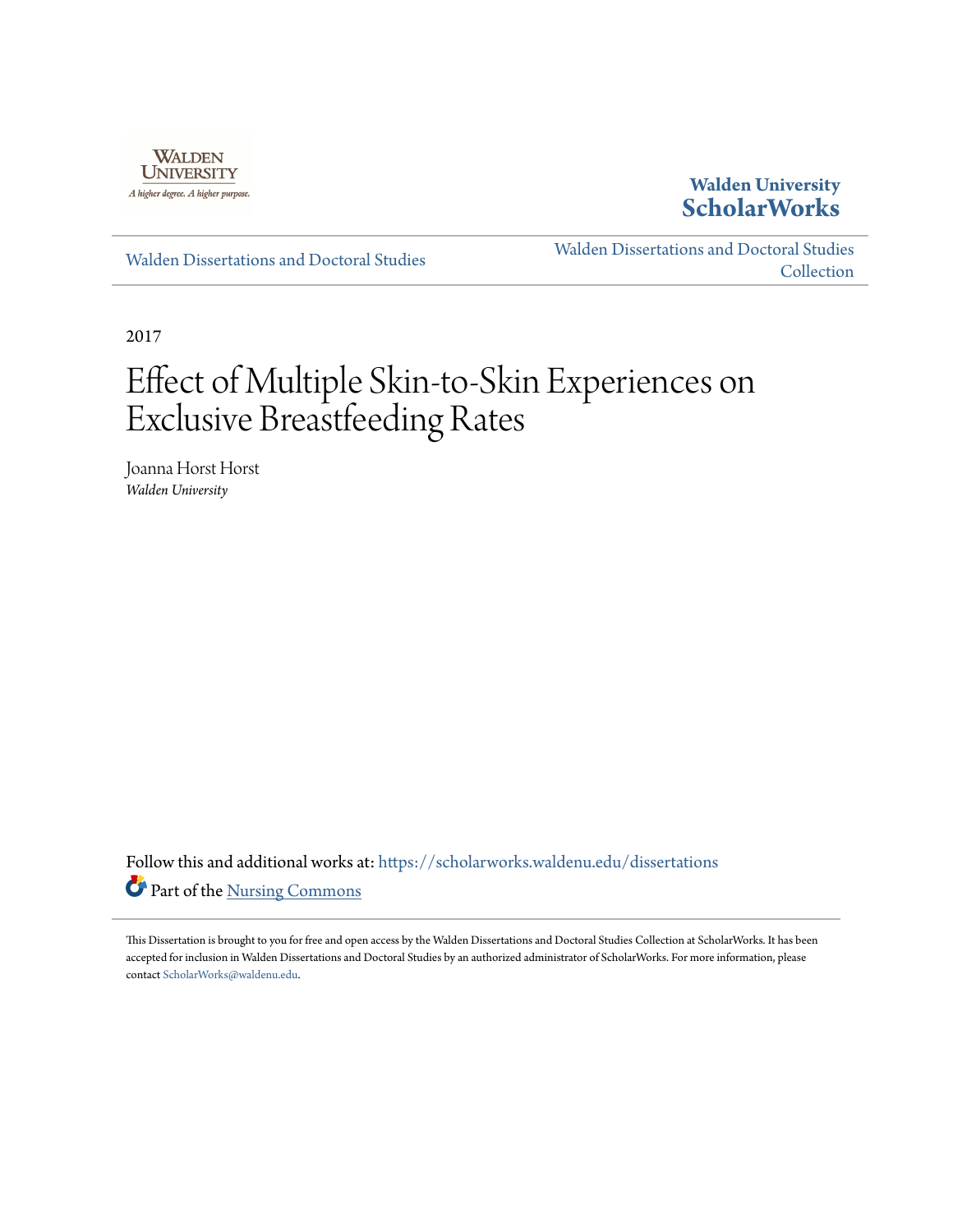## **Walden University**

College of Health Sciences

This is to certify that the doctoral study by

Joanna Horst

has been found to be complete and satisfactory in all respects, and that any and all revisions required by the review committee have been made.

Review Committee Dr. Janice Long, Committee Chairperson, Health Services Faculty Dr. Anita Manns, Committee Member, Health Services Faculty Dr. Debra Wilson, University Reviewer, Health Services Faculty

> Chief Academic Officer Eric Riedel, Ph.D.

> > Walden University 2017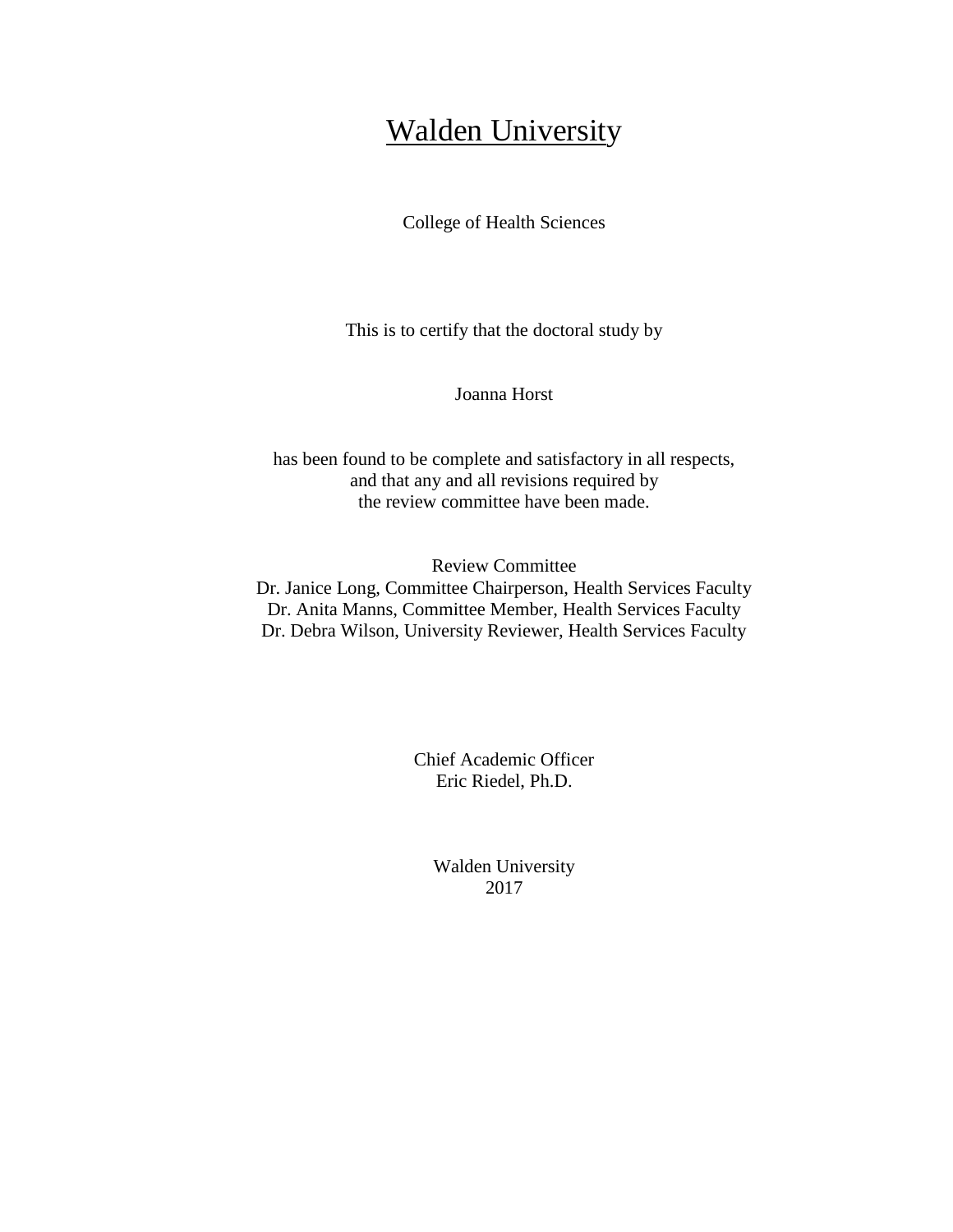## Abstract

Effect of Multiple Skin-to-Skin Experiences on Exclusive Breastfeeding Rates

by

Joanna Foster Horst

MSN, Drexel University, 2009

BSN, Immaculata University, 2006

Project Submitted in Partial Fulfillment of

the Requirements for the Degree of

Doctor of Nursing Practice

Walden University

May 2017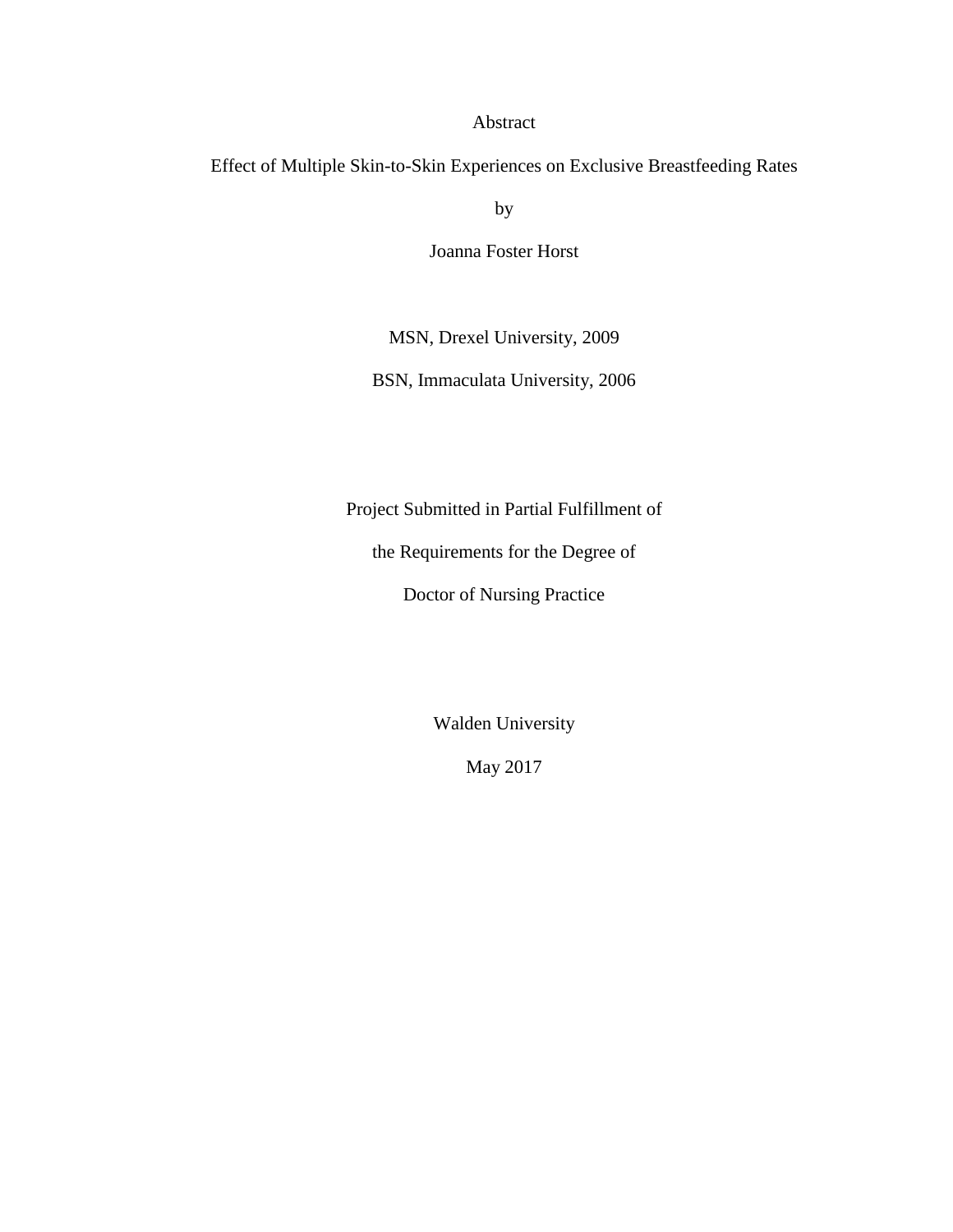#### Abstract

Breastmilk feeding at birth demonstrates short- and long-term medical and neurodevelopmental advantages. Infants who are exclusively breastfed demonstrate less nausea, vomiting, and diarrhea, and they experience less upper respiratory and ear infections than do infants who are not breastfed. One strategy that supports breastfeeding initiation is providing skin-to-skin contact (STS) with mothers and newborns immediately upon birth. The purpose of this project was to evaluate the impact of a second session of STS on the postpartum unit on exclusive breastfeeding rates at discharge. A retrospective comparison design using Swanson's caring model was used to guide the evaluation study that examined and compared the rate of exclusive breastfeeding before and after the new model of care was implemented. The historical controls rate included all delivered women in a 3-month period who expressed a desire to exclusively breastfeed and who had one session of STS. In this group, the exclusive breastfeeding rates were 46% at discharge. After the practice change, the 75 women who expressed a desire to exclusively breastfeed and who had the second session of STS demonstrated exclusive breastfeeding rates of 72% at discharge. The increased rate of exclusive breastfeeding and the promotion of newborn health represent a major contribution to positive social change through the introduction of a second session of STS. The extension of the STS practice from only the immediate post delivery setting to the postpartum setting provides a contribution to nursing practice that can be shared in any birth or similar practice setting.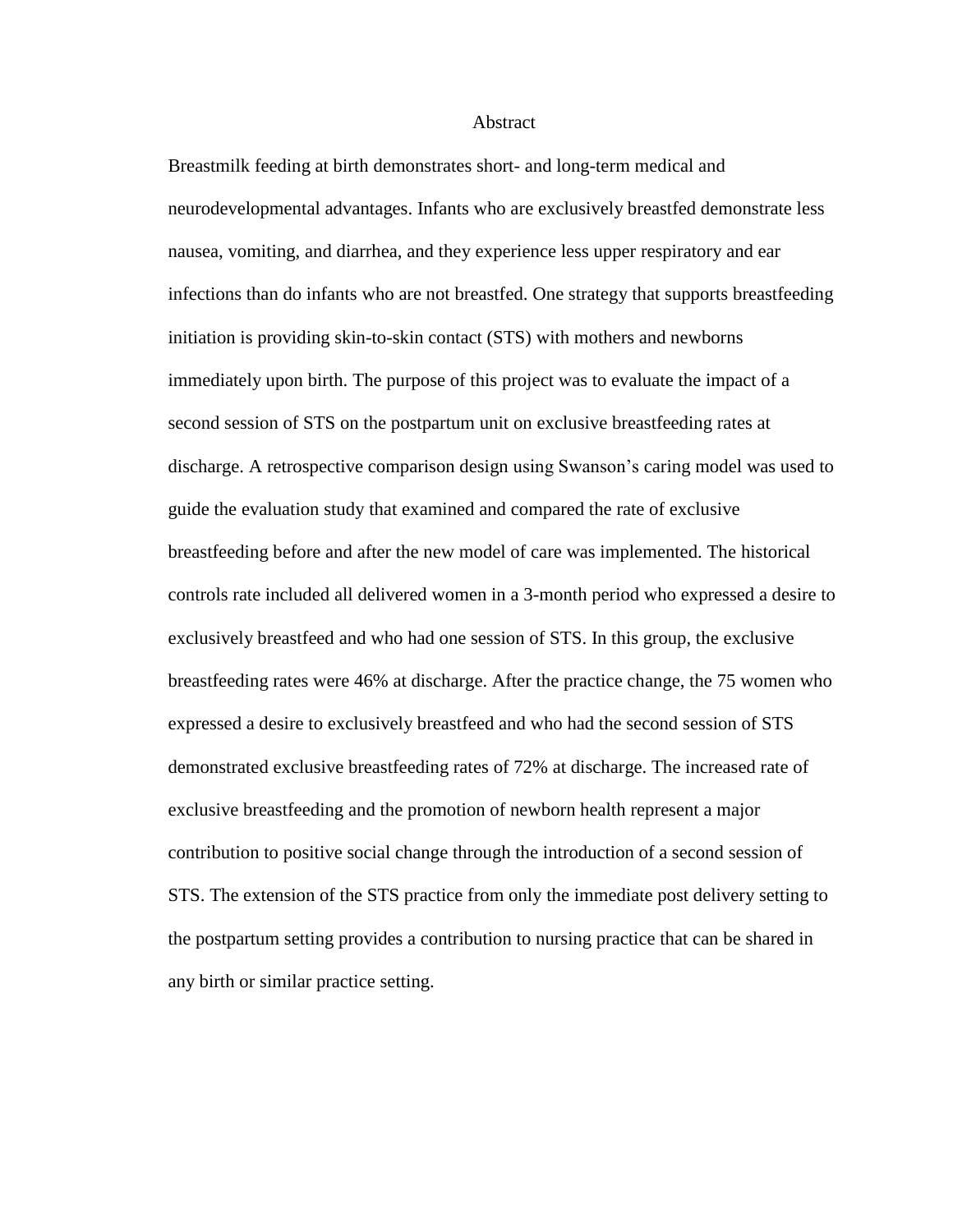## Effect of Multiple Skin-to-Skin Experiences on Exclusive Breastfeeding Rates

by

Joanna Foster Horst

MSN, Drexel University, 2009 BSN, Immaculata University, 2006

Project Submitted in Partial Fulfillment of

the Requirements for the Degree of

Doctor of Nursing Practice

Walden University

May 2017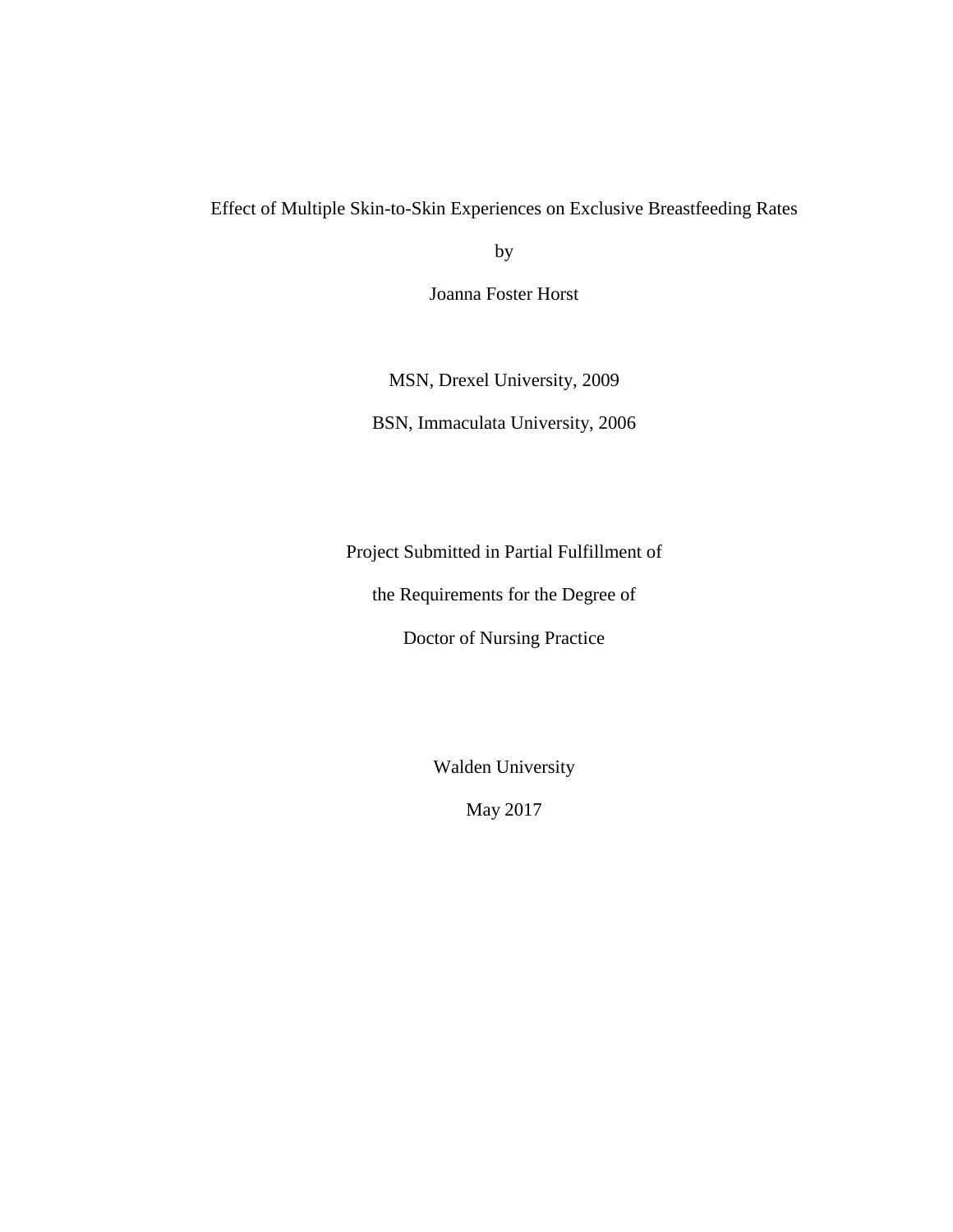## Dedication

This project is dedicated to my husband, David L. Horst. Without his encouragement, support, and consideration I could never have accomplished this enormous goal. You are my one and only, forever and ever.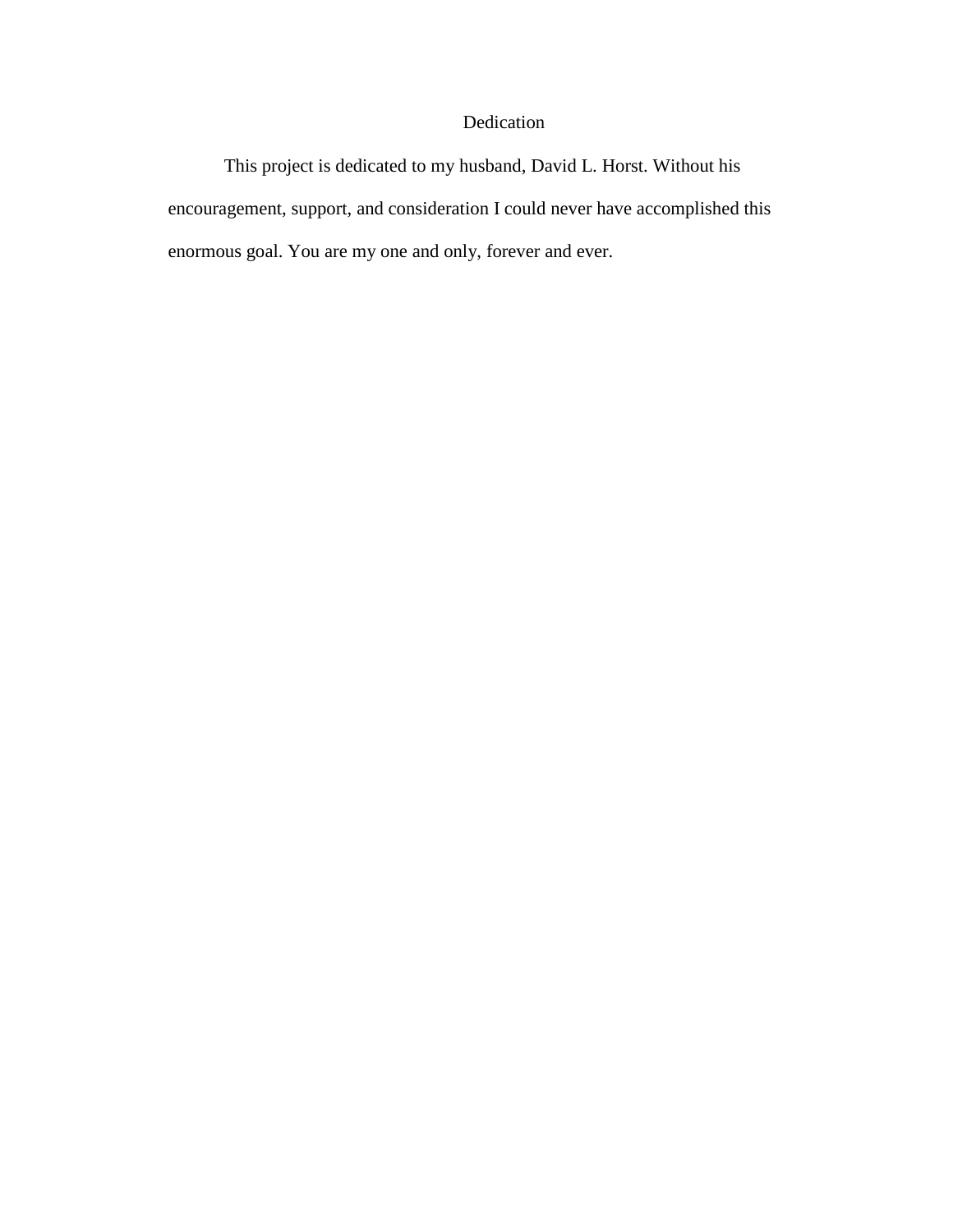## Acknowledgments

Thank you to Dr. Debra Stavarski. Thank you for the many hours you have dedicated to mentoring, training, and teaching me. For helping me to learn that with hard work, focus, and a vision, excellence can be achieved. Thank you for becoming my friend along the journey. Thank you to my doctoral committee for your work in guiding me toward this final goal of completing my DNP.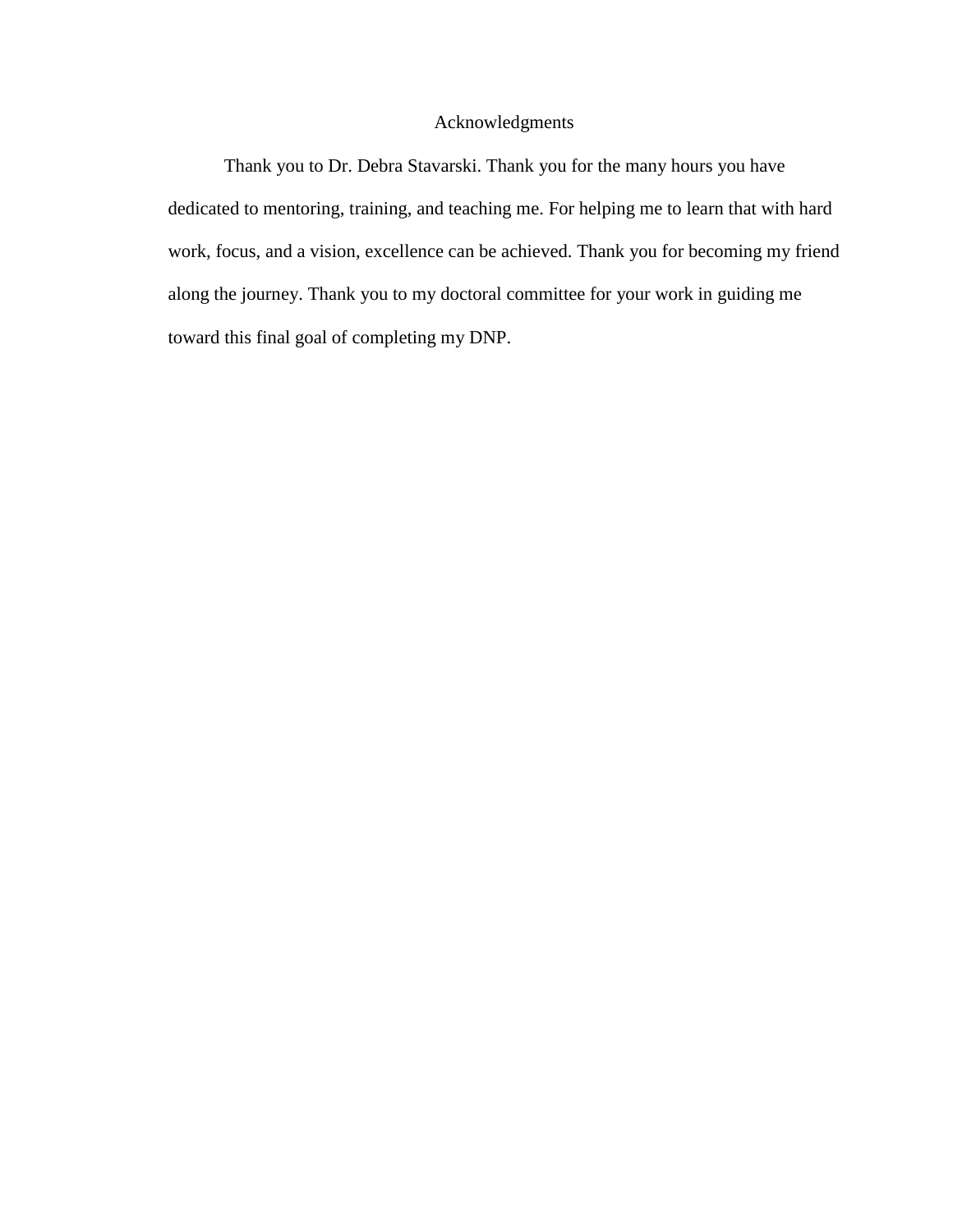| .23 |
|-----|
|     |
|     |
|     |
|     |

## Table of Contents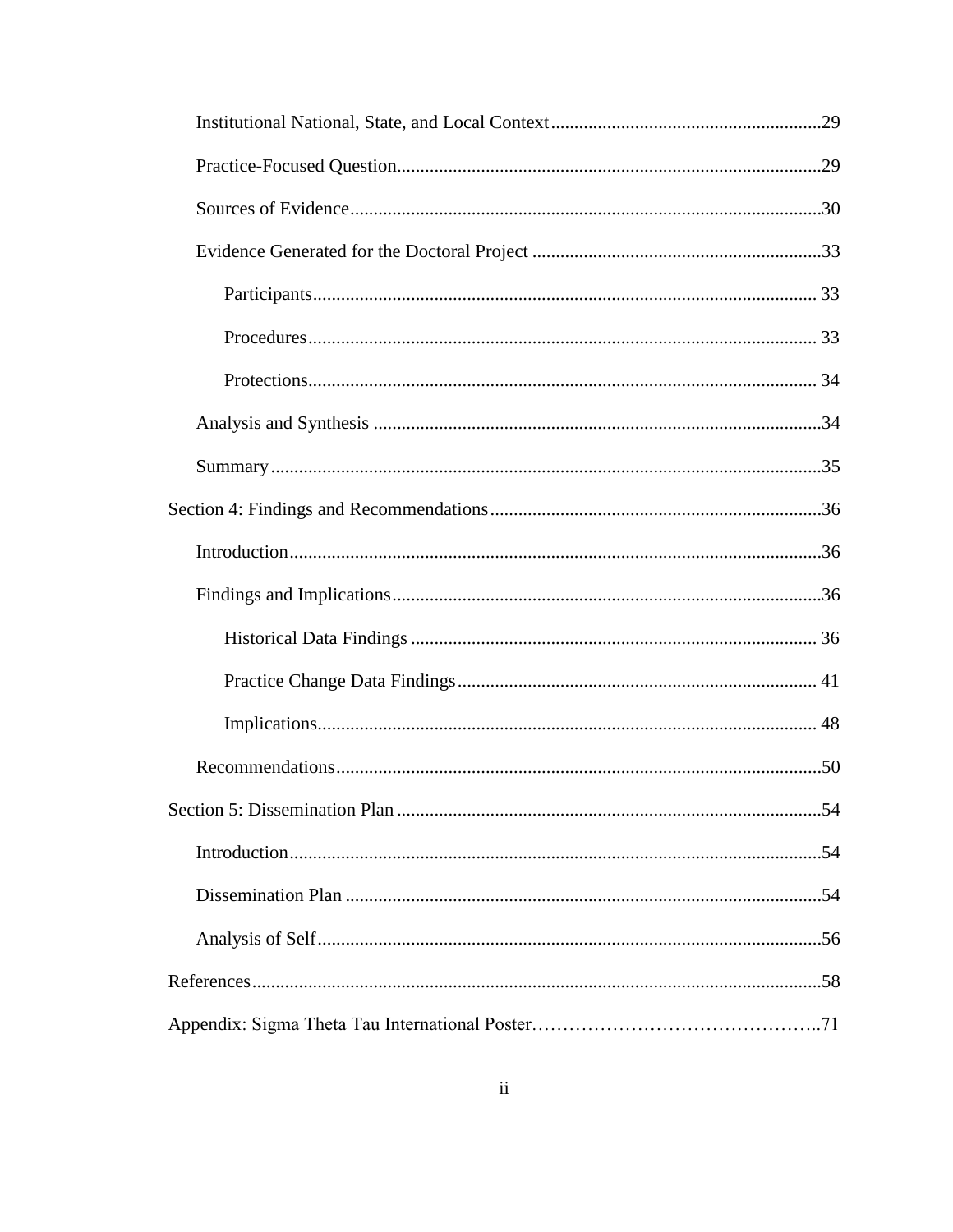## List of Tables

<span id="page-9-0"></span>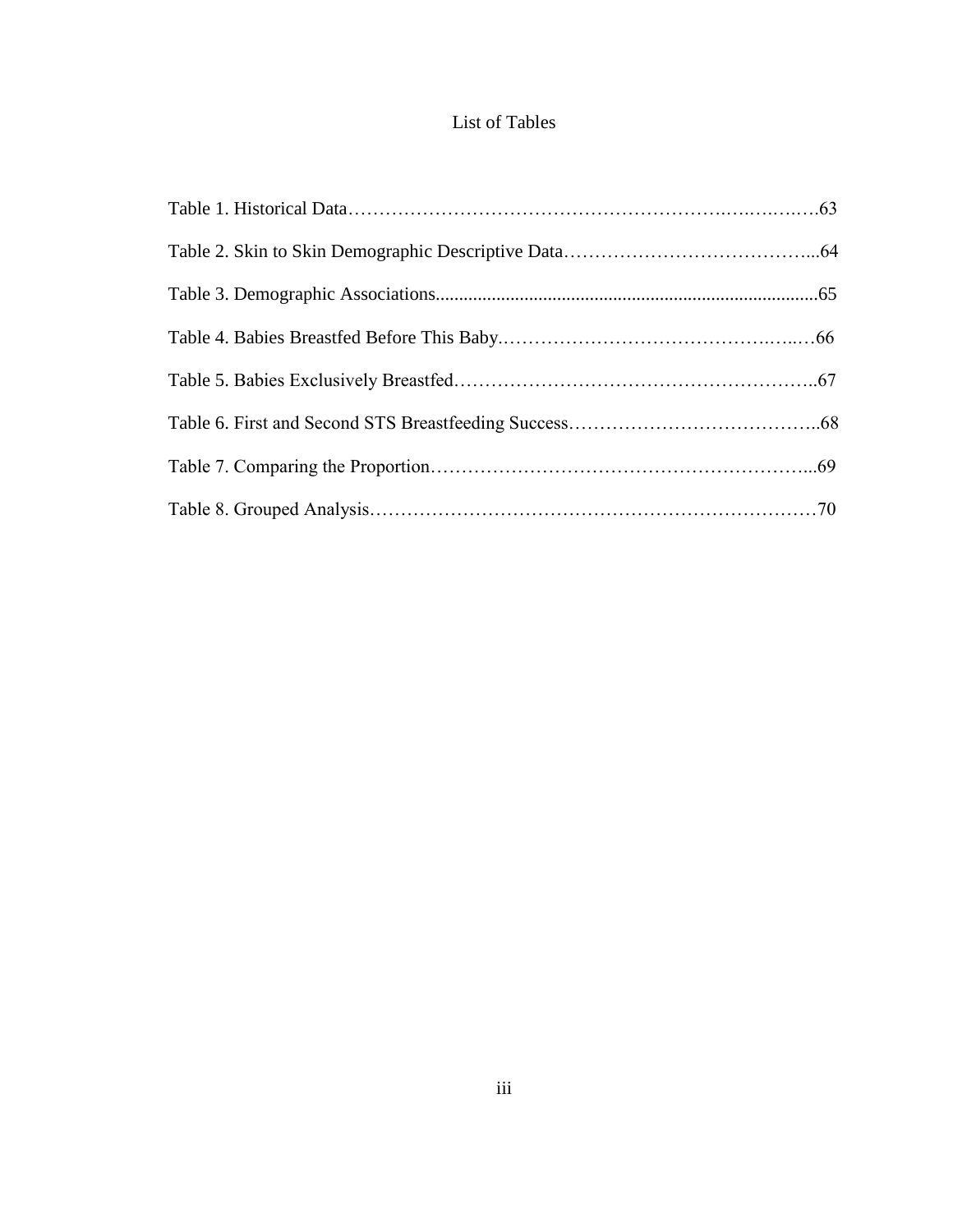#### Section 1: Overview of the Project **Introduction**

<span id="page-10-1"></span><span id="page-10-0"></span>National organizations, such as The American Academy of Pediatrics (AAP) and the World Health Organization (WHO), recognized exclusive breastfeeding as the standard recommendation for infant nutrition. The AAP (2012) executive summary stated that "breastfeeding and human milk are the reference normative standards for infant feeding and nutrition" (p. 600). Despite the recommendations from professional organizations and the knowledge of the merits of breastfeeding, the WHO (2016) reported that only 36% of infants were exclusively breastfed from 0–6 months in 2013.

One strategy that has demonstrated the support of breastfeeding initiation is providing skin-to-skin contact (STS) with mothers and newborns immediately upon birth. STS is defined as the mother and baby staying in bare skin contact with each other for a period of uninterrupted time following delivery (Moore, Anderson, Bergman, & Dowswell, 2012, p. 12). To promote exclusive breastfeeding, the health system where this project took place implemented an intervention of STS at the time of delivery. As a result of implementing STS, the study site health system saw improvement in breastfeeding rates at discharge. The second session of STS was then proposed to take place in the postpartum unit and the evaluation of this new process was the foundation for this DNP project.

#### **Problem Statement**

<span id="page-10-2"></span>Breastmilk demonstrates both short- and long-term medical and neurodevelopmental advantages. Infants who are exclusively breastfed demonstrate less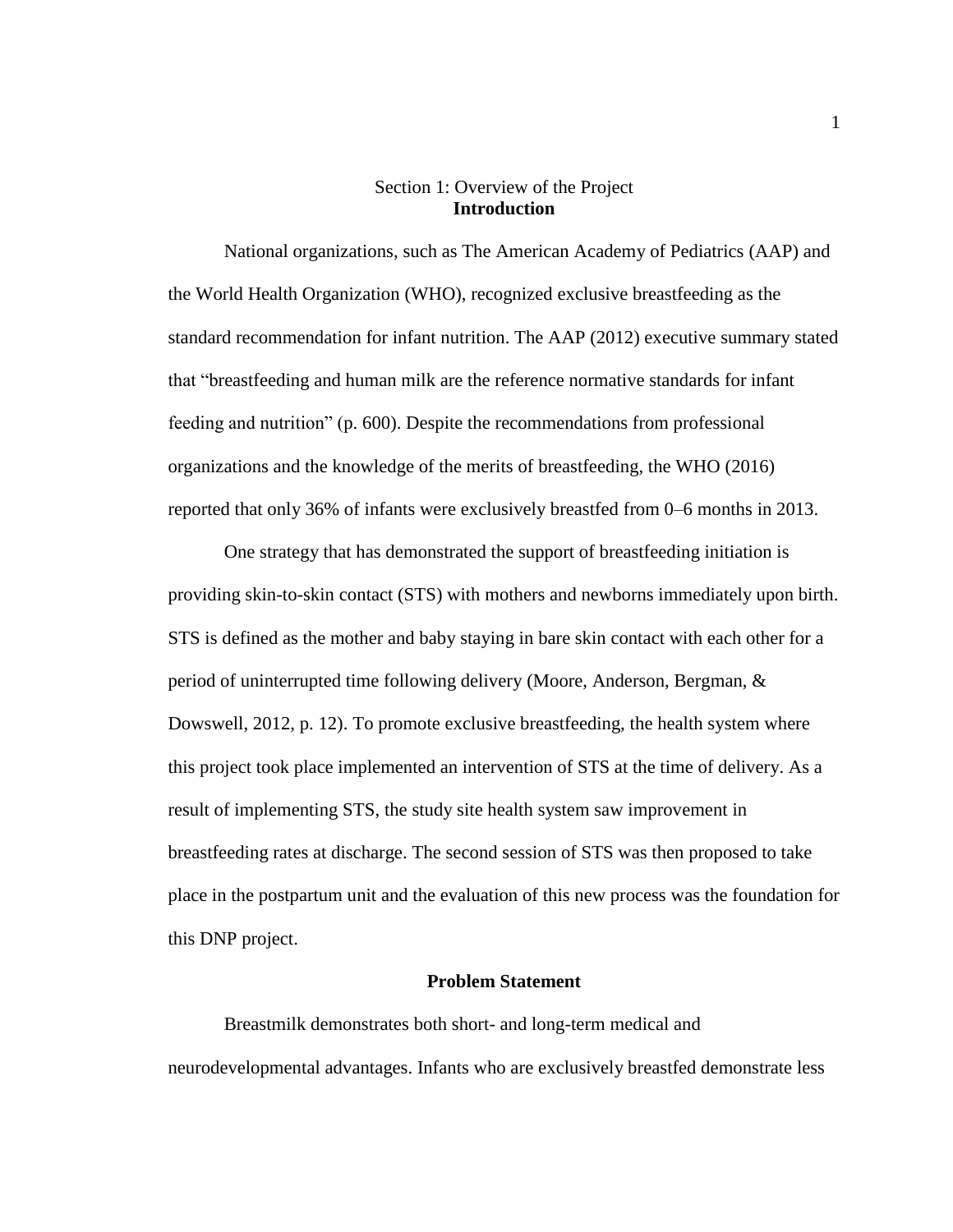nausea, vomiting, and diarrhea, and they experience less upper respiratory and ear infections than infants who are not breastfed, (AAP, 2012). Exclusive breastfeeding for 6 months has also demonstrated a decrease incidence of childhood obesity (WHO, 2014). Exclusively breastfed babies demonstrate a decrease in the development of allergies and a decrease of both hypertension and hypercholesterolemia in adulthood (Stahl, 2013). The WHO (2014) recommends exclusive breastfeeding for the first 6 months of life. According to the WHO (2014), breastfeeding is one of the most effective means of ensuring both child health and survival. If every child was breastfed within the first hour of life, exclusively breastfed for the first 6 months of life, and continued to receive breastmilk for the first 2 years of life, then 800,000 children's lives would be saved globally each year (WHO, 2016).

Breastfeeding rates in the United States have improved but continue to fall short of the Healthy People 2020 goal of 81.9% of all infants to receive some breastmilk (The Centers for Disease Control and Prevention [CDC], 2014). In 2011, 79% of all U.S. newborns were ever breastfed, and 49% were still receiving breast milk at 6 months of age ( [CDC], 2014). In the exclusive breastfeeding category, the rate in the United States at 3 months is 40.7% and at 6 months is 18.8% (CDC, 2014). In the state where this project took place, the exclusive breastfeeding rate at 3 months is 34.0%, and at six months is 15.3%, which are well below the national average (CDC, 2014). The hospital where this project occurred has demonstrated exclusive breastfeeding rates of 45% upon discharge.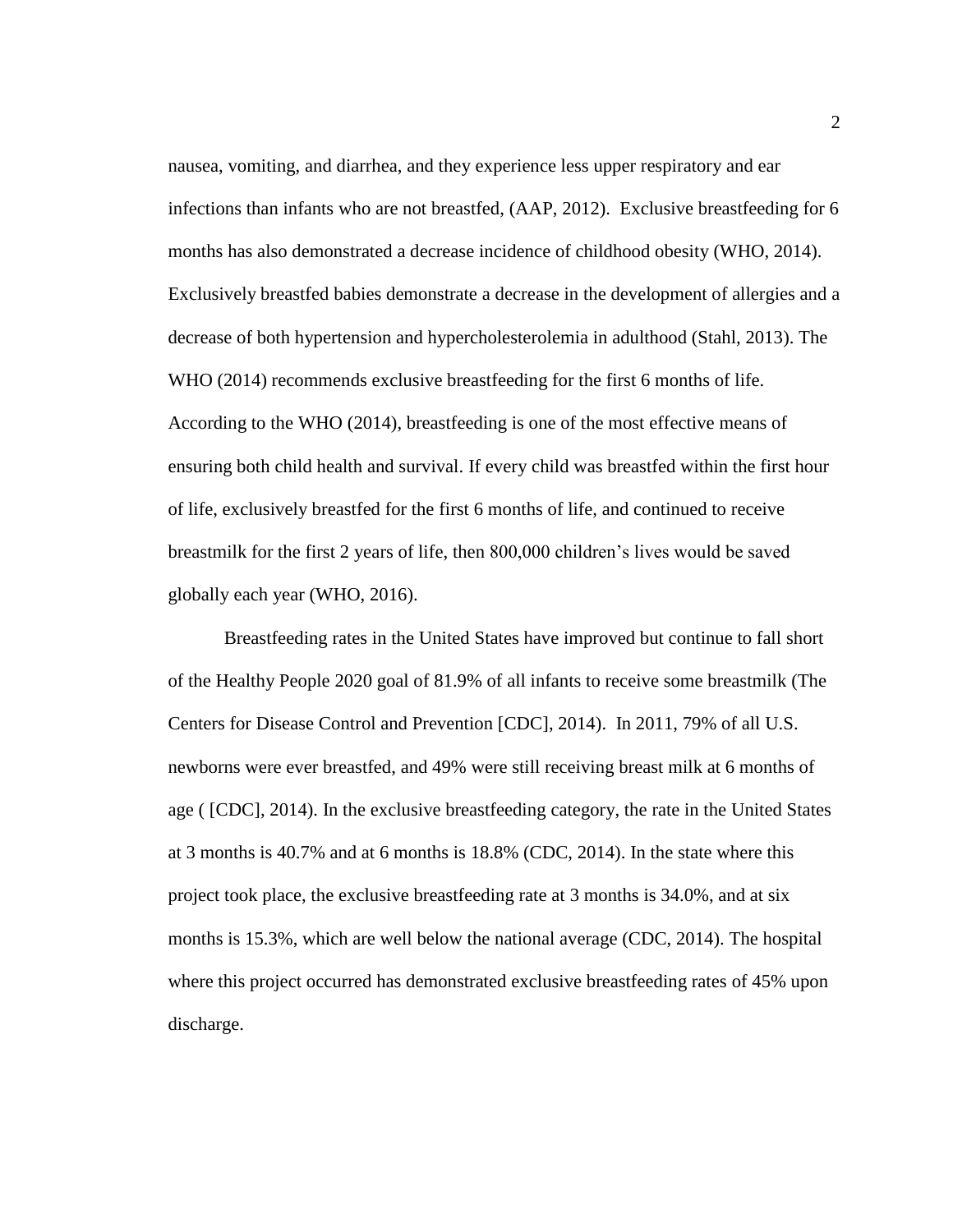The span of control for this project was the evaluation of data from a practice change which occurred in the postpartum unit in the hospital where the birth occurred. The population that I focused on in this project was the exclusive breastfeeding data obtained from the medical records of women who delivered at the health system. In the retrospective data review, I analyzed rates of exclusive breastfeeding upon the discharge of women who experienced one session of STS immediately after delivery. Those data were compared to exclusive breastfeeding rates upon the discharge of women who experienced the second session of STS upon admission to the postpartum unit.

Since the WHO and AAP both identified breastmilk as the best nutrition for newborns, a key goal of mine with this study was identifying strategies to promote exclusive breastfeeding. One strategy that has demonstrated the support of breastfeeding initiation is providing STS with mothers and newborns immediately upon birth. Keeping mothers and babies together in a safe STS experience following birth has demonstrated improved outcomes for both mother and newborn (Crenshaw, 2014). When women are provided the opportunity to have an experience of STS immediately upon birth after either a vaginal or a cesarean section delivery, the mother demonstrates increased comfort and independence with breastfeeding (Aghdas, Talat, & Sepideh, 2014). Newborns who receive STS may demonstrate respiratory, temperature, and glucose stability and both mothers and newborn demonstrate less stress, with the newborn exhibiting less crying (Phillips, 2013).

Another outcome of STS is improved breastfeeding initiation. Babies who are experience STS are more likely to breastfeed, as healthy full-term newborns instinctively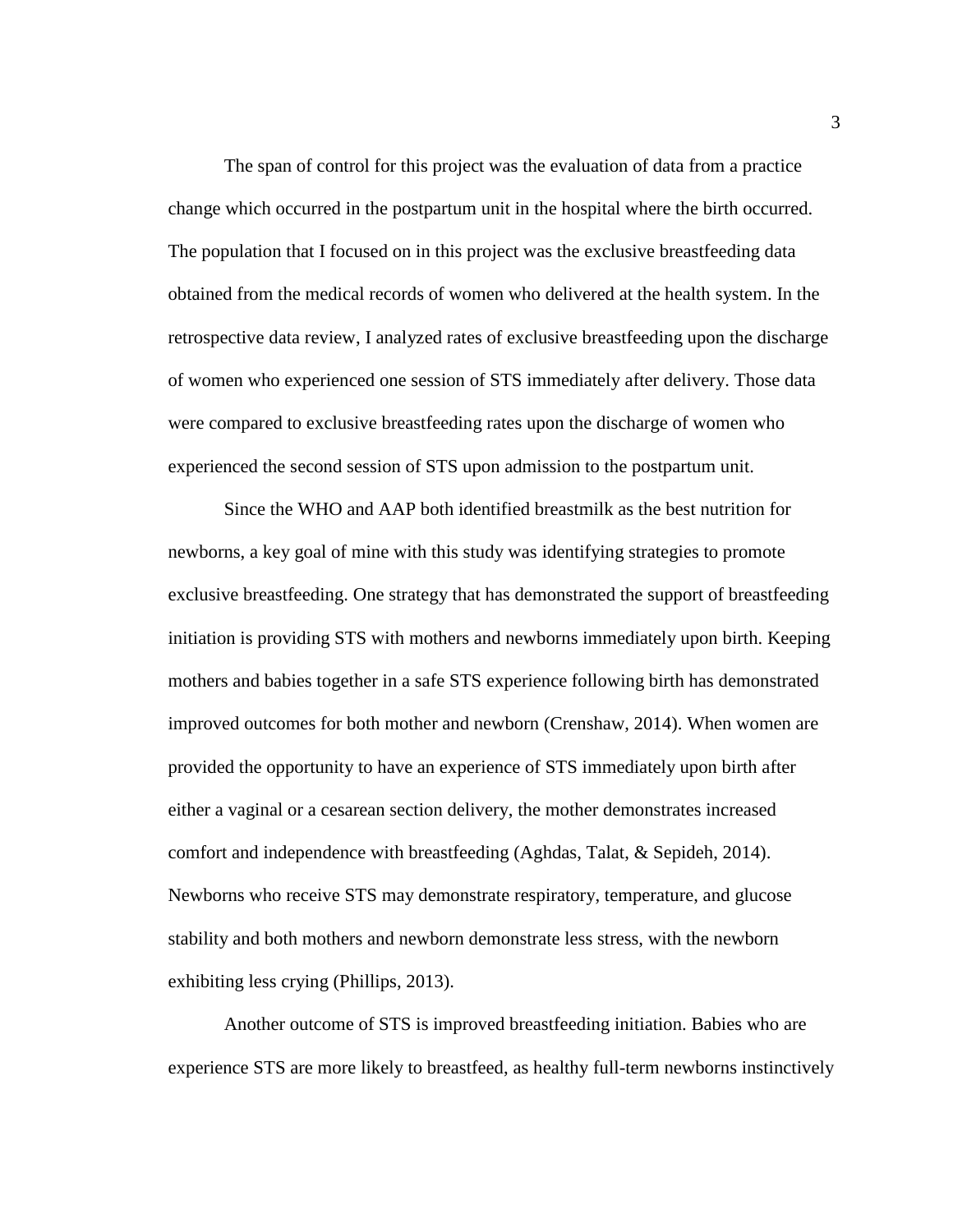suckle after 55 minutes of STS with their mother (Mann, 2013). The experience of STS within the first 2 hours after the birth of a baby is a period of high sensitivity and bonding (Aghdas et al., 2014). I have observed that post delivery, the mother is more relaxed, her anxiety surrounding the birth experience has decreased, and her post delivery pain is addressed therefore, the time is right for reinforcing the STS experience with a second session of STS.

In this project, I examined the exclusive breastfeeding rates at discharge for mothers who received one session of STS for a 3 month period prior to the practice change. These data provided a historical comparison of exclusive breastfeeding rates. With the historical data, I compared the exclusive breastfeeding rates at the discharge of those who received a second session of STS in the postpartum unit with the breastfeeding data from mothers who did not receive any STS. Therefore, the purpose of this project was to evaluate a new practice of implementing the second session of STS on the postpartum unit and to evaluate what effect this practice change had on exclusive breastfeeding rates at discharge. Therefore, the research that guided this project was: Does the introduction of the second session of STS upon admission to the postpartum unit increase exclusive breastfeeding rates at discharge?

#### **Significance**

<span id="page-13-0"></span>The significance of this project to the field of nursing practice was to increase the number of children who are exclusively breastfed, and therefore, reap the health benefits associated with breastfeeding. Initiating the second session of STS on postpartum requires no additional resources, supplies, or physician orders. The experience is nursing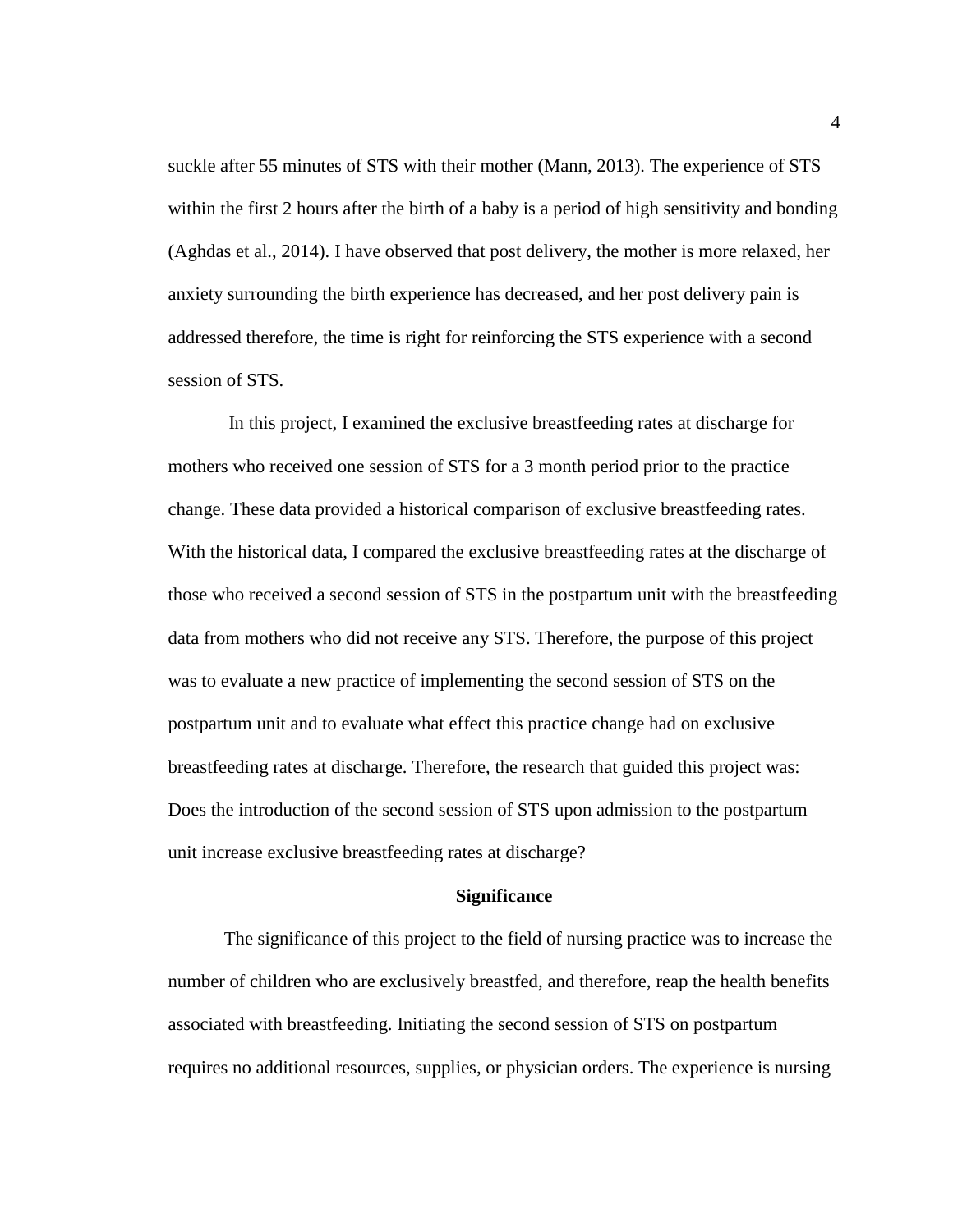driven and nursing has the opportunity to embrace this practice. The nurses on postpartum have the opportunity to contribute to a mother-infant's experience, bonding, and feeding choice. When nurses understand the practice implications and health benefits for newborns, they are willing to shift their focus from task oriented to experience oriented and protect that experience between mother and newborn (Norris-Grant & Jaggers, 2014).

#### **Purpose Statement**

<span id="page-14-0"></span>The experience of STS immediately after birth is a safe and healthy birth practice. When a woman has the opportunity to experience STS, she demonstrates increased maternal behaviors, displays a higher confidence level in holding and caring for her newborn, and breastfeeds for a longer duration (Phillips, 2013). When term newborns are placed in STS with their mothers immediately after birth, they demonstrate higher levels of respiratory, temperature, and glucose stability and demonstrate less stress and crying (Phillips, 2013). Mothers and newborns have a psychological need to be together after birth and during the hours and days that follow; unlimited opportunities for STS promote bonding and enhance breastfeeding establishment (Crenshaw, 2014).

To date, there have been no other researchers that have evaluated the effect of introducing the second session of STS after admission to postpartum. The guiding principle for this project was that babies who have the opportunity to be placed STS are more likely to breastfeed and will instinctively suckle after 55 minutes of STS (Mann, 2013). The experience of STS contact after vaginal delivery in the hospital where the project occurred was consistently in the 70th percentile. However, baseline data on chart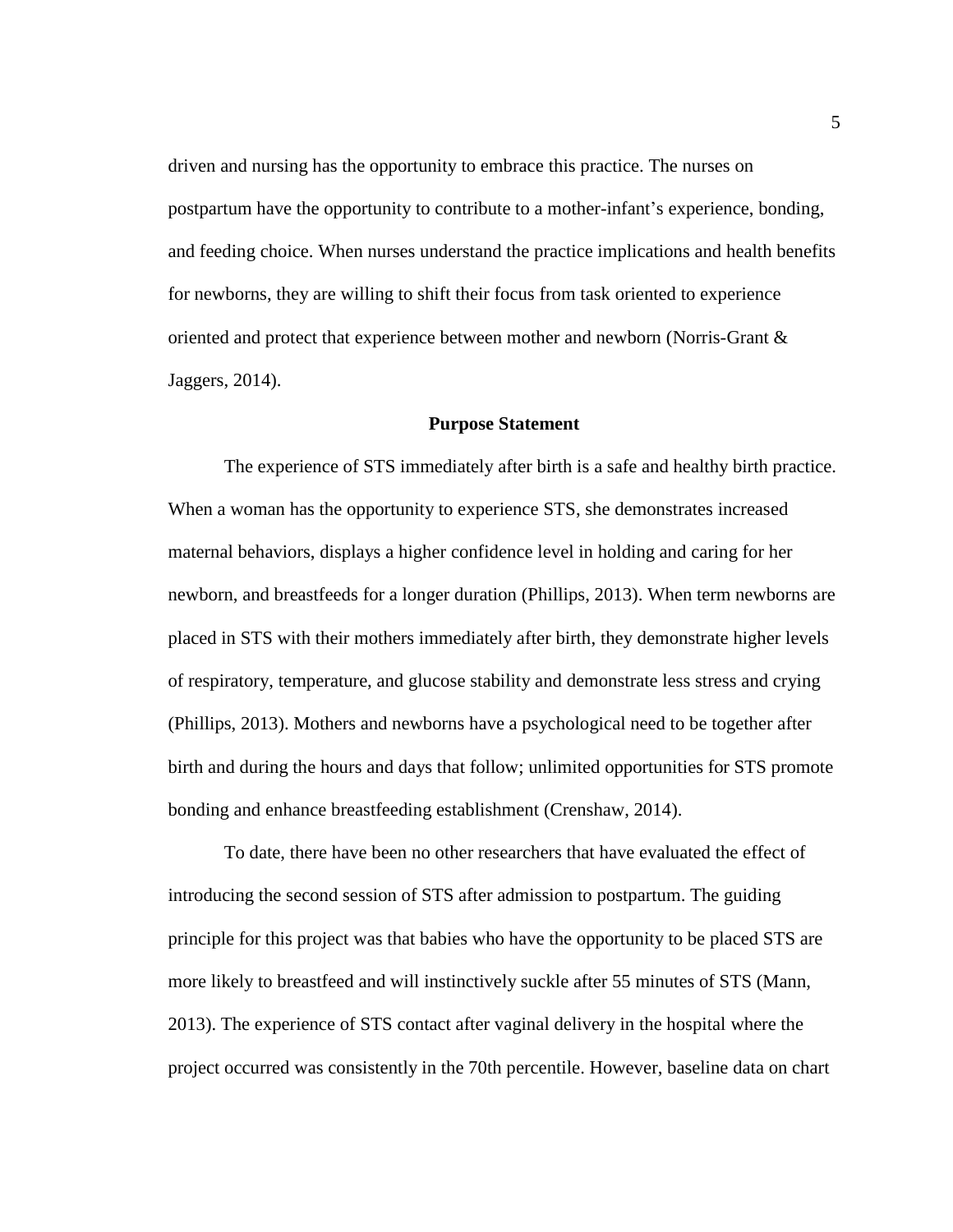reviews on all women who delivered by a C-section revealed that only 20% had STS in the operating room (O.R.), in January 2016 and 24 % in February 2016. This organization was not alone in exhibiting this trend. Researchers support this trend in the United States and the United Kingdom, with obstacles being identified as lack of interdisciplinary collaboration in the operating room at the head of the bed with anesthesia, lack of support from the obstetrician performing the surgery, and nurses being more task focused than experience focused when in the operating room, (Gregson, Meadows, Teakle, & Blacker, 2016). The first task I wanted to accomplish with this project was to improve STS rates after C-section delivery. My evidence-based practice (EBP) project enabled the rate of STS for both vaginal and C-section delivery to increase to an average rate of 98%. With STS then available to all women, the practicum site instituted the introduction of a second session of STS on the postpartum unit. In this DNP project, I then evaluated the effect this practice change had on exclusive breastfeeding rates at discharge.

#### **Practice-Focused Question**

<span id="page-15-0"></span>Breastfeeding a newborn is a learned practice and one that requires support and education. Strong support in breastfeeding demonstrates increased breastfeeding rates (WHO, 2014). STS contact between mothers and their newborns supports breastfeeding. The question I explored during this project was: Does the introduction of the second session of STS upon admission to the postpartum unit increase exclusive breastfeeding rates at discharge?

#### **Nature of the Doctoral Project**

<span id="page-15-1"></span>To evaluate the effectiveness of the new model of care using a second session of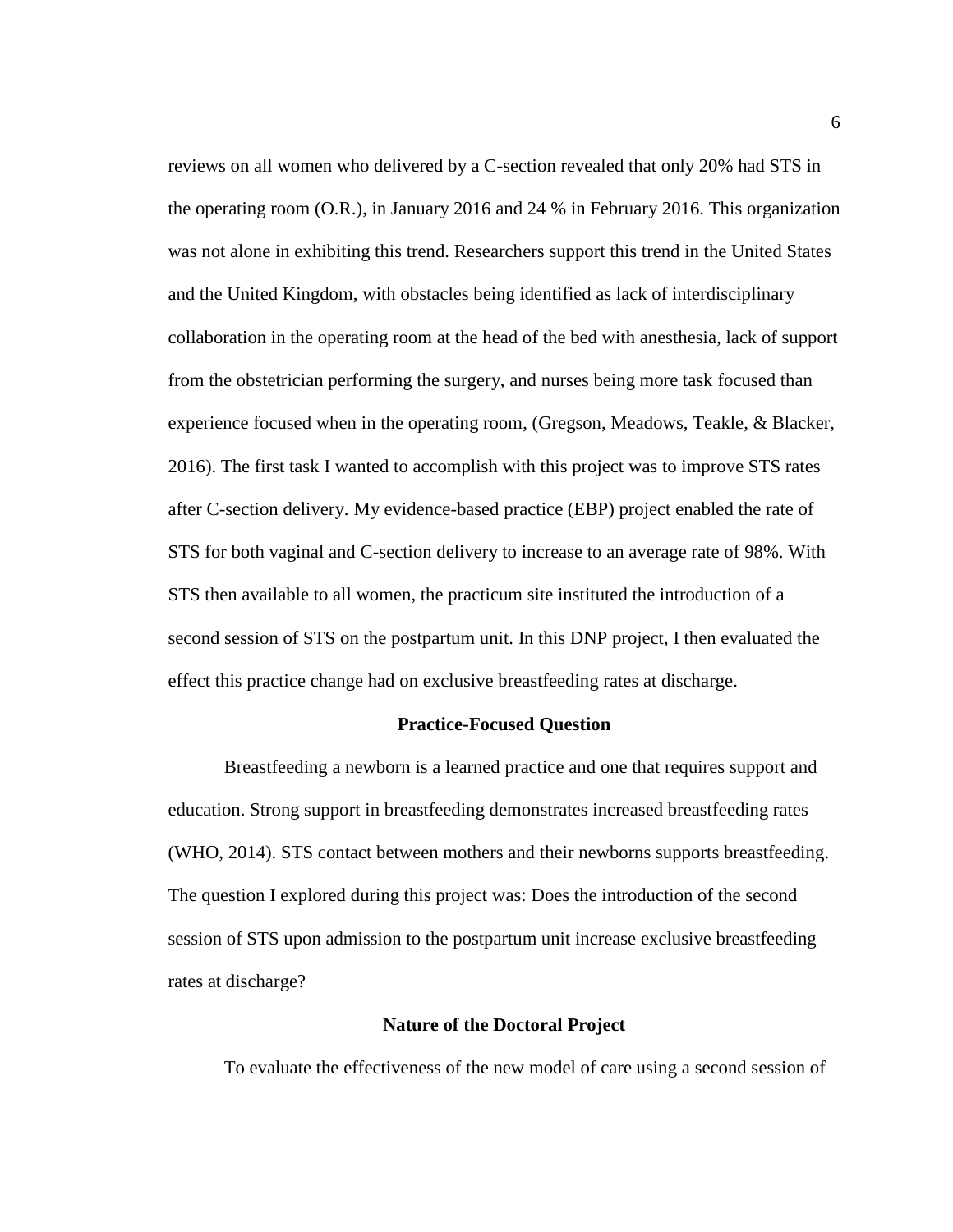STS, I obtained data from the hospital study site's postpartum unit. The de-identified outcome measures collected from the health system's electronic medical records were entered into an SPSS file. The data was then analyzed for the purpose of evaluating the effect that the introduction of the second session of STS upon admission to the postpartum unit had upon exclusive breastfeeding rates at discharge.

I collected four data points to evaluate the outcomes of the hospital's new model of care and to meet the purpose of this doctoral project. The first data point was the retrospective historical data of exclusive breastfeeding rates of all delivered patients upon discharge for 3 months prior to the project start month. The second data point was the exclusive breastfeeding rates overall at discharge for the duration of the hospital project by month. The third data point was the historical data of the percent of women who had one session of STS immediately after birth and exclusively breastfed their newborn up to hospital discharge. The fourth data point was the percent of women who had both a session of STS immediately after birth and the second session of STS on postpartum and exclusively breastfed their newborn upon hospital discharge.

The approach I used to organize and analyze the data was to gather and compare the four retrospective data points. The comparison between each of the four data points provided a view of the impact that STS has on the exclusive breastfeeding rates at discharge, beginning with a comparison of the rates of exclusive breastfeeding regardless of an STS experience and continuing through to identify the impact of the second session of STS. The purpose of the project was to evaluate a new practice of a second session of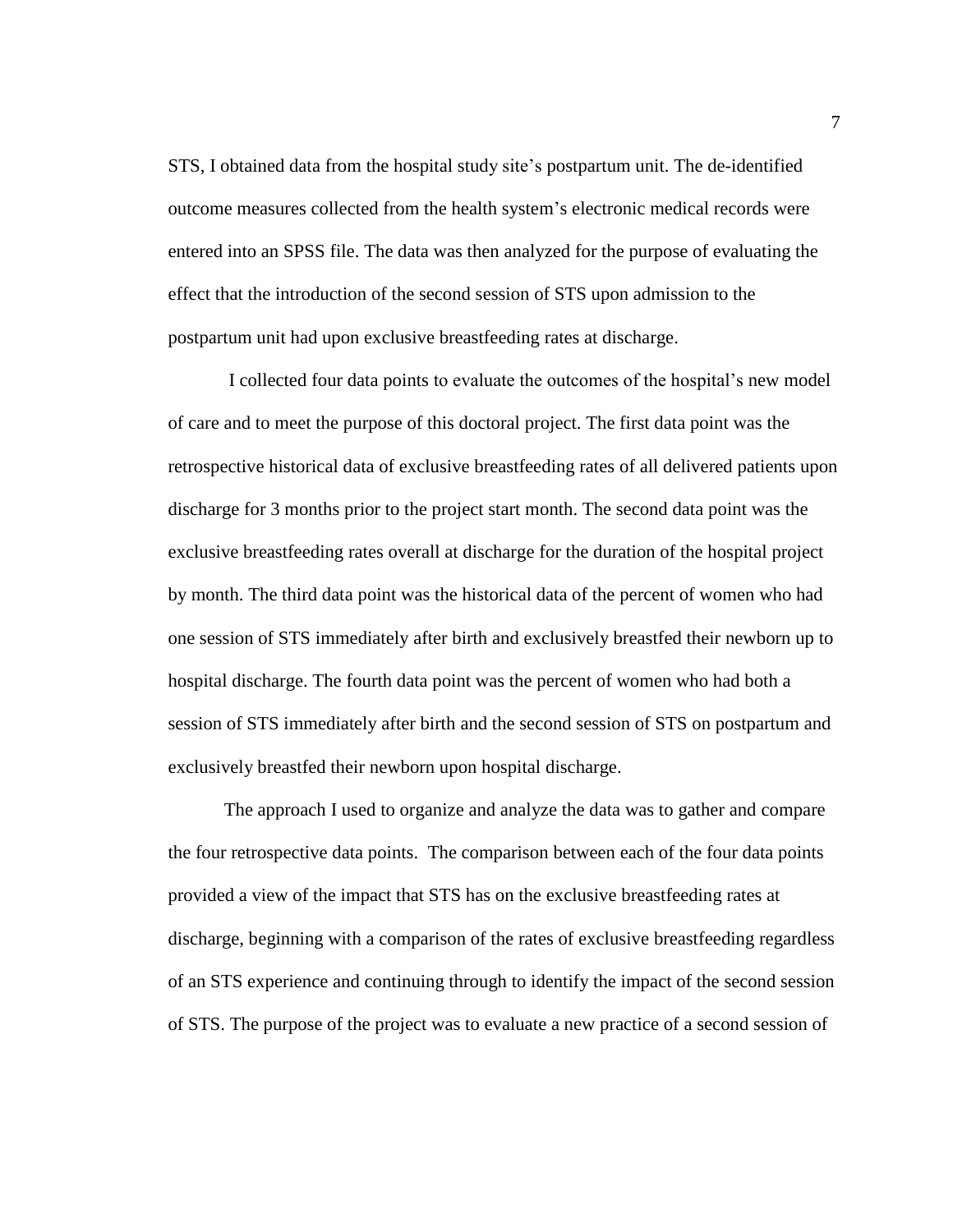STS in the postpartum unit and the effect this practice change had on exclusive breastfeeding rates at discharge.

#### **Significance to Mothers and Newborns**

The project findings offer a potential contribution to nursing practice through the evaluation of the initiation of the second session of STS on postpartum and the effect it has on exclusive breastfeeding rates. Because many organizations now initiate one session of STS in labor and delivery, the practice is familiar and widely accepted (CDC, 2014). During the first STS experience, a woman is still experiencing pain and her emotions are still very high. By the time a woman and newborn are stable for transfer to postpartum, any anxiety she was experiencing surrounding the anticipation of the birth is diminishing, and her pain is either gone or controlled in this time period. Many women come to postpartum having had something to eat or drink so their hunger is subsiding. In the first few hours after birth, many women experience a feeling of wonder and excitement as she looks at the child she has been curious about for 9 months. The postpartum room is private and quiet with few interruptions, unlike labor and delivery. By introducing the second session of STS during this calming phase as she is admitted to her postpartum room, the woman is provided with an opportune time to solidify breastfeeding and maximize the bonding that began during the first session of STS.

#### **Significance to Nurses**

<span id="page-17-0"></span>The practice change that was implemented at the hospital study site expanded the STS practice from the labor and delivery setting only to the addition of STS within the postpartum setting. The postpartum nurse understands and respects how a woman's body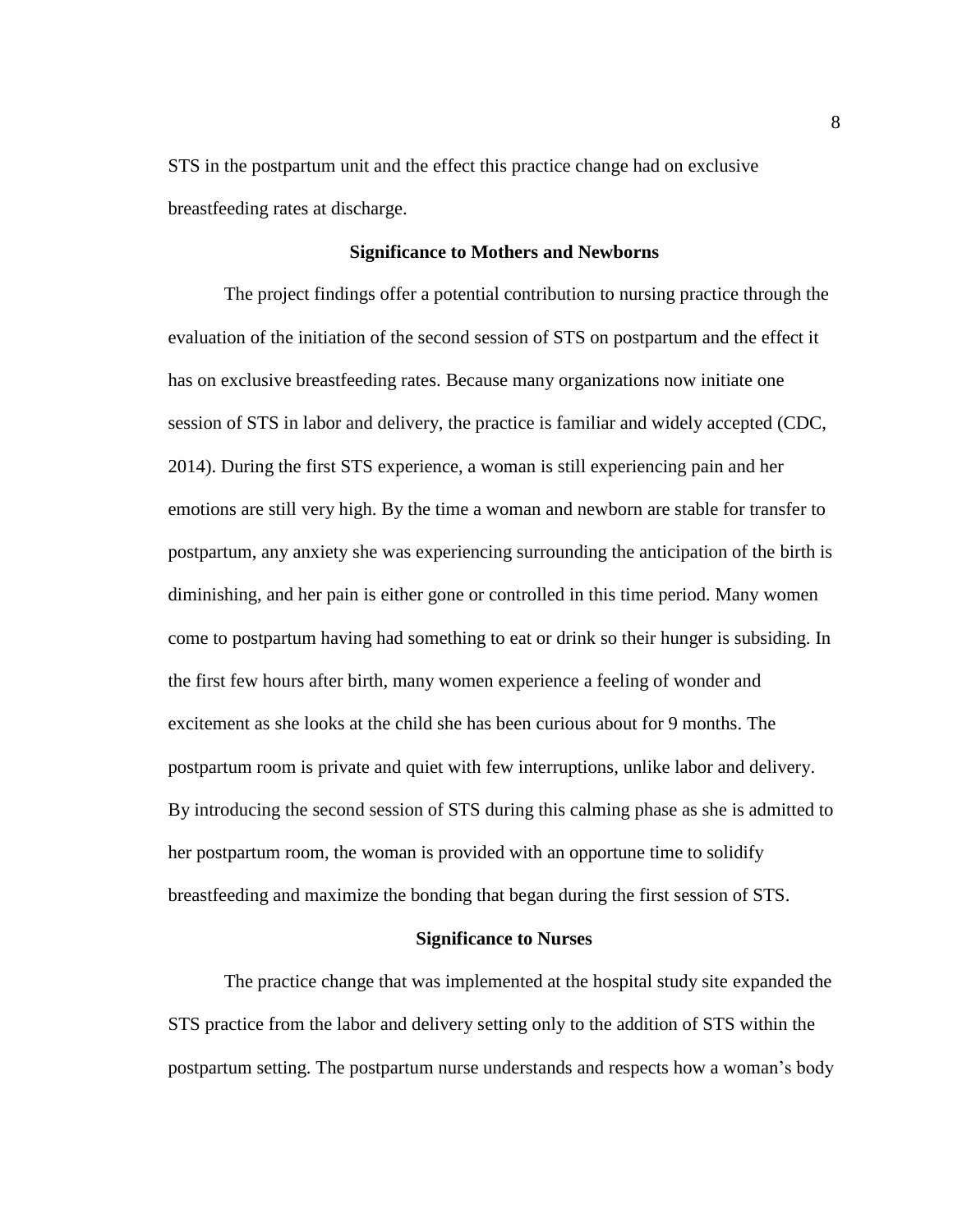and emotions respond to the birth of her baby and provides support for this new practice. Nurses have the opportunity to educate and influence women in a positive manner by encouraging exclusive breastfeeding through education and creating experiences around the birth that support breastfeeding initiation (National Center for Chronic Disease Prevention and Health Promotion, 2013).

The improved exclusive breastfeeding rates as a result of this practice change can be transferred and adapted at any hospital or birth center that provides STS once in labor and delivery. This project would be easily transferable since it requires no additional equipment, paperwork, or other resources. When observing for barriers to STS on the postpartum unit at the hospital study site, I identified a natural time to place an infant STS for the second session in the established workflow. Upon admission to postpartum, a newborn assessment is performed by the receiving nurse and ends with the weighing of the newborn. By simply placing a diaper on the baby and then transferring the baby bare skinned to the mother, rather than back to the crib, adds no burden of work to the nurse's workflow. The mothers are rewarded by their baby with this practice change. Newborns normally cry while being weighed, so the experience of STS stops the newborn from crying when placed skin-to-skin with the mother, providing a positive bonding experience with breastfeeding as a natural next step. In order to adapt this practice change, other organizations could examine their workflow to identify the natural time to reintroduce STS on postpartum.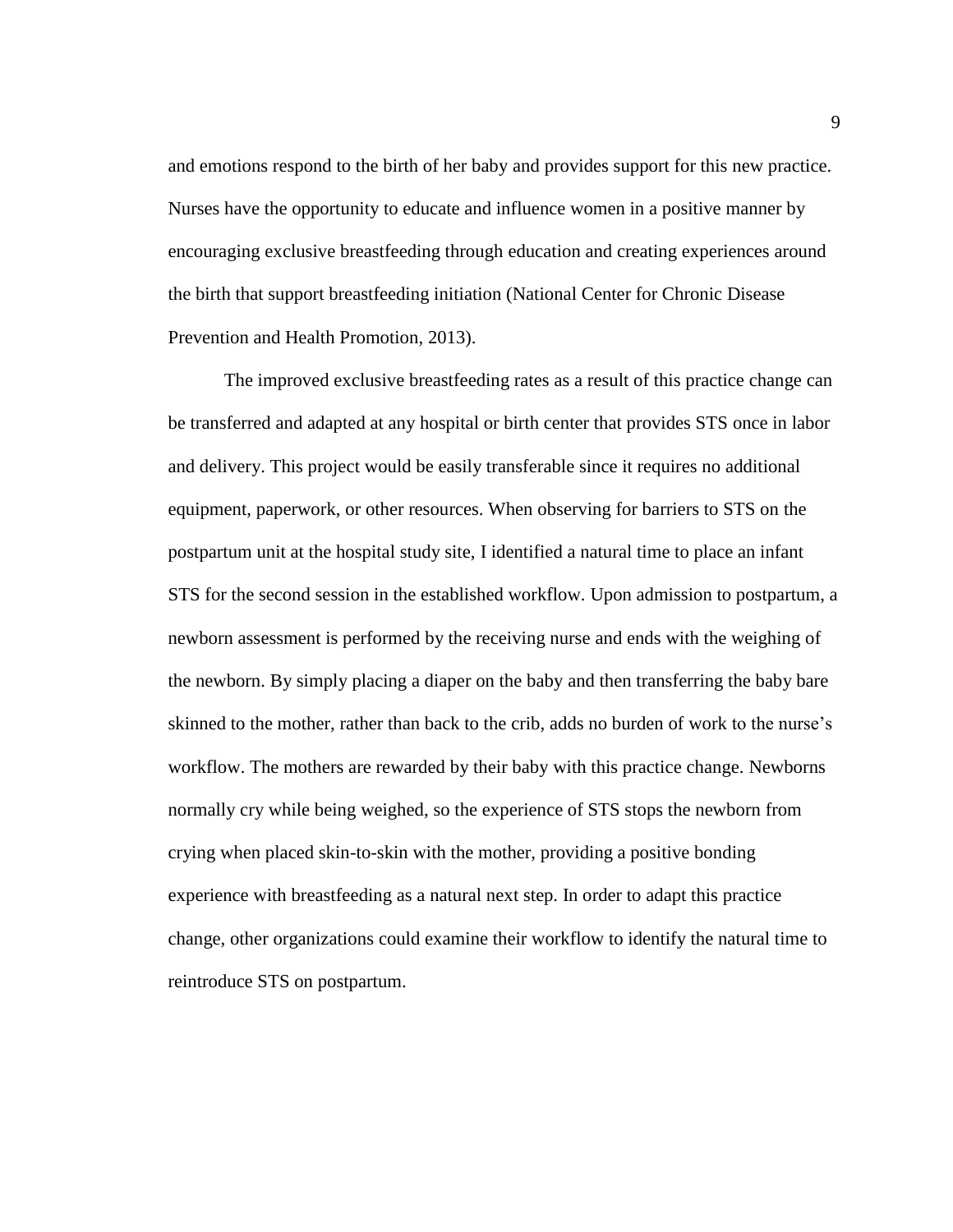#### **Implications for Social Change**

<span id="page-19-0"></span>The implications for positive social change that result from this project are the increase of exclusive breastfeeding rates. The WHO (2014), has identified that despite breastfeeding initiatives, global breastfeeding rates remain below target. In the world's wealthiest countries, breastfeeding rates have increased from 16% in 1993 to 36% in 2014, and in the poorest countries breastfeeding rates went from 25% in 1993 to 37% in 2014 (Rollins et al., 2016). The global focus must shift to social acceptance and mass media education regarding the health benefits to both mother and baby from exclusive breastfeeding. The legislation, policy, and workplace support are necessary to support women to pump once they return to work (Rollins et al., 2016). Lastly, women of childbearing ages need education, even before they become pregnant, to empower them to take charge. Women can take control of what their children are fed and provide them education regarding the power of human milk to improve outcomes for their baby in terms of metabolism, immune system, and brain support (Stahl, 2013)Women can not only contribute to the health of her child through breastfeeding but can also help the family finances by not requiring the expense of formula and bottles, which for most families is a very positive social and financial benefit.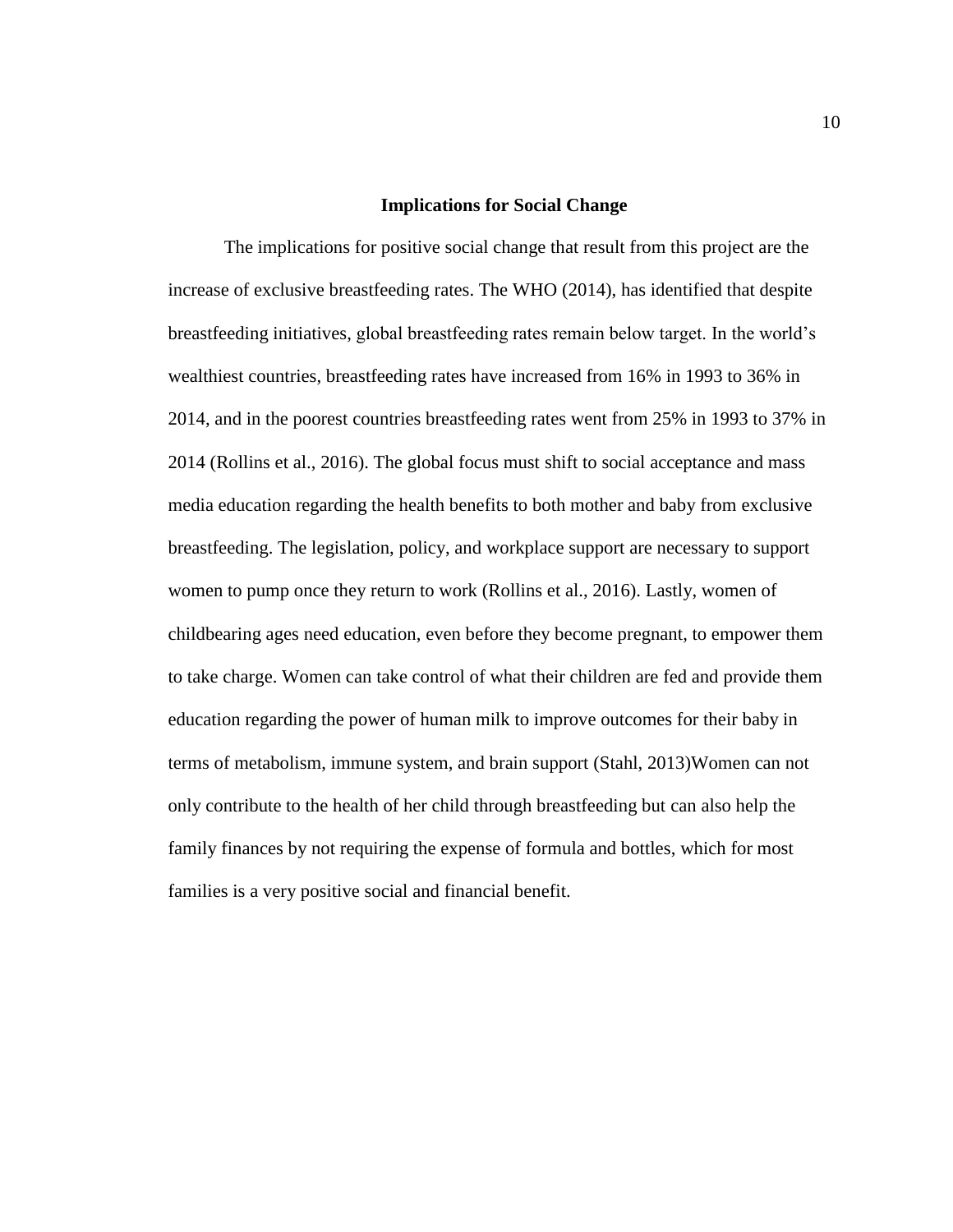#### **Summary**

<span id="page-20-0"></span>Exclusively breastfeeding infants from birth to 6 months of life is the recommendation for infant nutrition (WHO, 2016). One strategy that has demonstrated the support of breastfeeding initiation is providing STS between mothers and newborns immediately upon birth. Babies who are placed in STS are more likely to breastfeed, as healthy full-term newborns instinctively suckle after 55 minutes of STS with their mother (Mann, 2013). I conducted this project to evaluate a new model of care where the introduction of a second session of STS on the postpartum unit was implemented for the purpose of increasing exclusive breastfeeding rates at discharge.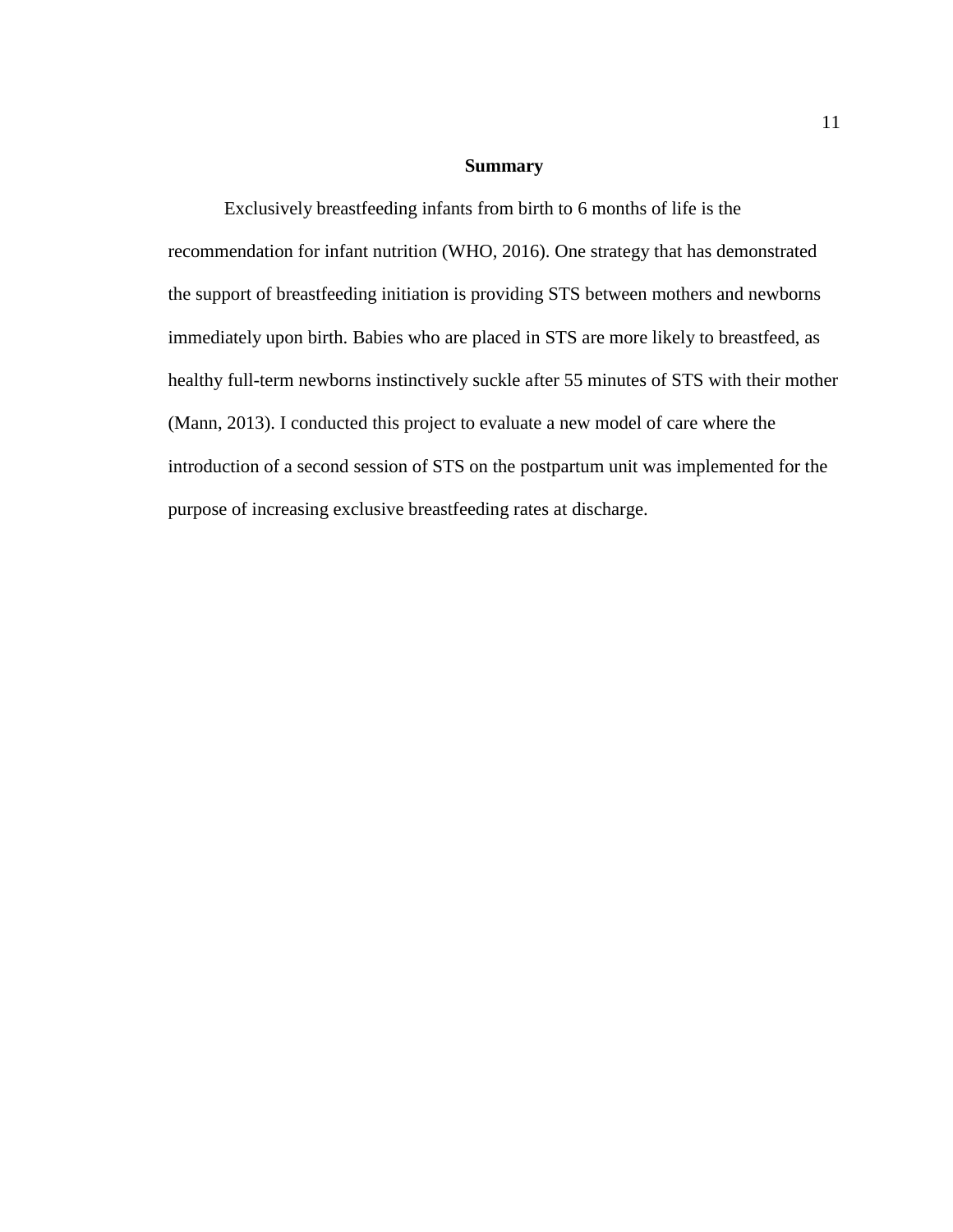#### Section 2: Background and Context **Introduction**

<span id="page-21-1"></span><span id="page-21-0"></span>In the United States, exclusive breastfeeding rates are not where they should be as exclusive breastfeeding rates for babies at 3 months are only at 40.7% rather than the 46.2% the WHO recommends (WHO, 2016). In Pennsylvania, the state where this DNP project took place, exclusive breastfeeding rates are 34.0% for babies 3 months old (Pennsylvania Department of Health [DOH], 2015). One strategy that has demonstrated the support of breastfeeding initiation is providing STS between mothers and newborns immediately upon birth. STS is defined as the mother and baby being in bare skin contact with each other for a period of uninterrupted time following delivery (Phillips, 2013). Both the mother and the newborn demonstrate less stress, and the newborn exhibits less crying (Phillips, 2013). STS contact within the first hour after birth increases breastfeeding initiation (Svensson, Velandia, Matthiesen, & Welles-Nystrom, 2013).

The practice-focused question for this DNP project was: Does the introduction of the second session of STS upon admission to the post-partum unit increase exclusive breastfeeding rates at discharge? Labor and delivery room nurses have embraced the practice of STS immediately upon birth for the purpose of bonding and the promotion of breastfeeding. In this project, I also wanted to determine if postpartum nurses embraced STS on postpartum and demonstrated their active support of bonding and breastfeeding by supplying the baby and mother with multiple experiences of STS would promote exclusive breastfeeding. In this project, I evaluated a hospital-implemented practice change for the purpose of examining exclusive breastfeeding rates. If outcomes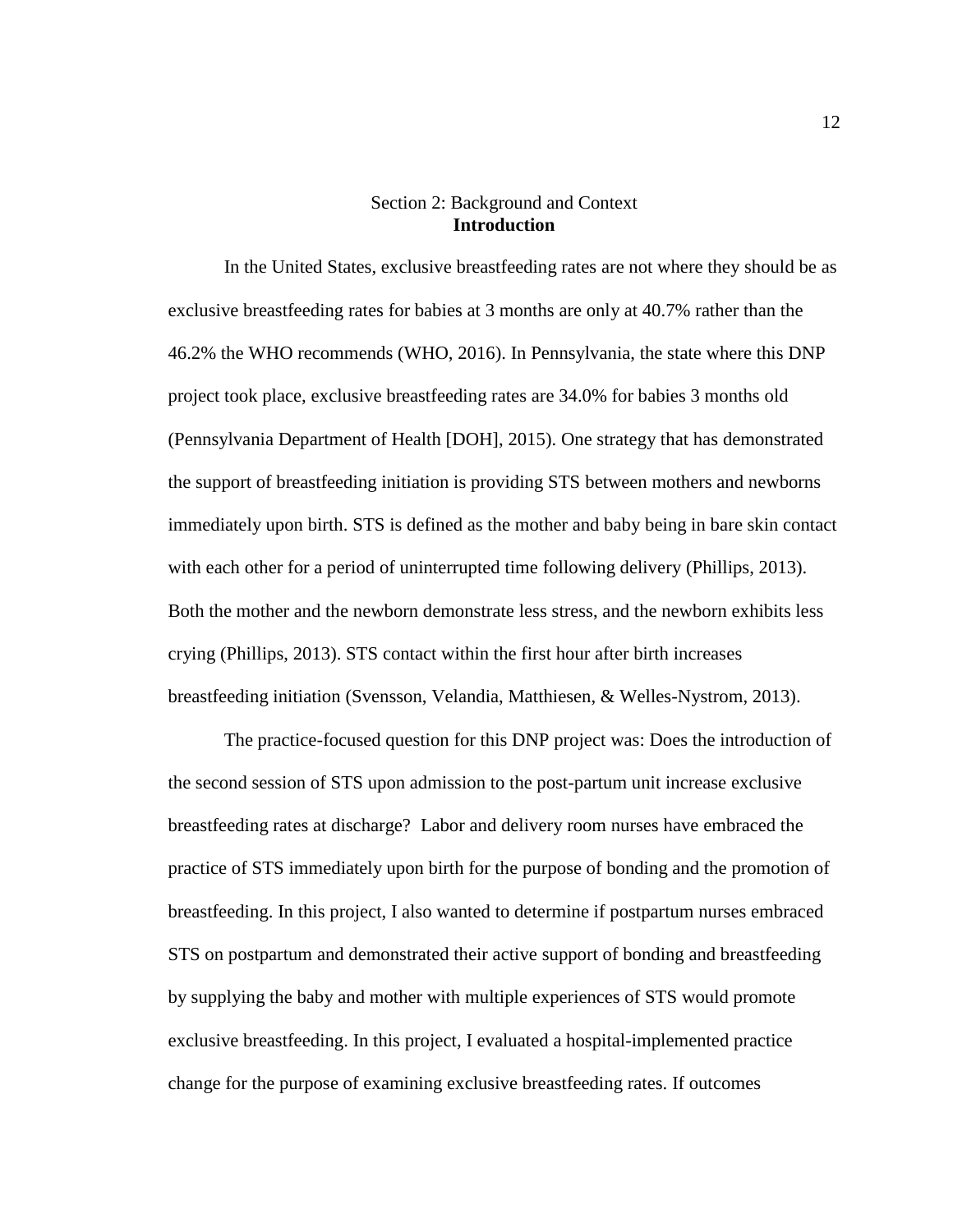demonstrated increased exclusive breastfeeding rates, then the evidence would support the recommendation for a new model of care by introducing STS on the postpartum unit.

I developed this project because the benefits of STS contact between a mother and newborn are well documented, STS has demonstrated improved breastfeeding initiation, and because to date there have been no other studies that evaluated the effect of introducing a second session of STS after admission to postpartum. The guiding principle for this project was that babies who have the opportunity to be placed in STS for a second session of STS on postpartum are more likely to breastfeed. My assumption was that since the mother's anxiety, pain, and hunger have been addressed and since postpartum is a more private atmosphere with fewer interruptions, that the second session of mothernewborn STS will enhance bonding and solidify breastfeeding. The hope was that the second session of STS will provide the mother with the confidence and experience to exclusively breastfeed (Clarke, Watson, & Brewer, 2009).

Section 2 will include an overview of the concepts, models, and theories used to guide the project. In Section 2, I will also review the project's relevance to nursing practice, local background and context, as well as my role as the DNP student. I will conclude the section with a summary.

#### **Concepts, Models, and Theories**

<span id="page-22-0"></span>The theory I used to guide this project was Swanson's theory of caring, which was based on Watson's theory of caring (Watson, 2015), and relates to introducing the second session of STS. The Swanson theory is a middle range theory based on five caring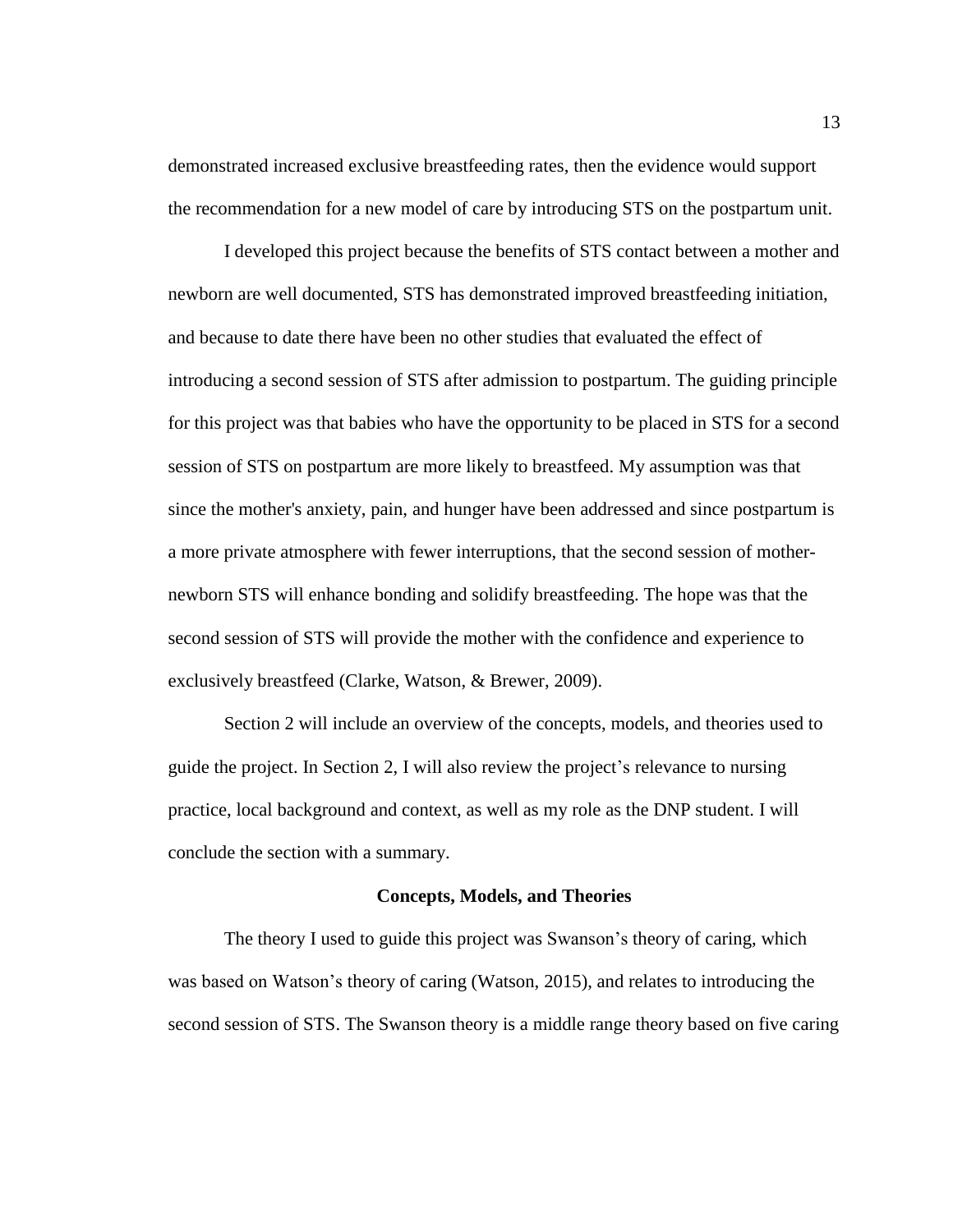practices (Andershed & Olsson, 2009). The five caring practices of the Swanson theory are:

- Knowing: Attempting to understand a life event, and how that event has to mean for another person.
- Being with: Being emotionally present for and with the other person. To share their feelings.
- Doing for: Performing acts that bring comfort, protection, meet their needs while protecting their dignity.
- Enabling: Facilitating the passage from one stage to another. Informing, validating, supporting.
- Maintaining belief: Maintaining belief that the other person can make it through a major transition, facing the future with meaning, believing in the other person's capacity. (Andershed & Olsson, 2009)

Swanson's theory of caring provided a framework for nursing staff in both labor and delivery and postpartum. My application of the five caring practices in this project was:

- Knowing: Both the labor and delivery and postpartum nurses have been educated to the benefits of breastfeeding and know how to assist with breastfeeding and how to safely place a newborn STS.
- Being with: The post delivery mother has a nurse with her for the delivery recovery phase and during the admission to postpartum phase. A woman who is successful with breastfeeding reports the breastfeeding help they received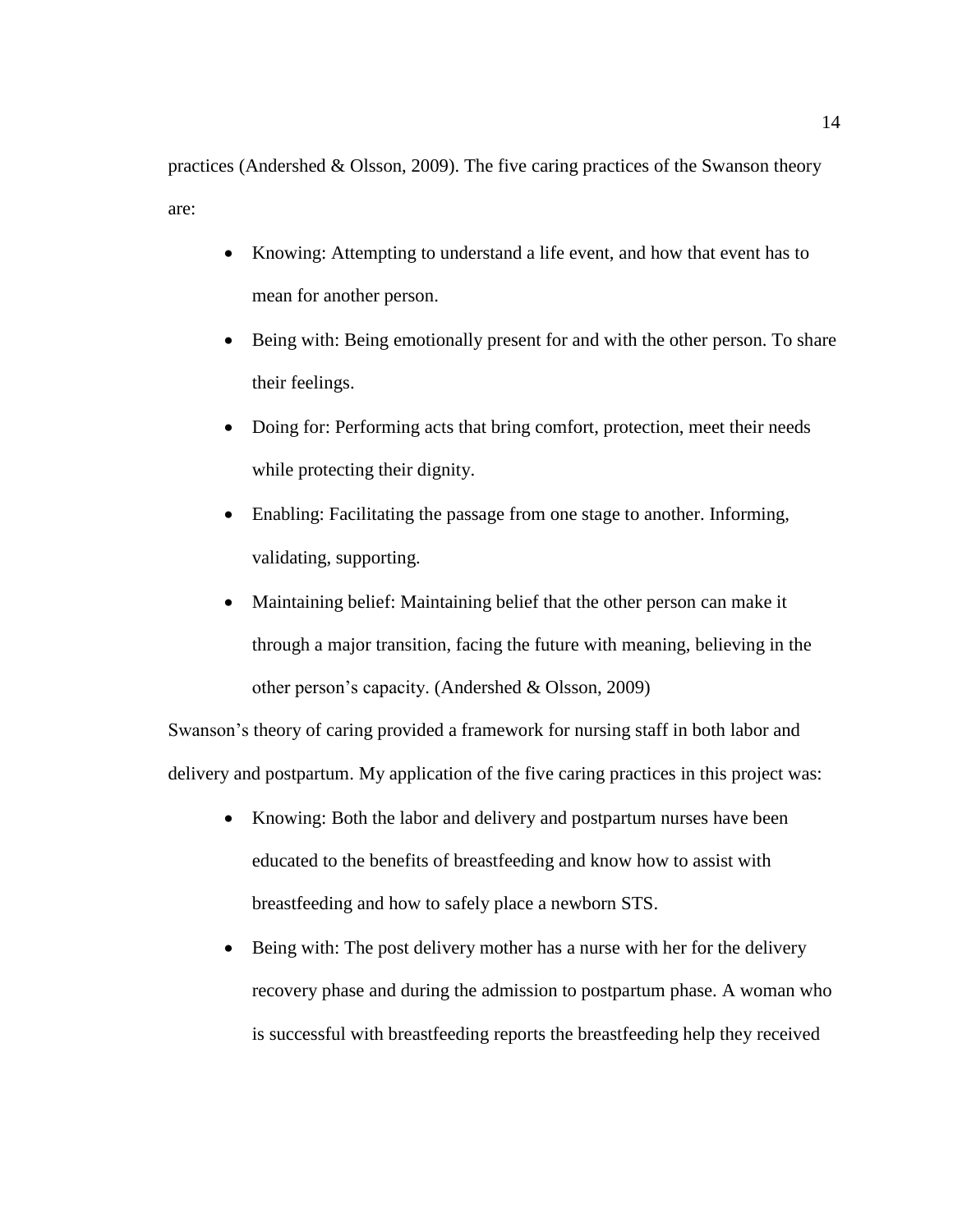while in the hospital as a significant reason for their success (Brown, Raynor, & Lee, 2011).

- Doing for: In the immediate post delivery phase, the labor and delivery nurse is placing the newborn skin-to-skin on the mother's body for her. In most instances, the nurse is also assisting with position and latching for the first several breastfeeding sessions. On the postpartum unit, the nurses begin to teach and assist the mother in learning to become independent with infant holding and breastfeeding.
- Enabling: A phenomenon of birth is that a woman enters the birth center a woman; however, she leaves as a mother. The care, support, and education provided by the labor and delivery and postpartum nurses enable women to make that transition successfully.
- Maintain belief in women who want to exclusively breastfeed: Breastfeeding is a commitment that is not an easy choice; it is exhausting, can be painful, and is perceived as inconvenient (Rollins et al., 2016). As nurses support, educate, and encourage a woman to breastfeed, the woman's feelings of confidence grow with each successful breastfeeding experience (Redshaw, Hennegan, & Kruske, 2014).

The practice change that I evaluated in this project provided a demonstration of the Swanson theory of caring during the first session of STS. The second session of STS provided a reinforcement of the theory by offering woman assistance during one of the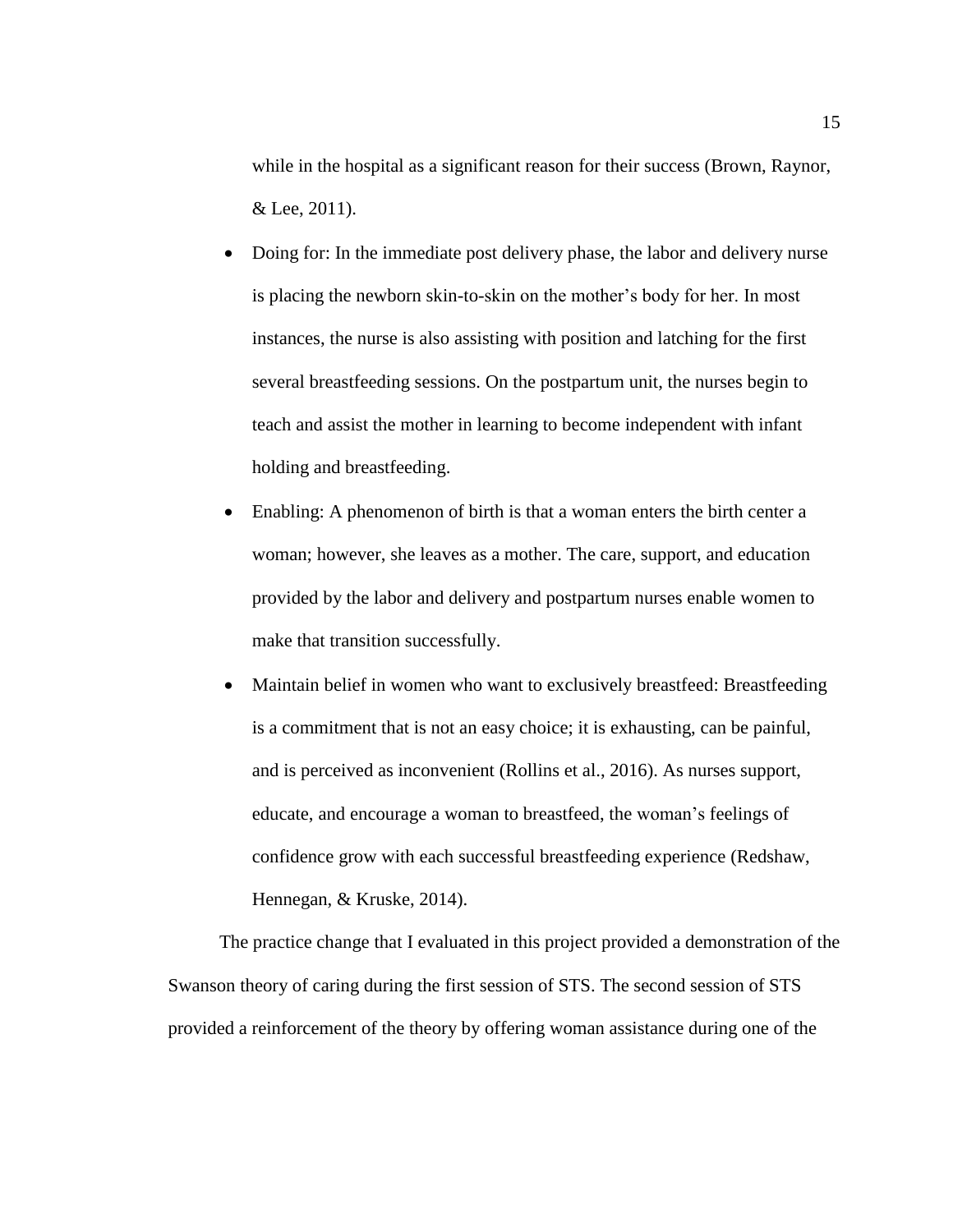most important transitions in their life: The transition from being a pregnant woman to a breastfeeding mother.

Other elements of nursing care that also demonstrate the Swanson theory of caring are the personal nature of labor and then the delivery that a woman shares with her nurse. This experience demonstrates the forming of a strong bond and trust. The trust that has been formed enables the nurse to effectively introduce STS and then breastfeeding. The transition to postpartum can be concerning for woman, as they do not have a relationship yet with the postpartum nurses. Women reported that the support that they receive during the postpartum period with breastfeeding from their nurses is a significant indicator for on-going breastfeeding success (Brown et al., 2011). Assisting with the second session of STS and with breastfeeding upon admission to the postpartum unit, the nurses demonstrated providing this support for the patient. Applying this concept to the baby did encourage nurses both in labor and delivery and postpartum to encourage STS because they understood the health benefits of STS and how it supports breastfeeding initiation.

The Swanson theory of caring has been adapted to other perinatal projects. The Swanson theory of caring was used when creating a group prenatal care model. When applied in the field, the five concepts from Swanson's theory of caring add importance to the act of nurses trying to understand how a patient feels and encourages nurses to put themselves in the pregnant woman's shoes. Group prenatal care at the study site adapted Swanson's theory of caring through the use of team dynamics and the facilitation of group learning. Applying the theory allows each woman to learn at her own pace while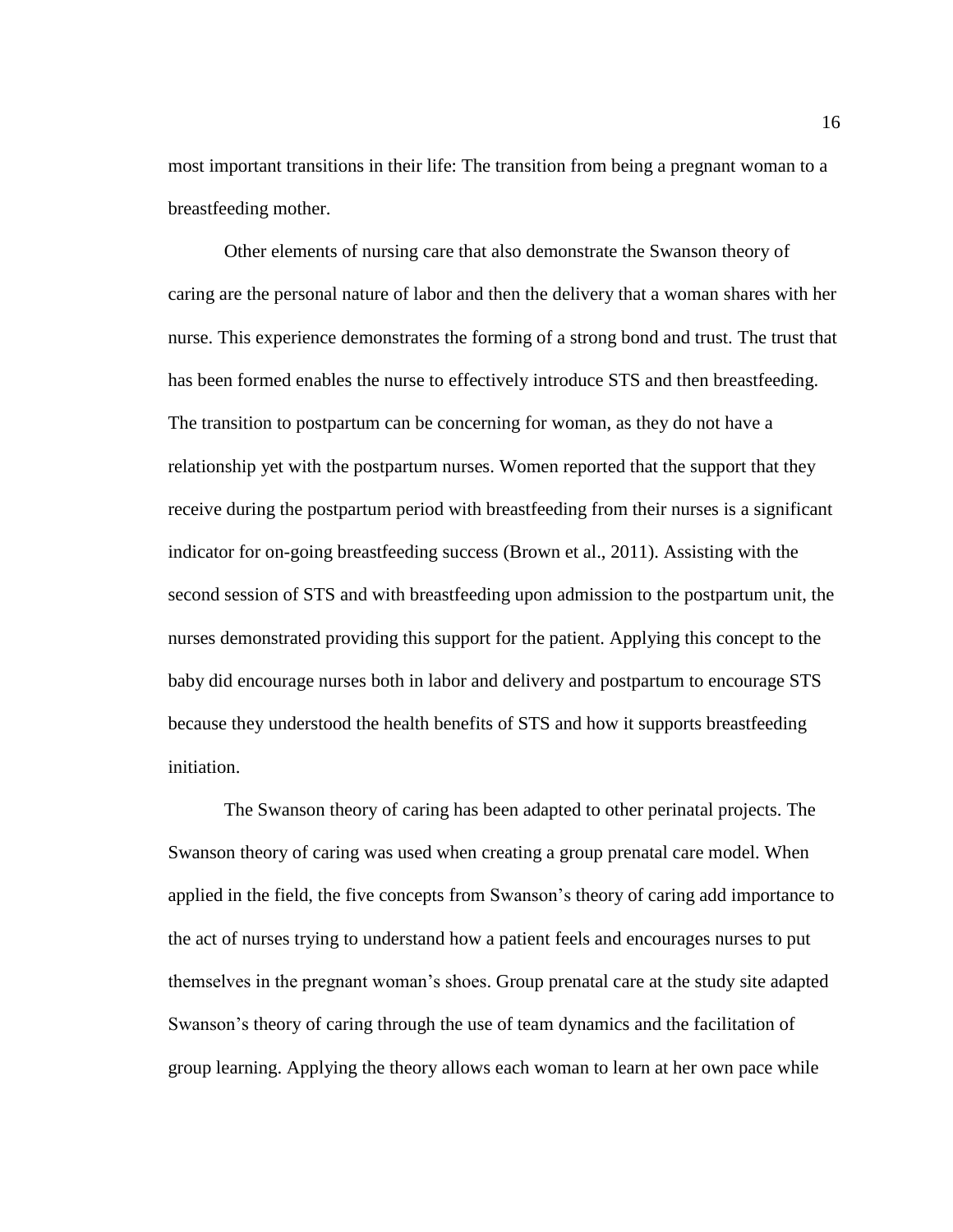facilitating and encouraging personal growth through new knowledge. The theory's adaptation to group prenatal care demonstrated an increase in retention of parenting tools enhancing the women's confidence (Thielen, 2012).

#### **Relevance to Nursing Practice**

<span id="page-26-0"></span>The body of existing scholarship around both breastfeeding and STS is robust. The scholarship around breastfeeding begins with the science of human milk. The benefits of human milk to the newborn include the complexity that human milk adjusts to meet the need of the infant at different stages of growth (Stahl, 2013). Human milk is superior to all other forms of infant nutrition (AAP, 2012). Human milk protects the infant from diarrhea, causes less vomiting, and leads to fewer infections such as respiratory and ear (WHO, 2016). Those infants who are exclusively breastfed for at least 6 months also demonstrate fewer allergies, less obesity, and decreased risk of developing hypertension and hypercholesterolemia (Stahl, 2013).

Breastfeeding has also demonstrated the ability to increase survival and the health of children (WHO, 2016). Breastfeeding is free and is available in every country and socioeconomic situation. Success in breastfeeding is broader than just a woman's desire to breastfeed. Society has not promoted breastfeeding by offering the benefits of breastfeeding education to women at younger ages so that they understand the benefits long before they have to choose how to feed their baby. The formula industry is large and undermines women's breastfeeding initiation by offering free formula and free product give-away programs aimed to tempt new breastfeeding moms with an easier path (PA, DOH, 2015). To overcome campaigns aimed to promote bottle feeding, a change is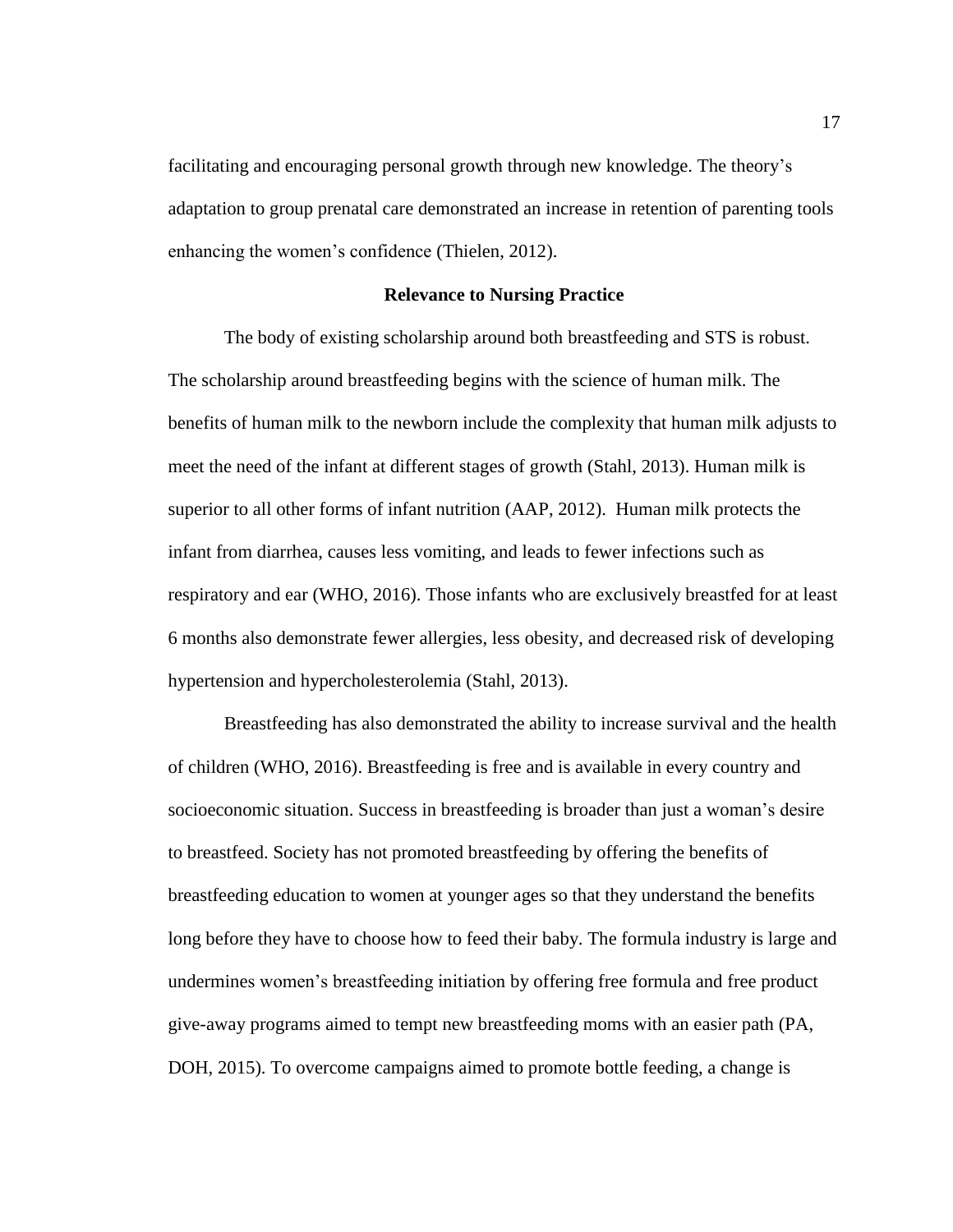needed. Through providing policy and economic support for both the advancement of breastfeeding and help to sustain breastfeeding once a woman returns to work (Rollins et al., 2016), the results of this project will help to address this concern through the support of establishing exclusive breastfeeding.

The WHO (2016),) has called for increased rates of exclusive breastfeeding. The WHO (2014) stated that if every child in the world was breastfed within an hour of life, was only fed breastmilk for the first 6 months of life, and continued to be offered breast milk for the first 2 years of life, they estimate that 800,000 children's lives would be saved annually (WHO, 2014). The WHO has also set breastfeeding targets globally. The WHO has increased the goal for 2020 in the ever breastfed category to 82% from the 2010 goal of 75%. In 2013, the WHO (2016) reported that only 36% of infants were exclusively breastfed from 0—6 months.

Another important benefit of exclusive and prolonged breastfeeding is not only the health benefits to the infant but also the health benefits to the mother. Positive health benefits to the mother include decreasing the risk of premenopausal breast cancer, ovarian cancer, osteoporosis, and hypertension (Meedya, Fahy, Yoxall, & Parratt, 2014). There are also psychological benefits to breastfeeding which include a strong maternalinfant bond and a deep relationship between mother and infant (Meedya, et al., 2014). A key strategy that supports breastfeeding initiation is STS contact between mother and newborn within the first hour of life.

An example of existing scholarship is a nurse-driven prospective study in 19 hospitals where researchers compared STS within the first 3 hours and the effects on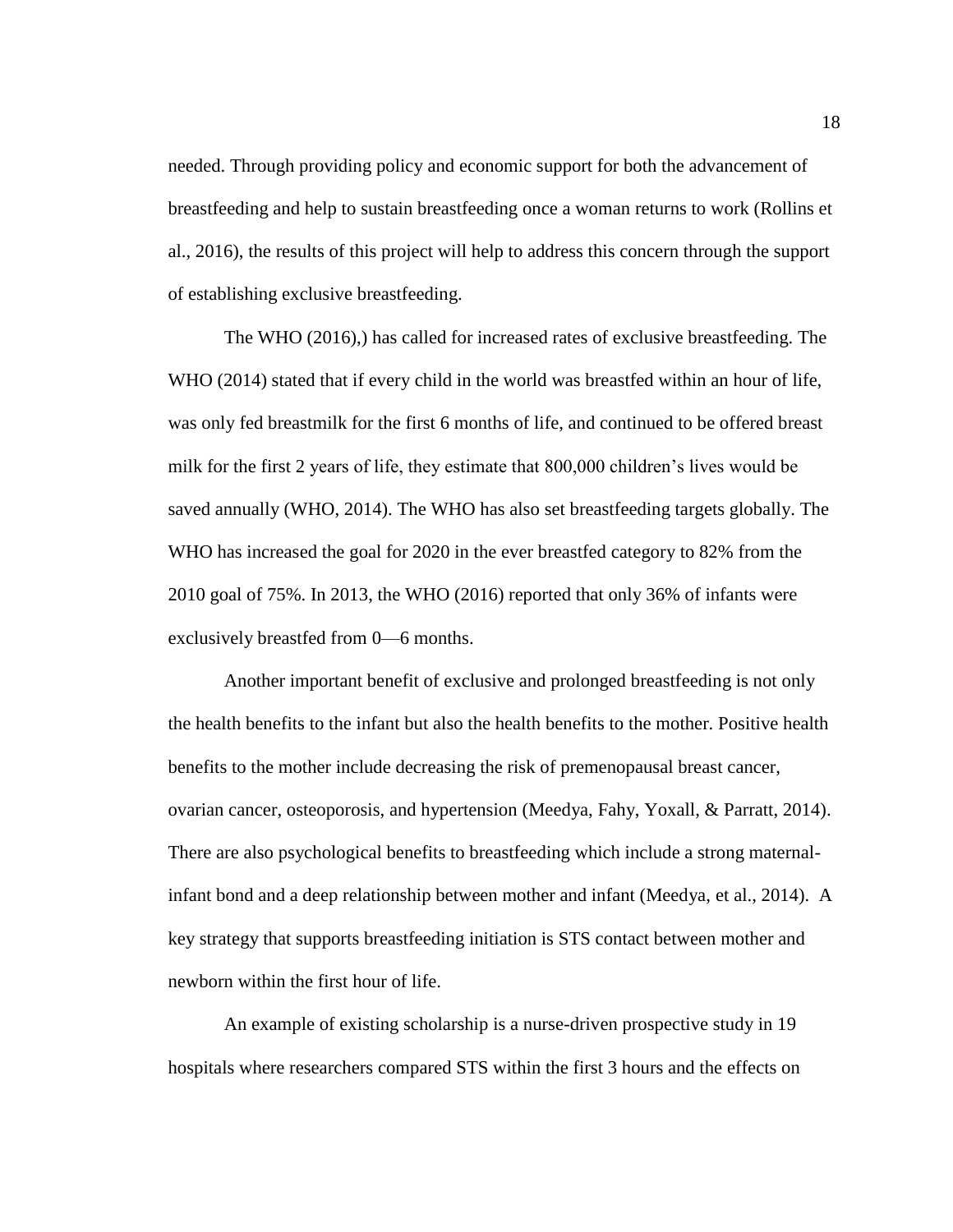breastfeeding versus women who did not have STS. The exclusive breastfeeding rates were higher in those who had STS for 1–15 minutes with an odds ratio of 1.376% and a 95% confidence interval of 1.189–1.596. For those who had STS for 16–30 minutes the odds ratio was1.665 and the 95% confidence interval was 1.468–1.888. For 31–59 minutes, the odds ratio was 2.357 and the 95% confidence interval was 2.061-2.695, while for more than 1 hour the odds ratio was  $3.145$  and the 95% confidence interval was 2.905–3.405. The results demonstrated that the longer time spent in STS the greater relationship to exclusive breastfeeding (Bramson et al., 2010).

Standard practice at the organization where this project took place was to ask the women upon admission to labor and delivery what their feeding choice was for their newborn. This answer was documented in the electronic medical record (EMR). Standard practice for all vaginal delivery patients is to place all medically stable newborns immediately on the mother's bare chest; then the newborn is covered with a warm blanket providing warmth to the newborn's back and modesty for the mother. The goal of vaginal STS practice is for the newborn to stay on the mother's chest until the first breastfeeding occurs. For women who were not planning to breastfeed, sometimes the intensity of the newborn bonding, as well as the newborn's natural instinct to breastfeed during this time will change a women's decision and she will try breastfeeding. After the first hour of STS, the newborn is removed, cleaned off, weighed, and measured. Eye ointment and Vitamin K is administered while the newborn is STS.

When a woman delivers her baby by C-section, STS is a more challenging experience requiring buy-in from the woman, obstetrician, and anesthesiologist. At this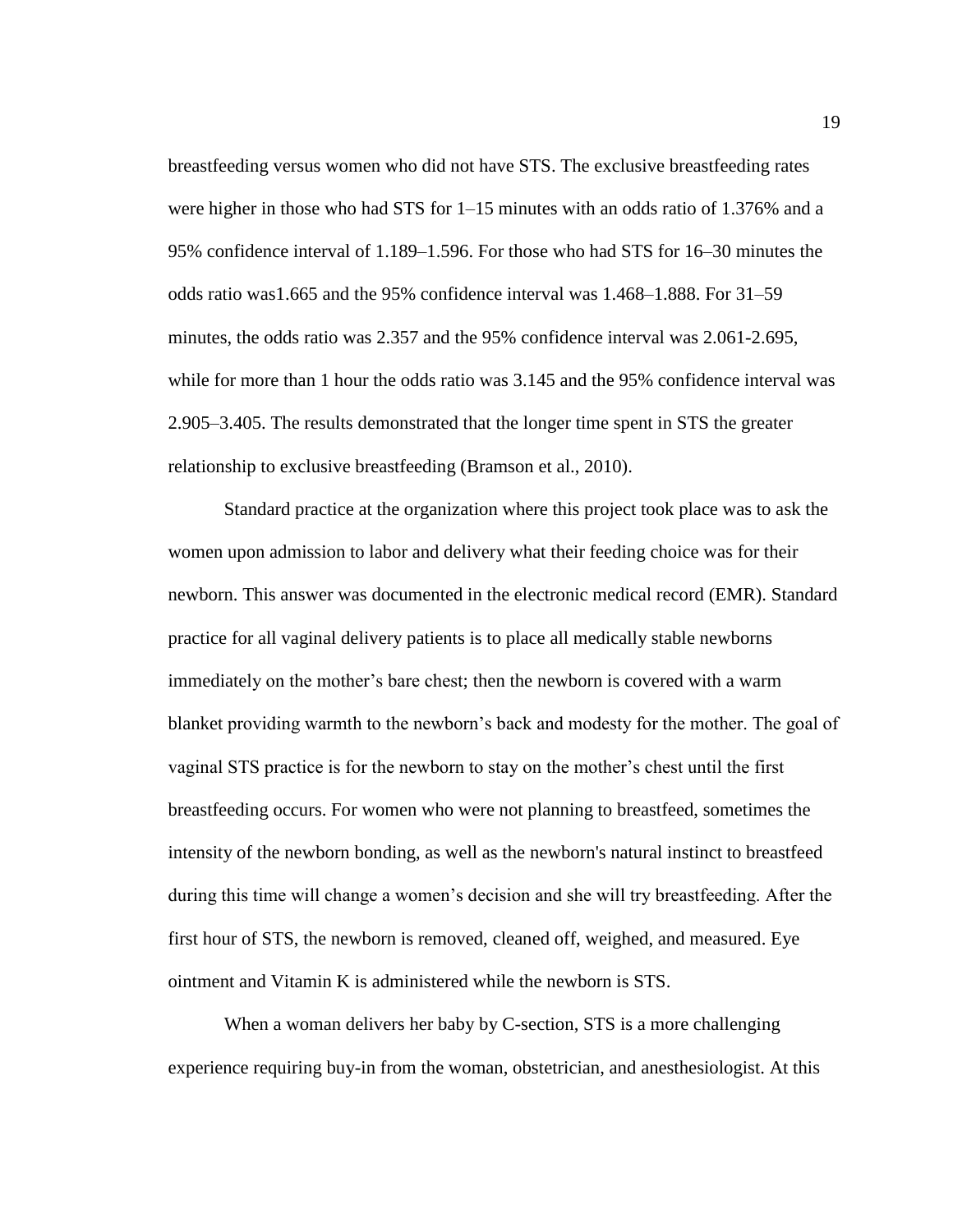study site facility, the STS rates for C-section patients were only 20% in January 2016. The hospital sought a remedy and conducted a full assessment to identify the barriers to STS in the operating room O.R. after a C-section and find a remedy. In this project, I conducted observations of C-sections. What I observed was a lack prioritizing STS for any member of the operating room team. The nursing staff identified a solution. The solution was to ask the women if they wanted an STS experience in the operating room. The woman's response was written on the operating room whiteboard under the antibiotic timing and called out during the universal timeout for the whole team to hear and prioritize. Another barrier to STS with C-section patients I identified was an unrealistic goal set by one individual that STS had to occur within 15 minutes of birth or it "didn't count." This unrealistic goal had been set by an individual staff nurse with no evidence to back it. Based on WHO guidelines of breastfeeding being initiated within the first hour of life a more realistic STS initiation goal was set as within the first hour of life. Staff nurses, obstetricians, and anesthesiologists embraced the change and STS rates after a Csection are now overall 98%. This rate did not include infants who required care in the Neonatal Intensive Care Unit, or woman with high medical acuity who are too ill to hold their babies.

For the practice change being evaluated, once a mother and her newborn are admitted to the post-partum unit, bedside report occurs between the labor and delivery nurse to the post-partum nurse. Barriers to STS identified were minimal. The greatest barrier identified to offering STS on postpartum was also noted in the one article found focusing on STS on the postpartum unit. That barrier was visitors and other people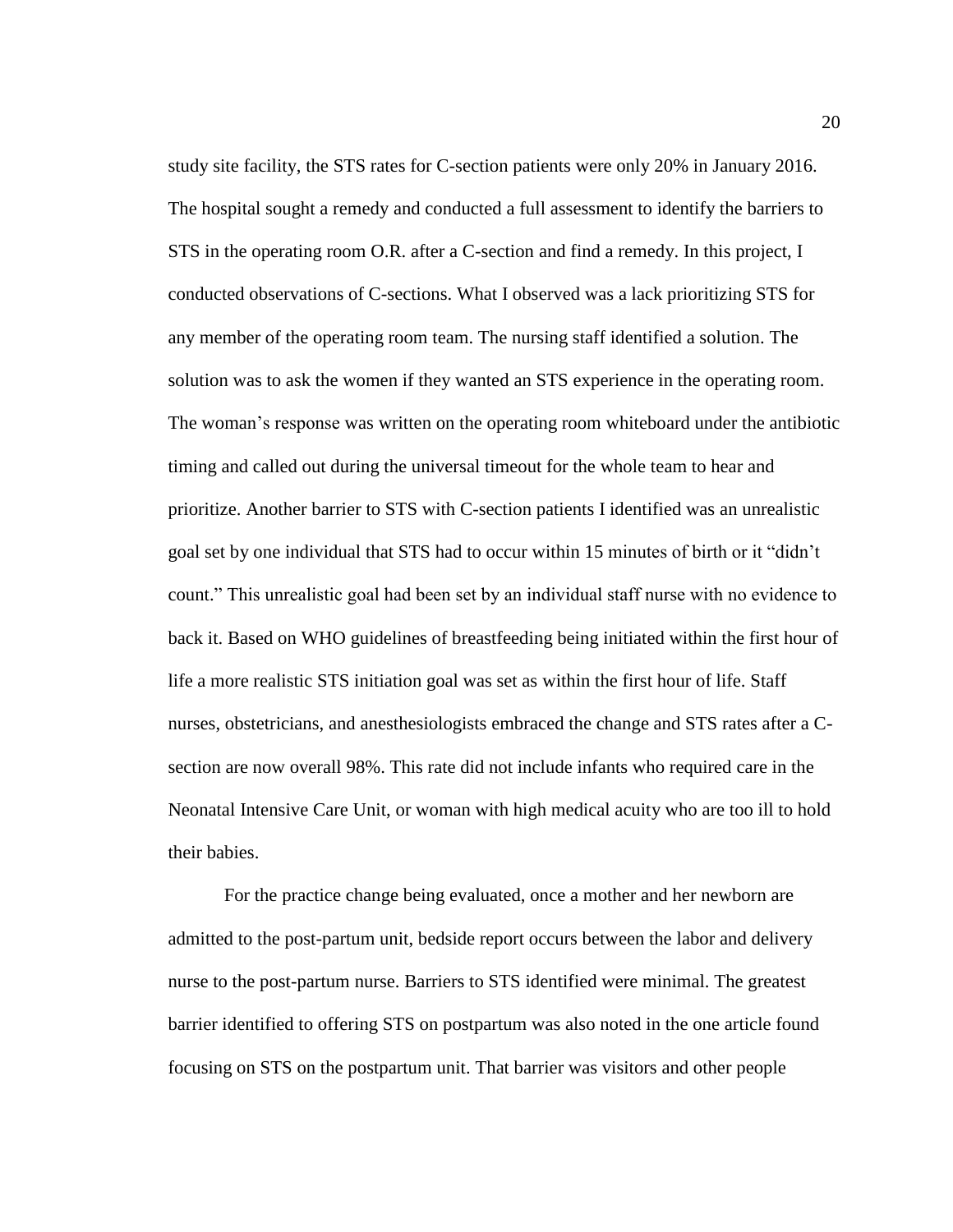wanting to hold the newborn (Ferrarello & Hatfield, 2014). Asking family to wait to hold the newborn is an easy nursing role.

#### **Local Background and Context**

<span id="page-30-0"></span>In a Cochrane review that looked at 34 studies, it was demonstrated that STS contact immediately after delivery provided the newborn with improved stabilization of the heart rate, respiratory rate, blood oxygen saturation, blood glucose levels, and temperature consistency (Moore, Anderson, Bergman, & Dowswell, 2012). Other newborn responses to STS are a decrease in crying, and a more rapid adjustment to life outside of the uterus, (Frederick, Busen, Engebretson, Hurst, & Schneider, 2015). The secondary outcome discovered when a mother and newborn were provided STS contact immediately after delivery was the improved outcomes of breastfeeding rates (Moore et al., 2012). According to the WHO, newborns have improved health outcomes when being fed exclusively with breast milk, (Moran-Peters, Zauderer, Goldman, Balerlein, & Smith, 2014). The AAP position on newborn feeding is that breastfeeding and human milk be considered the normative feeding newborns should receive, (AAP, 2012). In the Moore et al., Cochran review when newborns are placed STS after delivery the overall rate of breastfeeding was both higher, and for a longer duration than the mother-newborn couplet who did not experience STS (Moore et al., 2012).

The institutional setting for this practice change was a large academic medical center. The center is located in the northeast of the United States. The local demographic population is 58.2% Hispanic, 48.4% Caucasian, and 13.2% African American, the remainder as other.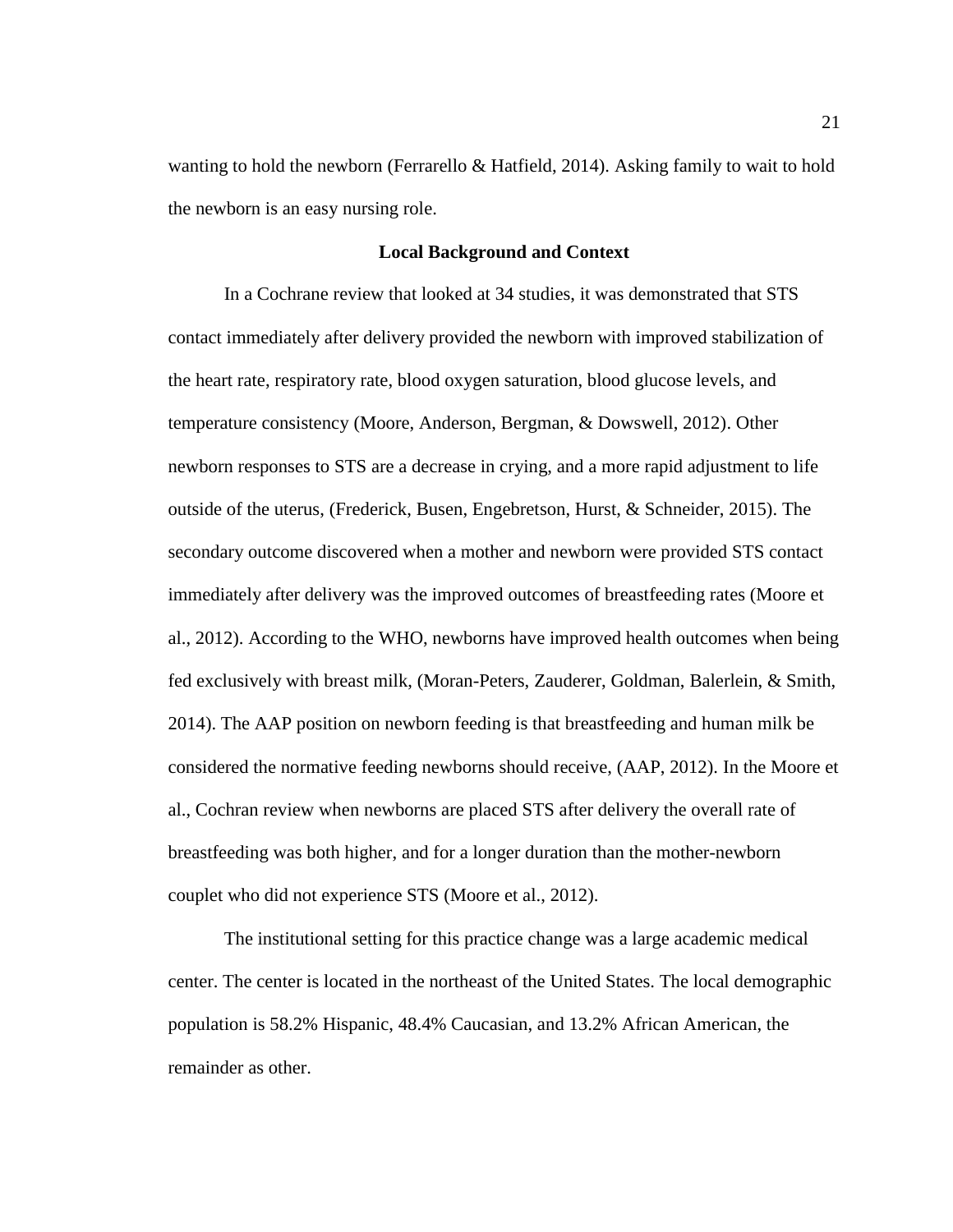The hospital where this project occurred is a not for profit, the board of directors runs, Joint Commission certified, Magnet designated hospital. The hospital mission statement is to provide compassionate, accessible, high-quality, and cost-effective healthcare to the community and to promote health and to educate healthcare professionals and to participate in appropriate clinical research. The health system core values include advancement, inclusiveness, respect, and responsibility. The hospital delivers approximately 3,500 babies per year.

Definitions and terms relevant to understanding the doctoral project include:

*Breastfeeding: Newborn feeding method whereby the newborn derives nourishment of human milk from the birth mother*

*Exclusive breastfeeding: The newborn nutrition is derived only from human milk and receives no formula*

*Formula feeding: The newborn nutrition is derived from cow's milk or soy-based processed formula*

*Labor and Delivery: The hospital unit where women deliver their newborns Operating Room: Operating Room are the three Operating Rooms within Labor and Delivery where C-Sections are performed to deliver newborns*

*Post-partum: The hospital unit where women and newborns are admitted and cared for post-delivery recovery to hospital discharge*

*Skin to skin: Skin to skin (STS) is defined as the mother and baby are bare skin contact with each other for a period of uninterrupted ti*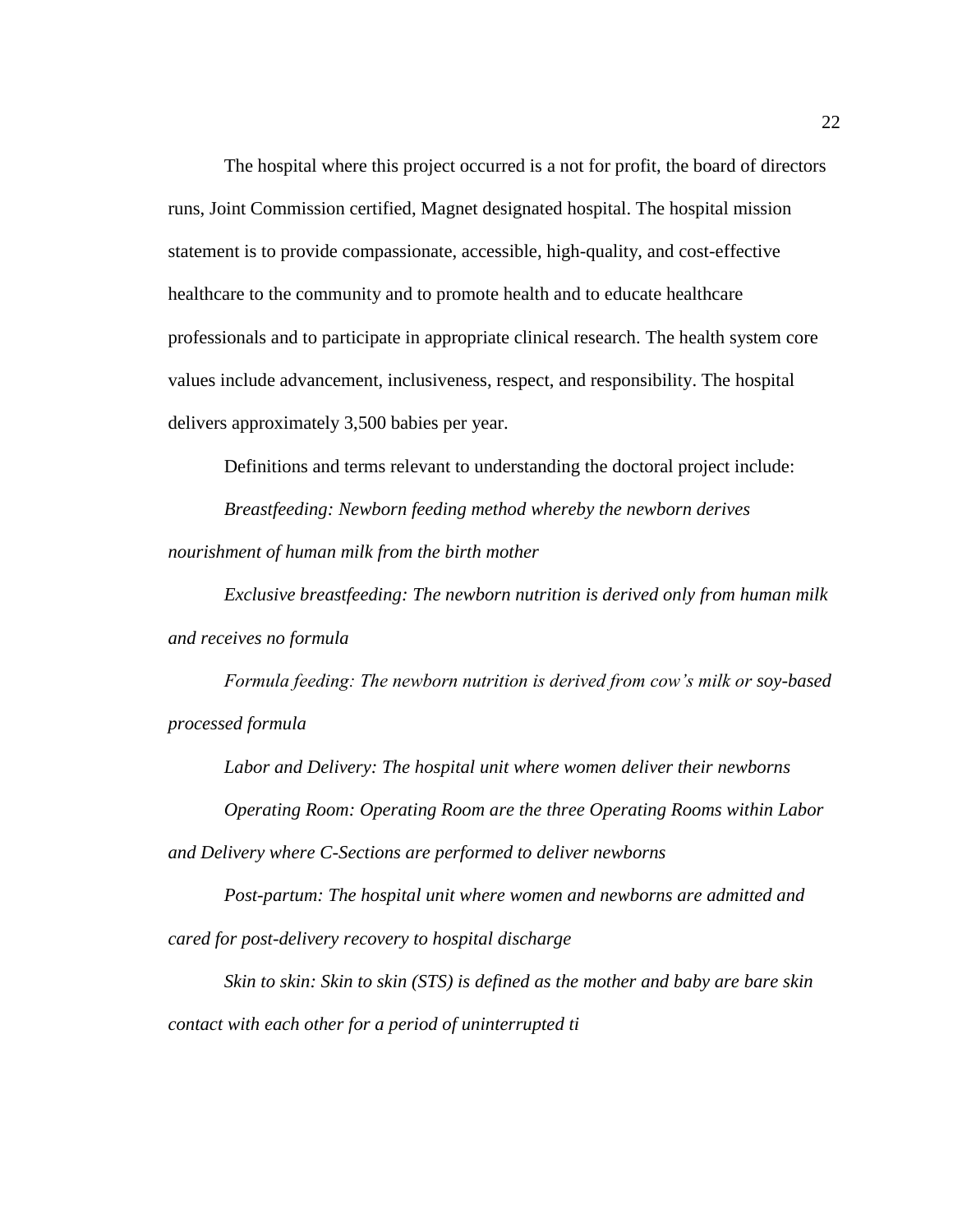The national, state and local context of breastfeeding rates is as follows. Breastfeeding rates in the United States are on the rise. In 2011, 79% of all newborns received some breast milk, and 49% were still receiving breast milk at 6 months of age (CDC 2014). The exclusive breastfeeding rates in the United States at 3months is 40.7% and at 6 months 18.8% (CDC, 2014). In the state origin for this project, the exclusive breastfeeding rate at 3 months is 34.0%, and at 6 months 15.3% (CDC, 2014). In the county of this project, 73.0% of newborns received some breastmilk (PA, DOH, 2015). The exclusive rate is not published at this time. At the hospital of this project origin, the exclusive breastfeeding rate average is 45% upon discharge. The difference in the rate of exclusive breastfeeding from discharge from hospital to 3 months is concerning.

#### **Role of the DNP Student**

<span id="page-32-0"></span>The professional context of this doctoral project was that this doctoral student was an employee of the health system where the project occurred. Exclusive breastfeeding rates at the hospital were below both the state and national benchmarks. Two years ago, this Doctorate of Nursing Practice (DNP) student provided leadership to evaluate and strategize for the improvement of exclusive breastfeeding. Four key strategic areas of focus were initiated for the advancement of breastfeeding. First was working with the lactation consultants (LC). Learning how they respond to patient's needs, and their processes to assure maximum women received breastfeeding support. Second the establishment of data collection from the LC team with all feeding methods of all newborns at discharge for tracking and trending. The third, included a focus on the hardwiring of the practice of STS after a vaginal delivery. This also involved the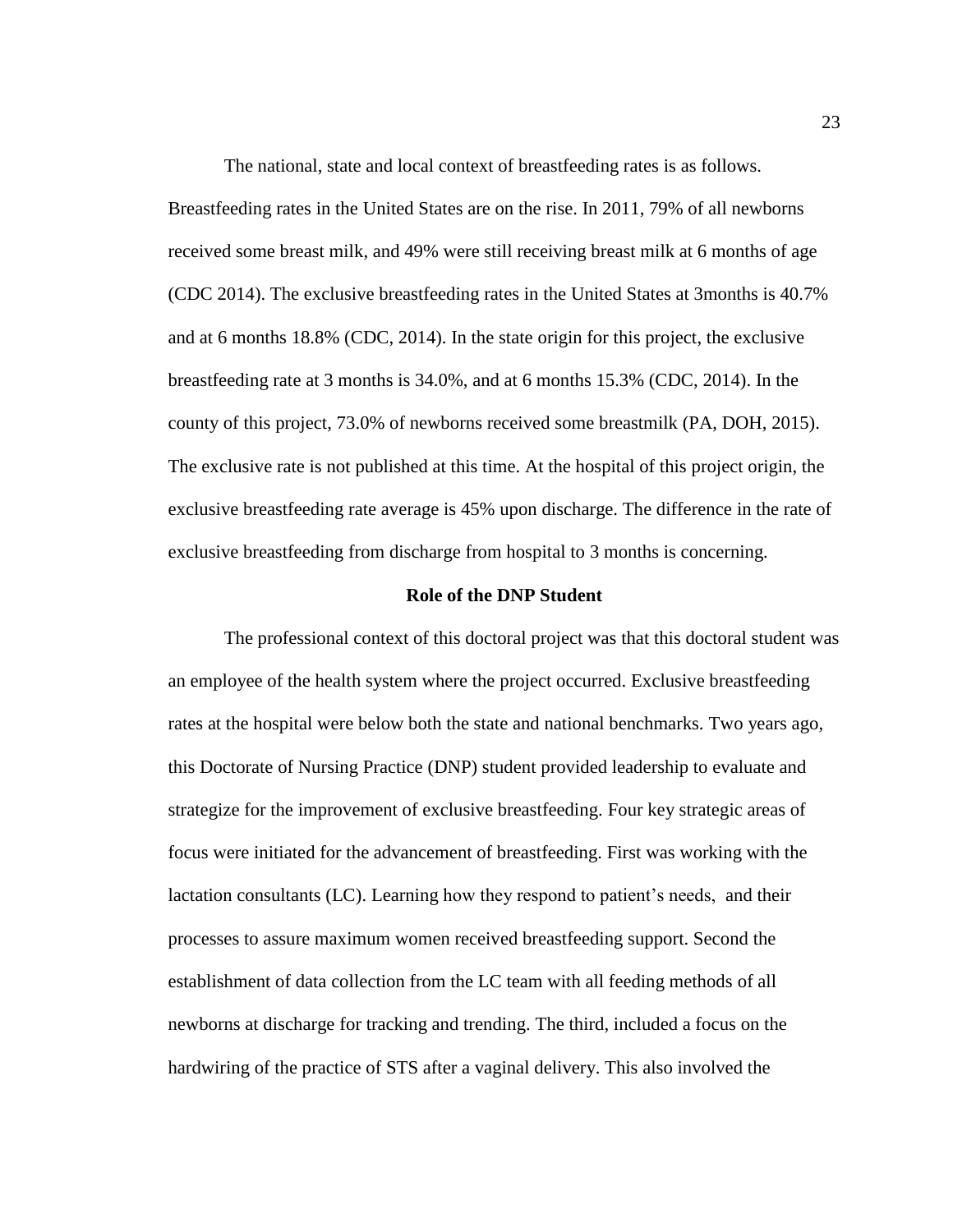accountability of documentation within each patient's EMR. The fourth area of focus was on postpartum. Too many women were coming to the hospital with the plan to exclusively breastfeed but were being discharged giving their baby formula. In order to advance breastfeeding, there needed to be an understanding of why the mother changed her plan while in the hospital. The EMR template was updated so that the nurse caring for the mother and newborn had to write in the reason the mother gave for not keeping her plan. Most common reasons were fatigue and nipple soreness. These results were discussed at nursing huddles, staff meetings, and one on one with the postpartum nursing staff.

As a hospital employee, the project of introducing the second session of STS on postpartum was carried out. The goal of the project was to increase exclusive breastfeeding rates. The second session of STS was developed and implemented on postpartum. The full evaluation of the measurable outcomes of this practice change required the attention this DNP project provided.

The logic behind this new concept was developed as a result of watching the reaction that both the women and the newborn have to STS in labor and delivery, which seemed powerful but restrained. The restrained observation seemed linked to the lack of privacy in labor and delivery with the pain associated with the delivery of the placenta and perineal repair. There are also frequent checks on both the women and newborn for stability after delivery. Immediately after the delivery of a baby, the woman's feelings of anxiety surrounding the birth are still very high, and her pain is not always controlled. Immediately after delivery, many women feel hungry and thirsty. By the time a woman is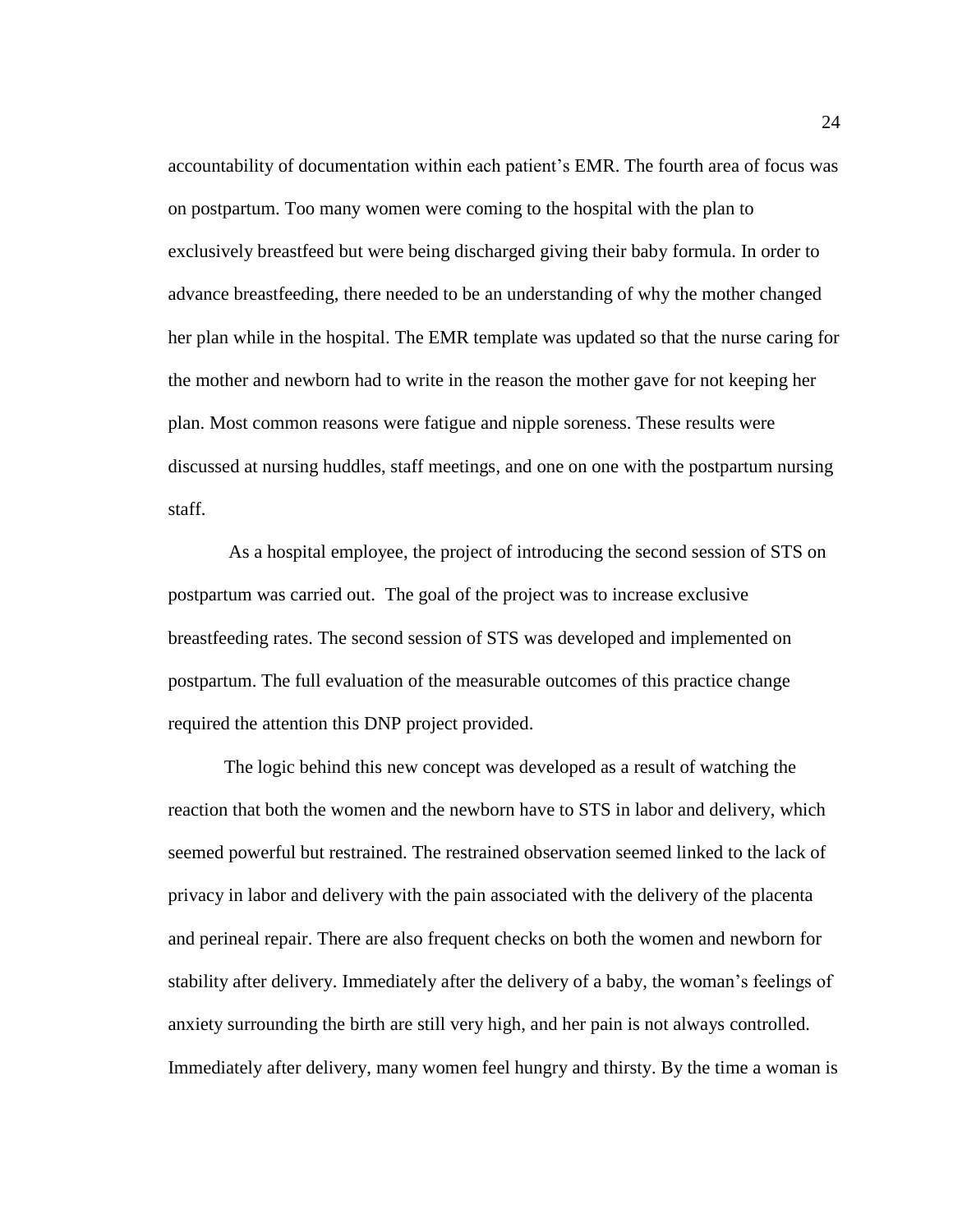transferred to the post-partum unit, her birth anxiety is often gone, her pain is now addressed, and she has had a drink and something to eat. The postpartum rooms are all private, quiet, and peaceful. Introducing the second session of STS on postpartum becomes a calm, natural family experience rather than a task to be completed. My role in the hospital-based project as a DNP student was to evaluate the data derived from the hospital-based project and in doing so determine the effect the second session of STS has on exclusive breastfeeding rates at discharge.

My motivation for this project was the advancement of exclusive breastfeeding for the promotion of health for both women and their newborns. Breastfeeding intent is a strong predictor of breastfeeding initiation, but breastfeeding support is more often the gauge for the duration (Rollins et al., 2016). The main stimulus that is affecting the choice of this project is the desire to support women in their choice to breastfeed and to evaluate the effect of deliberately providing an experience that centers the woman's focus on her newborn and her new family member in a time of quiet, private bonding.

The purpose of the project was to evaluate a nursing practice change. The practice change was the introduction of the second session of STS upon admission to the postpartum unit. The goal was to determine if this new practice change would increase exclusive breastfeeding rates at discharge.

#### **Summary**

<span id="page-34-0"></span>The benefits of STS contact between a mother and newborn was well documented, and STS has demonstrated improved breastfeeding initiation. To date there are no other studies found that evaluate the effect of introducing the second session of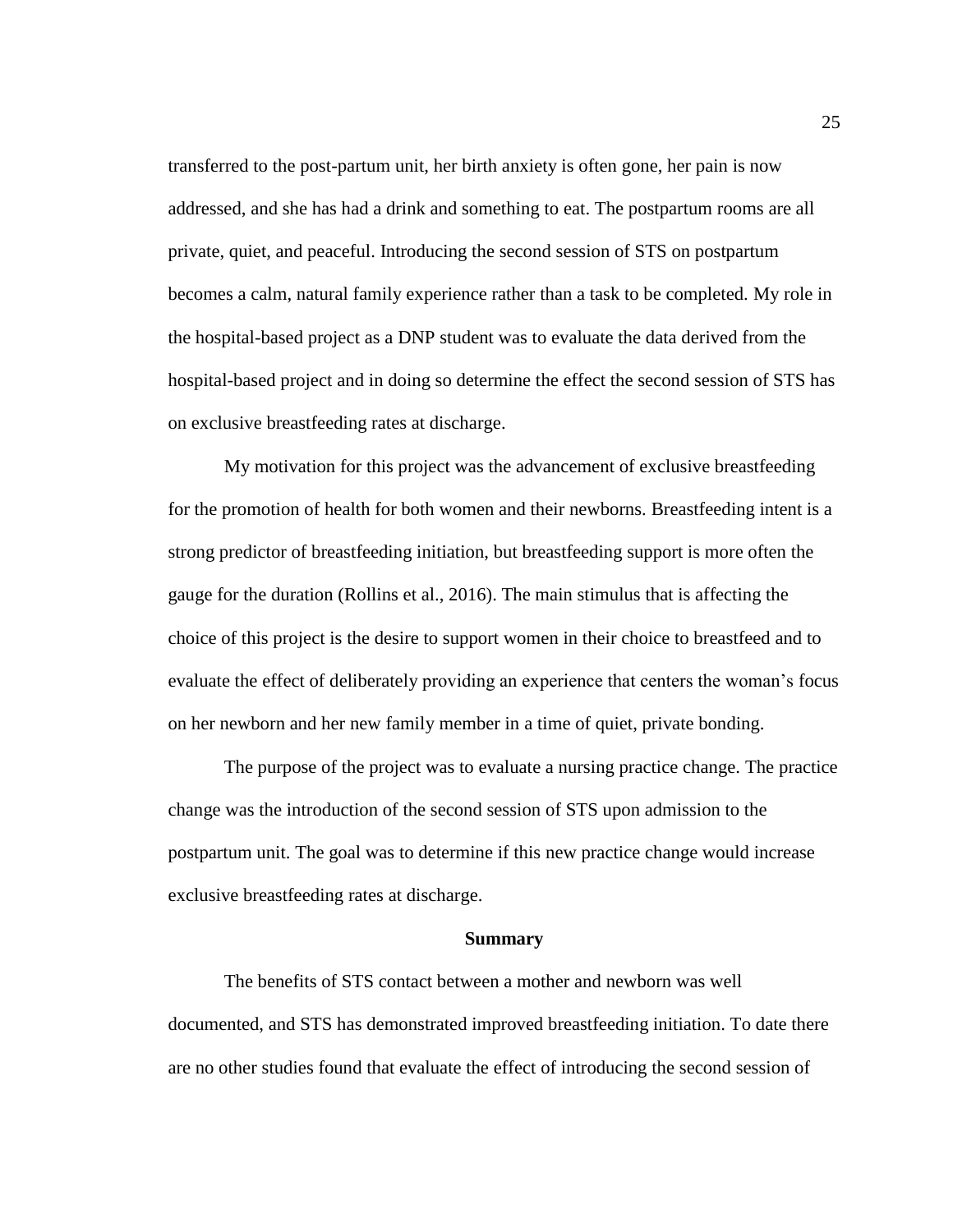STS after admission to postpartum. The guiding principle for this project was that babies who have the opportunity to be placed STS for the second session of STS on postpartum are more likely to breastfeed. This project adapted Swanson's theory of caring and the five caring practices to the post delivery phase of nursing care. And in an effort to compliment the natural family bonding experience evaluated the introduction of a second session of STS on post-partum and the effect it has on exclusive breastfeeding rates at discharge. Section 3 will discuss data collection and analysis.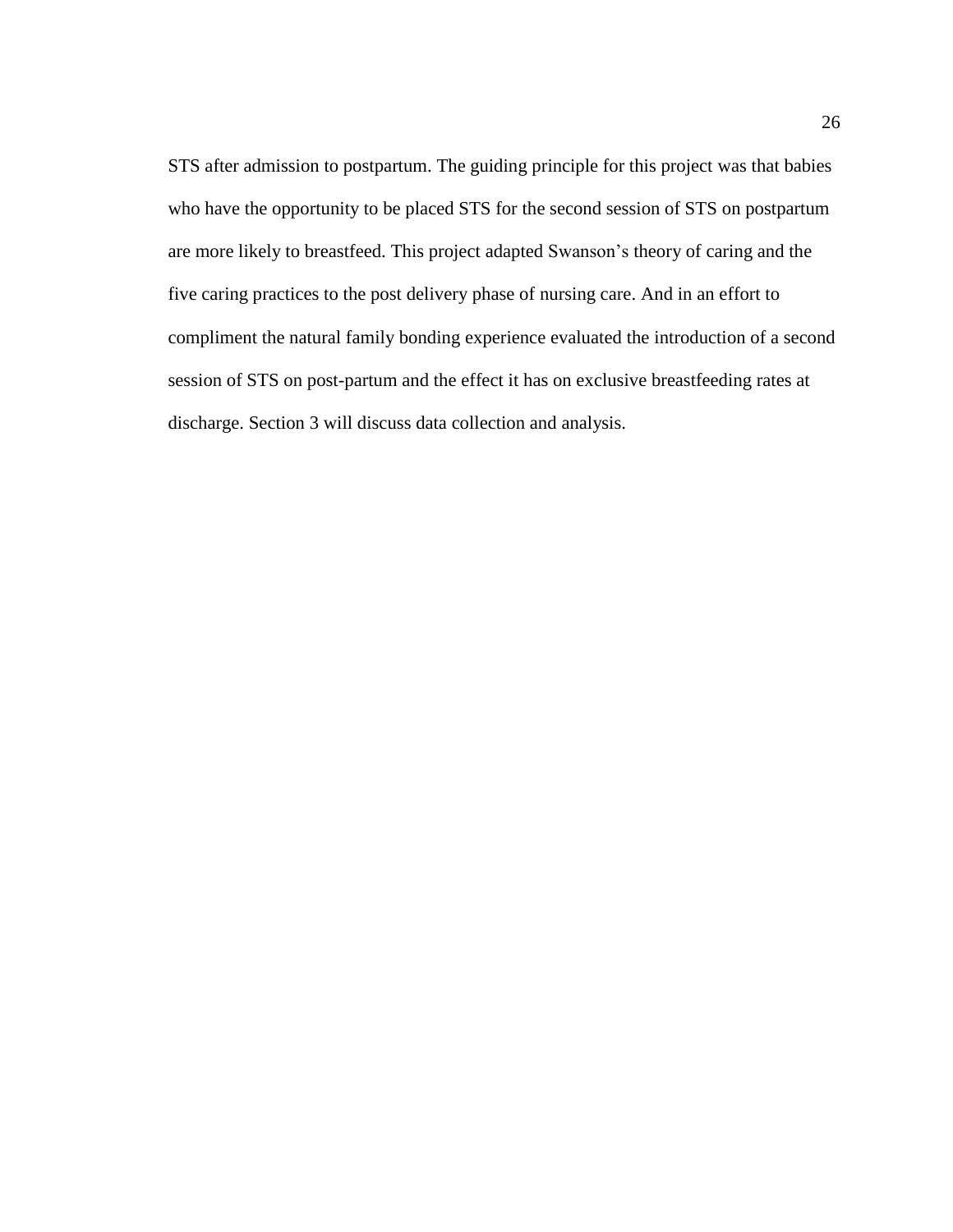# Section 3: Collection and Analysis of Evidence **Introduction**

This section will discuss the data collection and evaluation of the hospital-based project to introduce the second session of STS on the postpartum unit for the purpose of increasing exclusive breastfeeding rates at discharge.

# **Problem Statement**

Breastfeeding and human milk are the suggested standard for infant feeding and nutrition (AAP, 2012). Breast milk demonstrates both short- and long-term medical and neurodevelopmental advantages. Infants who are exclusively breastfed demonstrate less nausea, vomiting, and diarrhea, and they experience less upper respiratory and ear infections (Jayasekara, 2014). Exclusive breastfeeding for 6 months has also demonstrated decreased incidence in childhood obesity, the development of allergies, and has even demonstrated the decrease of both hypertension and hypercholesterolemia in adulthood (Stahl, 2013). The WHO (2014) recommends exclusive breastfeeding for the first 6 months of life. Breastfeeding is one of most effect means of ensuring both child health and survival. According to the WHO, if every child was breastfed within the first hour of life, exclusively breastfed for the first 6 months of life, and continued to receive breastmilk for the first 2 years of life, 800,000 children's lives would be saved globally each year. However, in the United States, exclusive breastfeeding rates are not where they should be with the exclusive breastfeeding rate at 3 months only at 40.7%, rather than the WHO recommended 46.2%, and in the state where this project took place, the rates are even lower at 34.0% (DOH, 2015)).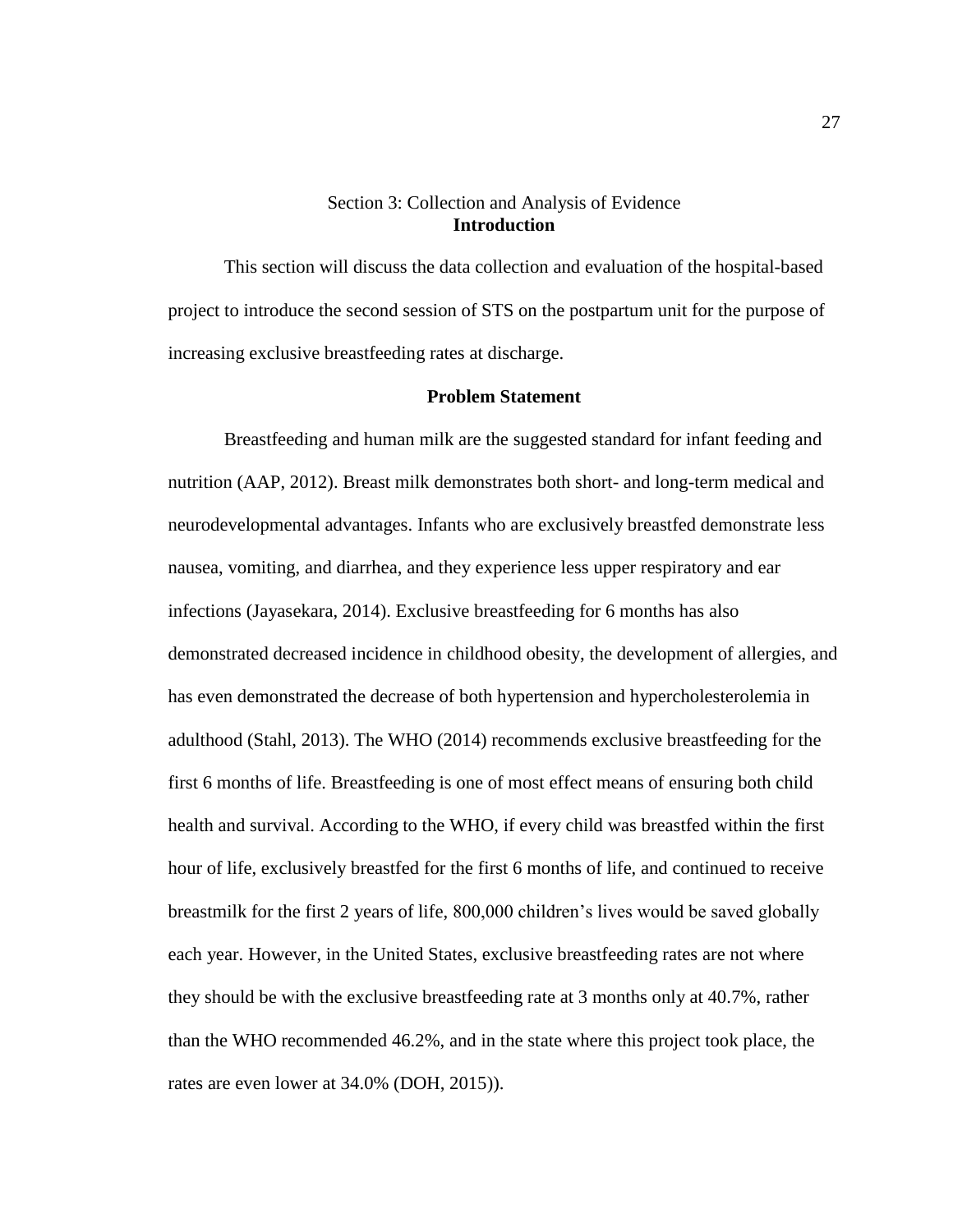At the hospital under study in this project, the exclusive breastfeeding rates average 45% upon discharge. The difference in rates of exclusive breastfeeding between discharge from the hospital to 3 months is concerning. The span of control for this project was the hospital where the birth occurred. The populations that I evaluated in this project were the women who ever breastfed in the hope of promoting and exclusive breastfeeding at discharge.

One strategy that has demonstrated the support of breastfeeding initiation is providing STS with mothers and newborns immediately upon birth. STS is defined as the mother and baby sharing bare skin contact with each other for a period of uninterrupted time following delivery (Bramson et al., 2010) The experience of STS within the first 2 hours after the birth of a baby is a period of high sensitivity and bonding (Aghdas et al., 2014). When woman are provided the opportunity to have an experience of STS immediately upon birth after both a vaginal and a C-section with breastfeeding, they demonstrate higher breastfeeding self-efficacy even with the prima gravida (Aghdas et al., 2014).

The statement of purpose I developed for this doctoral project was: Mothers who express a desire to breastfeed upon admission and experience the first session of STS in labor and delivery and who then experience a second session of STS on postpartum have an increased rate of exclusive breastfeeding rates upon hospital discharge as compared to historical controls. Breastfeeding is a learned skill. Supporting woman as they begin to breastfeed can improve breastfeeding rates.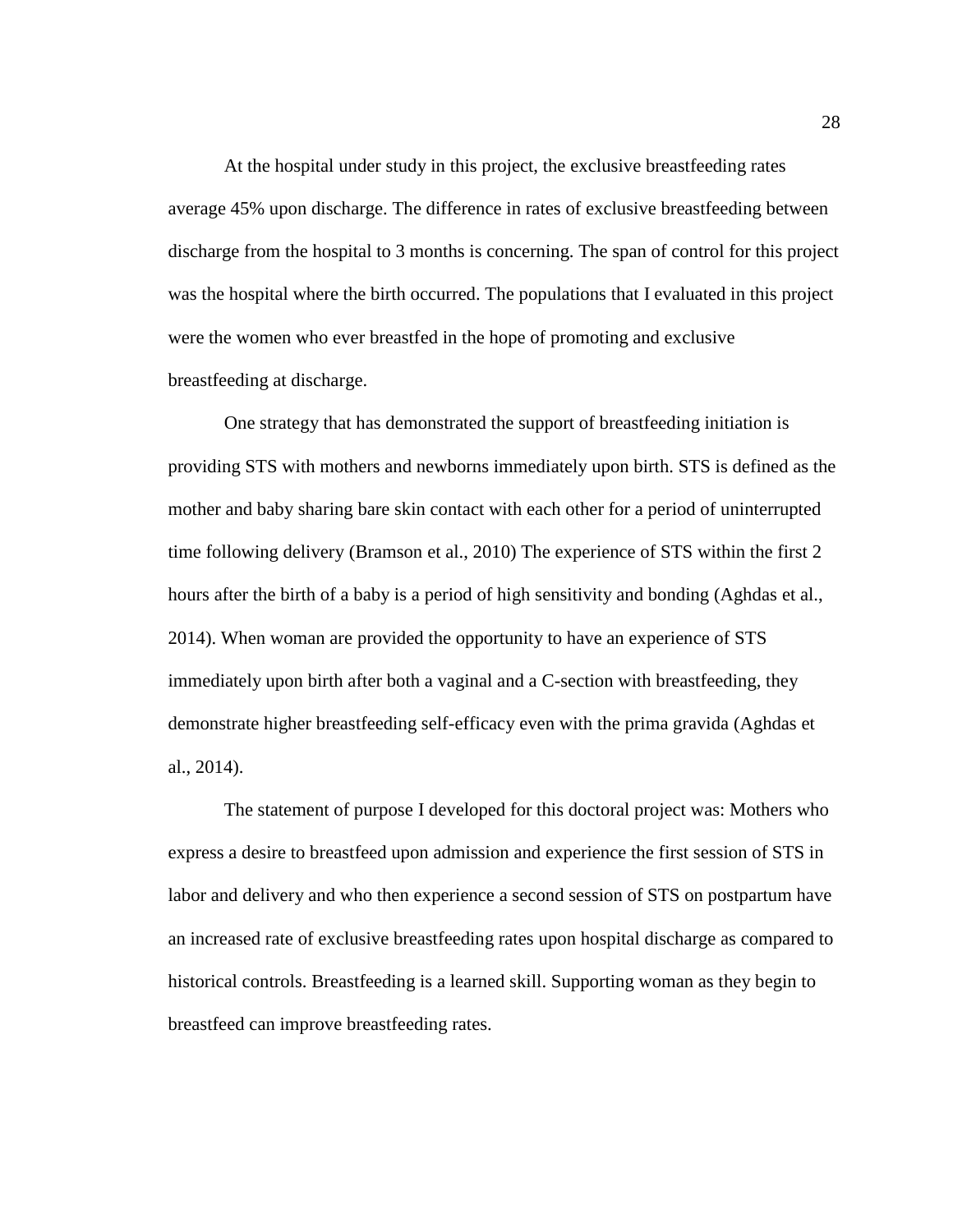#### **Institutional National, State, and Local Context**

This project took place in a large academic medical center in the northeast of the United States. The local population served by the organization was 58.2% Hispanic, 48.4% Caucasian, and 13.2% African American; the remainder was listed as other racial/ethnic groups. In 2011, 79% of all newborns received some breastmilk, and 49% were still receiving breast milk at 6 months of age (CDC, 2014). The exclusive breastfeeding rate in the United States at 3 months is 40.7% and at 6 months is 18.8% (CDC, 2014). In the state where this project took place, the exclusive breastfeeding rate at 3 months is 34.0%, and at 6 months is 15.3% (CDC, 2014). In the county of this project, 73.0% of newborns received some breastmilk (PA, DOH, 2015). Exclusive rates in the county of origin were not published at the time of the study. At the hospital study site, the exclusive breastfeeding rates average 45% upon discharge. The difference in rates of exclusive breastfeeding upon discharge from the hospital to 3 months is concerning.

#### **Practice-Focused Question**

Exclusively breastfeeding for infants from birth to 6 months of life is the standard for infant nutrition because of the short- and long-term medical and neurodevelopmental advantages (WHO, 2016). One strategy that has demonstrated the support of breastfeeding initiation is providing STS with mothers and newborns immediately upon birth. Babies who are placed STS are more likely to breastfeed, as healthy full-term newborns instinctively suckle after 55 minutes of STS with their mother (Mann, 2013). In this project, I evaluated a new model of nursing practice by introducing the second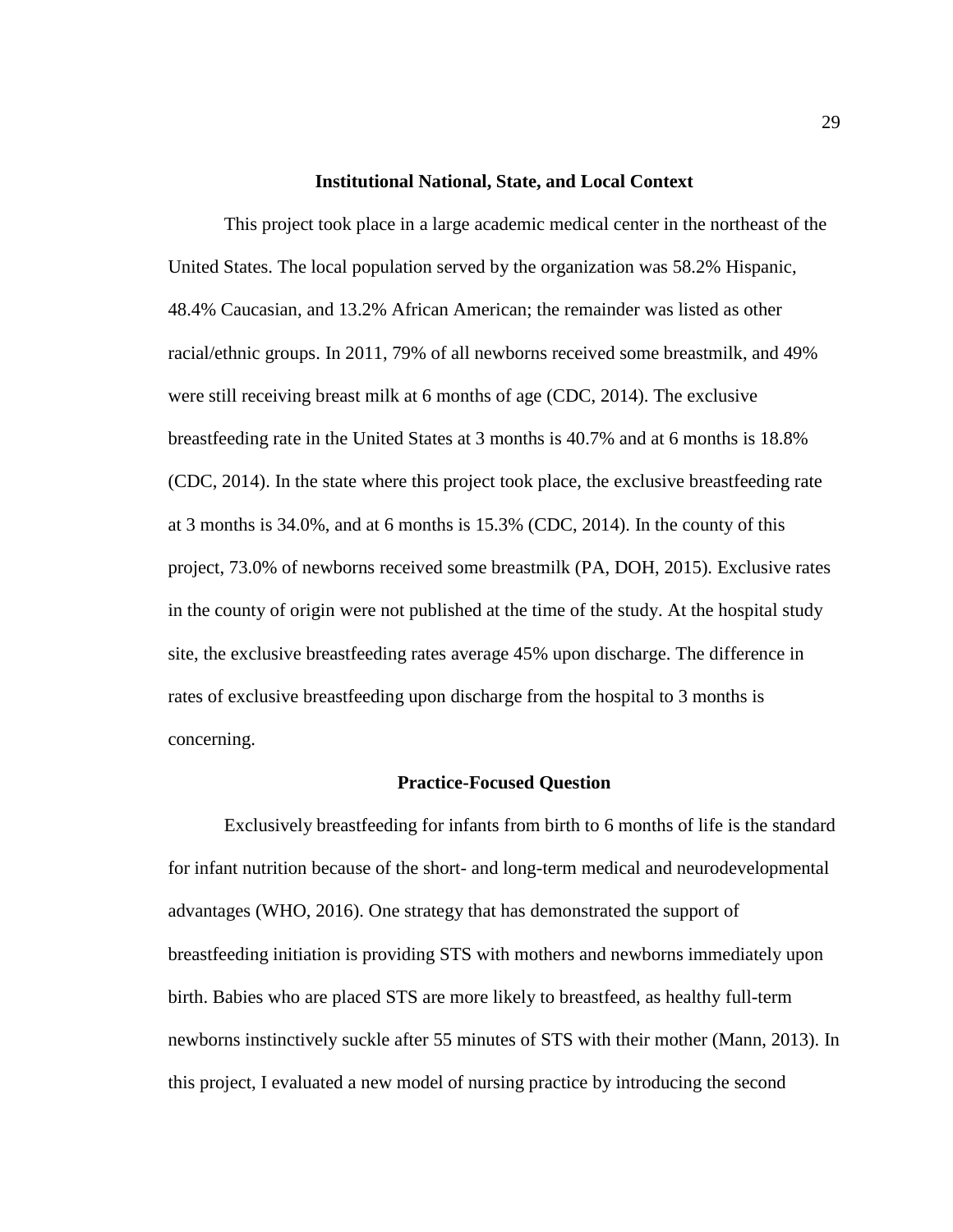session of STS on the postpartum unit for the purpose of increasing exclusive breastfeeding rates at discharge. The practice focused question for this DNP project was: Does the introduction of the second session of STS upon admission to the postpartum unit increase exclusive breastfeeding rates at discharge?

The project purpose was founded on the well-documented benefits of STS contact between a mother and newborn (Phillips, 2013). STS has demonstrated improved breastfeeding initiation, although I found no studies that evaluated the effect of introducing the second session of STS after admission to postpartum. The guiding principle for this project was that babies who have the opportunity to be placed in STS for the second session on postpartum are more likely to breastfeed (Mann, 2013). Since the mother's anxiety, pain, and hunger have been addressed and since postpartum is more private with fewer interruptions, the mother-newborn bonding will solidify breastfeeding providing the mother with the confidence and experience to exclusively breastfeed (Clarke et al., 2009). The approach used for this project aligned with the practice-focused question for the purpose of measuring the change in exclusive breastfeeding rates upon discharge from the hospital as a result of introducing a new practice of the second session of STS on postpartum.

#### **Sources of Evidence**

In this project, I examined the exclusive breastfeeding rates at discharge for mothers who received no STS or one session of STS compared to those who received the second session of STS in the postpartum unit. The sources of evidence included: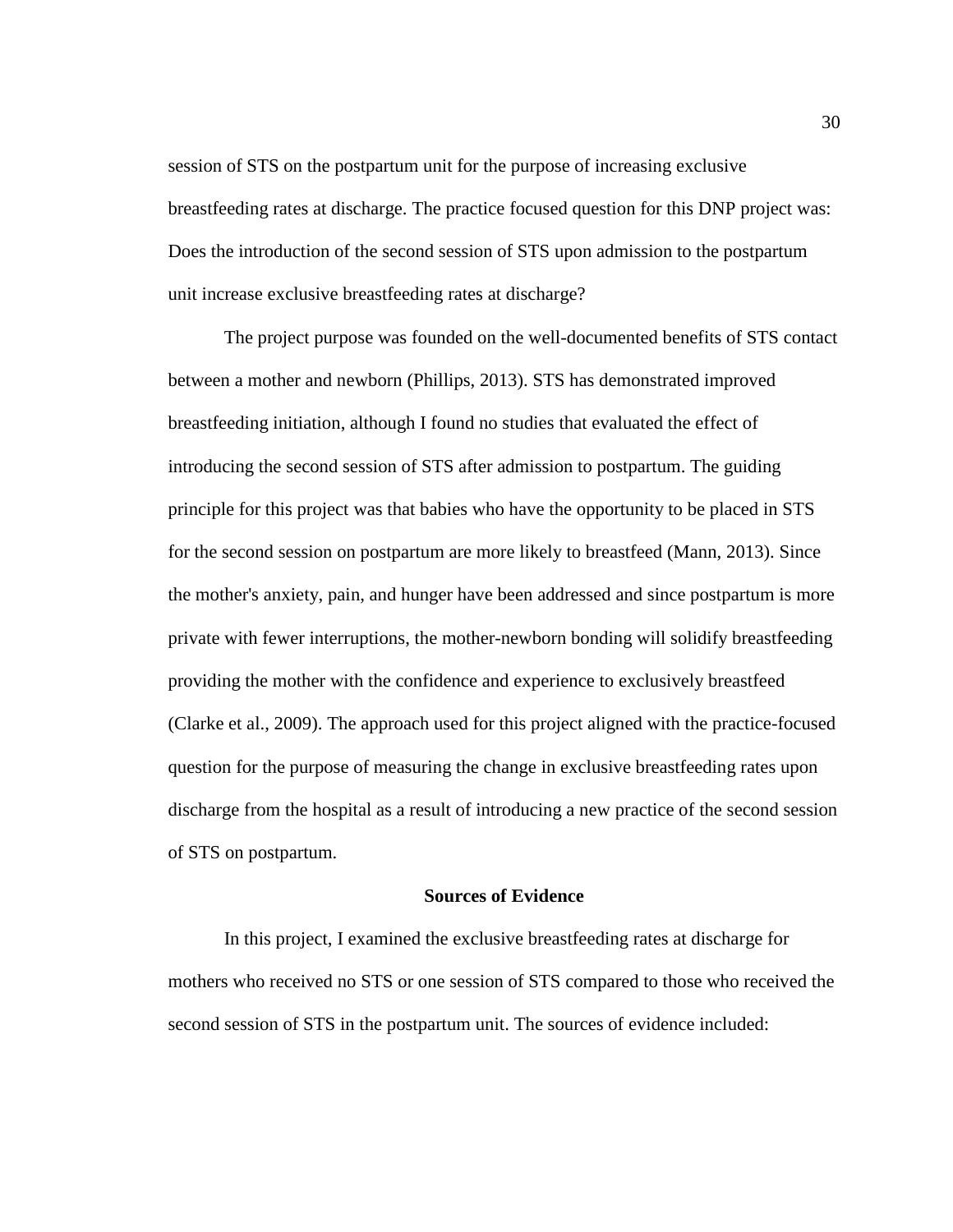- The exclusive breastfeeding rates at discharge for women who experienced one session of STS in labor and delivery for the 3 months prior to the practice change start date.
- The exclusive breastfeeding rates at discharge for women who experienced two sessions of STS. One in labor and delivery and a second on postpartum.
- The exclusive breastfeeding rates at discharge for women who experienced no STS during their hospital course for the 3 months prior to the practice change.
- The number of women within the group of 75, who indicated upon admission to labor and delivery, their intent to exclusively breastfeed but were not exclusively breastfeeding upon discharge
- The exclusive breastfeeding rates at discharge regardless of the mother's stated plan on admission and regardless of having any STS experiences.

I evaluated historical data using retrospective comparisons between exclusive breastfeeding rates and one session of STS in labor and delivery. Data were organized by a 3-month period prior to the implementation of the STS practice change. The data included all women who delivered in the 3-month time frame to determine the number of women who voiced their desire to exclusively breastfeed their infant, the number of women who had one STS session, the number of women who had one experience of STS and exclusively breastfed at discharge, and the number of women who exclusively breastfed at discharge regardless of an STS experience. Data were evaluated for the difference between exclusive breastfeeding rates upon the discharge of those women who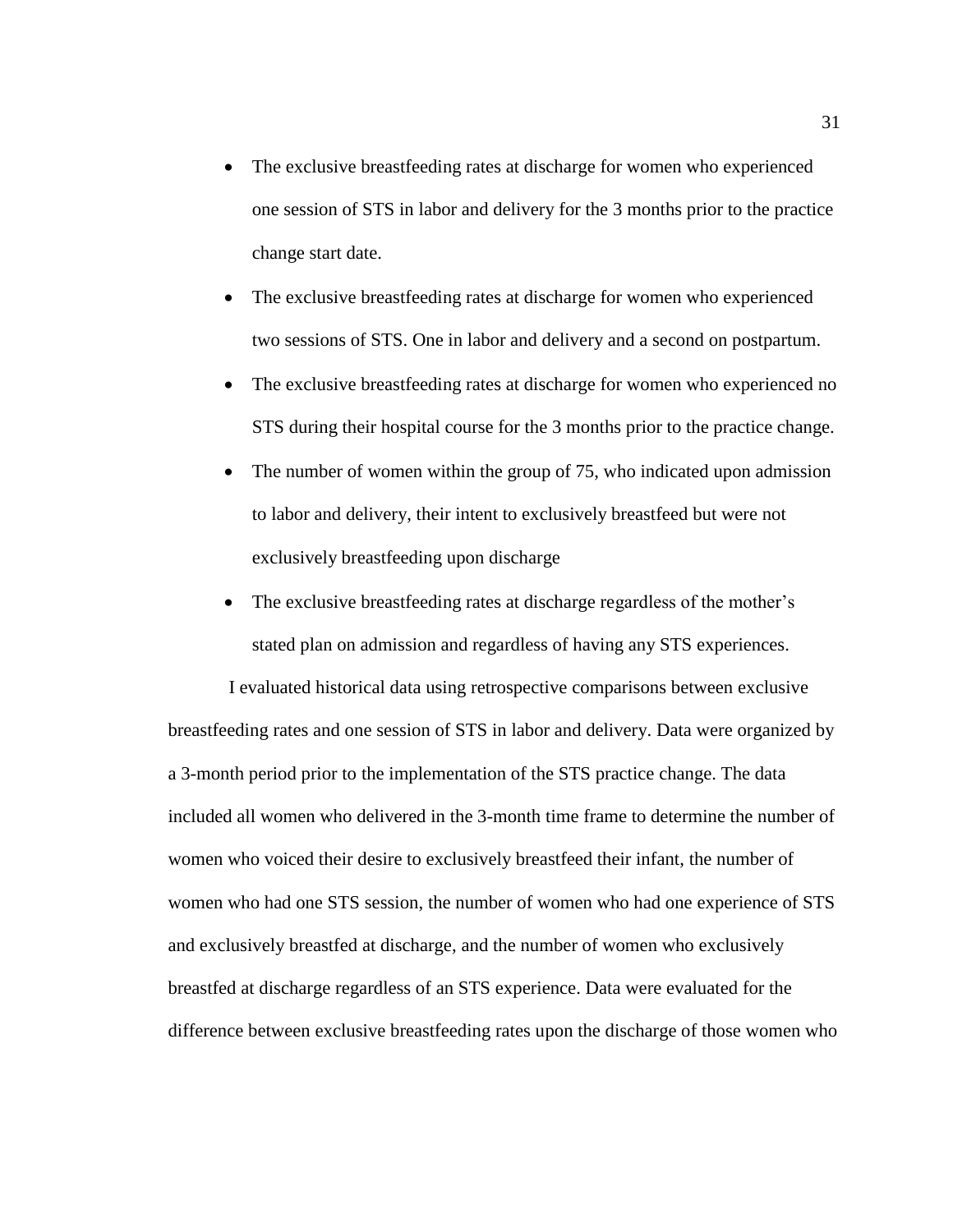stated upon admission that it was their intent to exclusively breastfeed and reviewed to see if they did in fact exclusively breastfeed while in the hospital.

Next, I compared the breastfeeding rates at the discharge for women who received one STS session in the retrospective data and breastfeeding outcomes to those who received a second STS session and the breastfeeding outcomes. Inferential statistics were computed to answer the practice question. The exclusive breastfeeding rates at the discharge of all patients were compared to the exclusive rate of breastfeeding at discharge for those who received the second session of STS. Descriptive statistics were computed to describe the sample and the outcomes the project demonstrated. I explored the demographic data related to the practice-focused question, such as education level, race, and age. For all statistics as mentioned, a *p*-value of  $< 0.05$  was considered statistically significant.

The sample size of the practice change cohort I evaluated was 75 patient participants. For the purposes of this study, women or their newborns whom experienced any medical complications or instability such as hemodynamic instability, any mother transferred to critical care, or newborn requiring neonatal intensive care intervention were excluded from this project analyses. I excluded women who were HIV positive and who had tested positive for substance or alcohol abuse from the project due to the AAP recommendations that they do not breastfeed their infants. Non-English speaking mothers for whom a representative of interpretive services was not present or could not interpret the women's language were excluded from participating in the project analyses as well.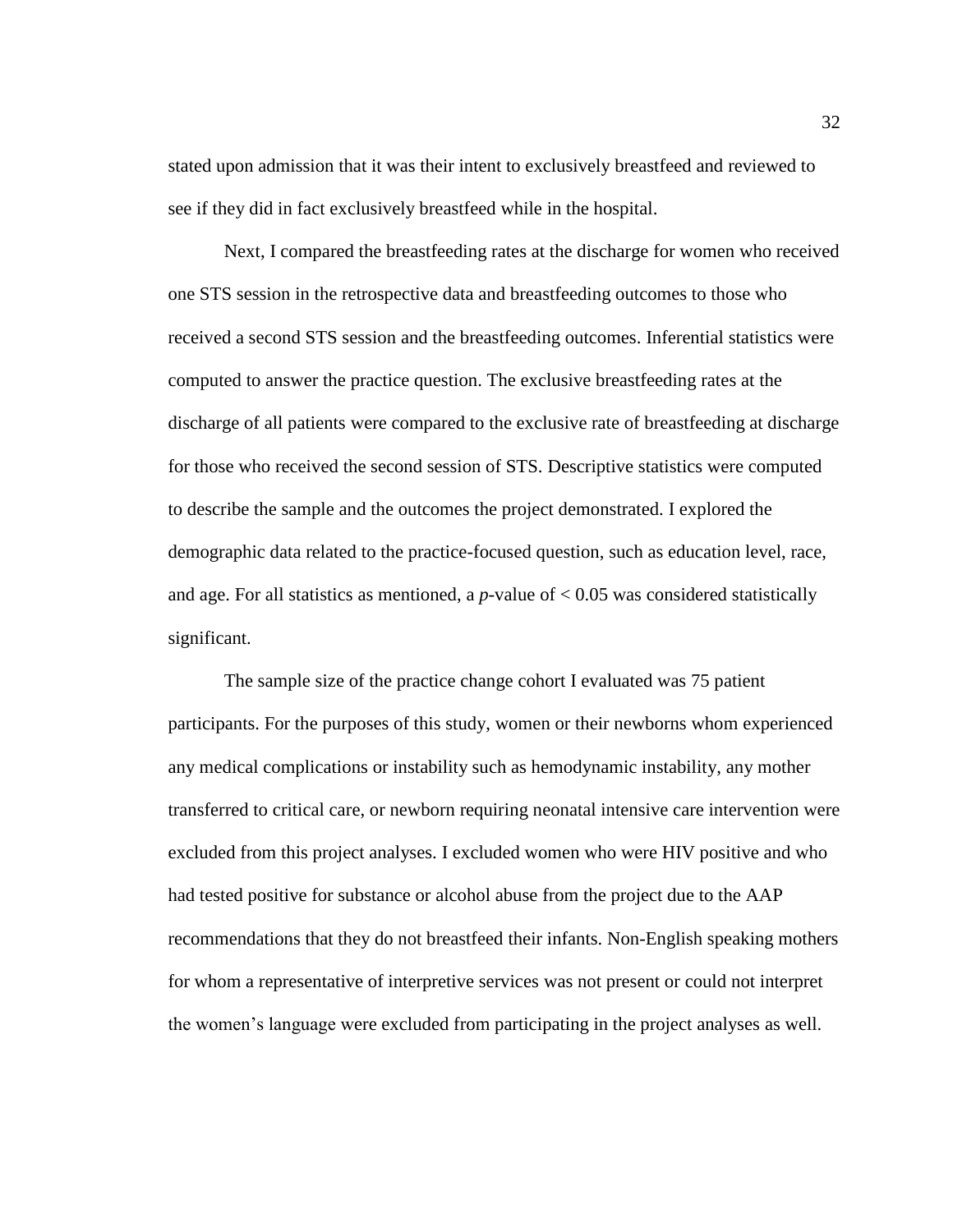#### **Evidence Generated for the Doctoral Project**

# **Participants**

I was provided the aggregate data for this project by the study site institution in the form of retrospective exclusive breastfeeding. The STS rates for 3 months before the hospital-based, prospective, quality improvement study was provided. Lastly, the exclusive breastfeeding rates were provided for 75 patients before and after the second session of STS was implemented on postpartum.

# **Procedures**

Participants in the hospital-based prospective project were enrolled in a practice change project. The project focused on woman who stated pre-delivery that is was their intention to exclusively breastfeed their infant. I evaluated the outcomes of this practice change in order to determine if a second session of STS had an impact on exclusive breastfeeding at discharge. I had received permission from the hospital and director of nursing research to have full access to the retrospective and hospital-based, prospective project data. Data from the 75 patients who received the second session of STS were entered into SPSS numbered 1–75. I ran the data in order to produce descriptive statistics which were computed to describe the sample and the outcomes the project demonstrated. Demographic data were explored related to the practice question, such as education level, race, and age. These data were reviewed for specific group differences. Participants' names and medical record numbers were de-identified for me to perform data analysis on.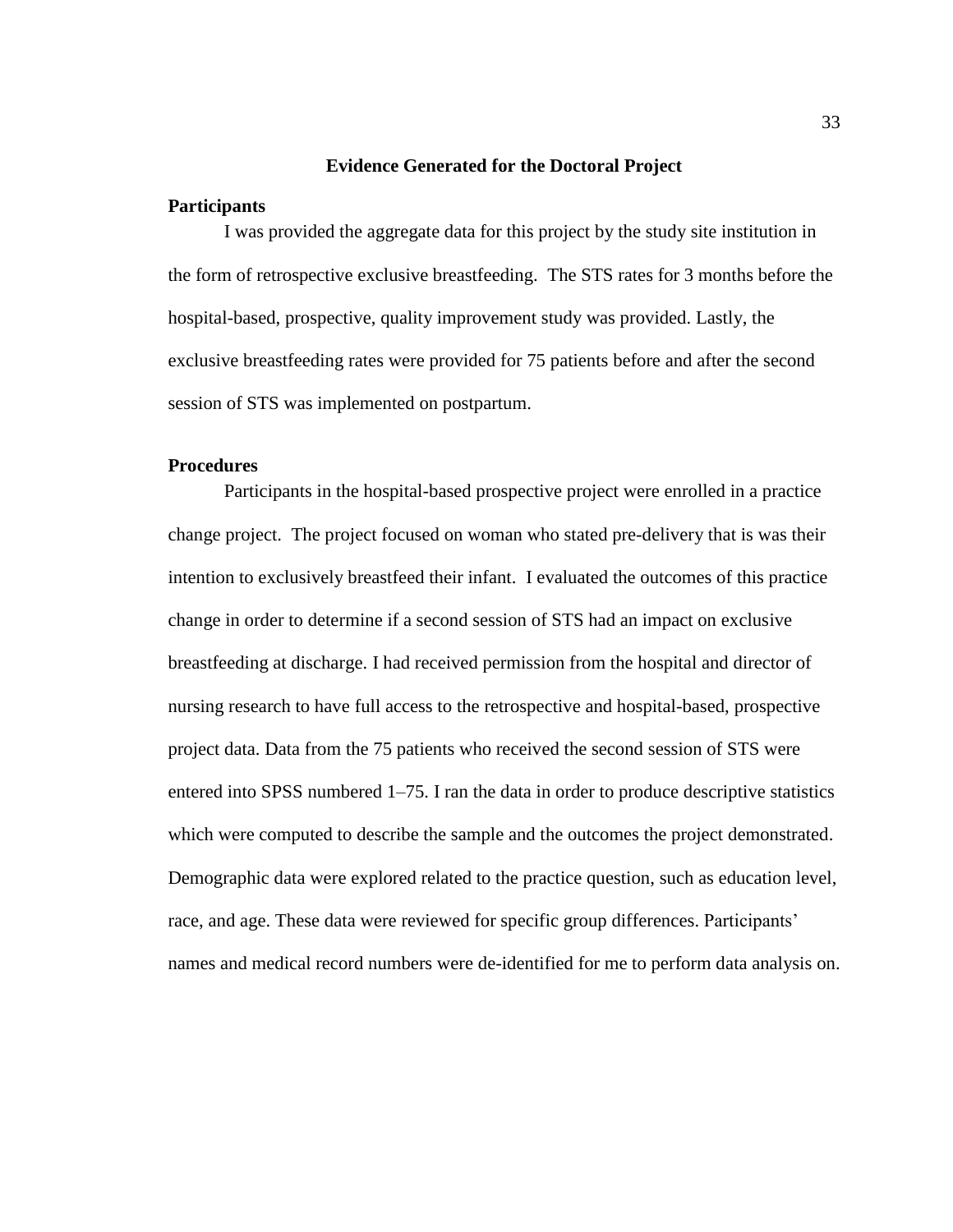# **Protections**

All the data provided to me for evaluation and analysis for this project was deidentified. I maintained data integrity for analyses in a protected Word file saved in a private computer with password access required. Data integrity was maintained through the health system Health Insurance Portability and Accountability Act policies and procedures around patient information in the EMR. The data file will be destroyed after 5 years. The Walden University IRB approval number is 02-09-17-0601285.

### **Analysis and Synthesis**

I conducted the evaluation and analysis of the hospital practice change project from information derived from the EMR. De-identified data were provided to me for the purpose of evaluation. Once provided, I added the aggregate data from the hospital-based practice change into the SPSS program. The hospital statistician was available to provide support and answer questions.

The analysis procedures used in this doctoral project to evaluate outcomes were that I computed the difference between exclusive breastfeeding rates upon the discharge of those women who stated upon admission that it was their intent to exclusively breastfeed. Descriptive statistics were computed to describe the sample. Descriptive statistics were used to measure central tendency, mean, median, and mode, as well as frequency data. Demographic data were explored related to the practice question, such as education level, race, and age.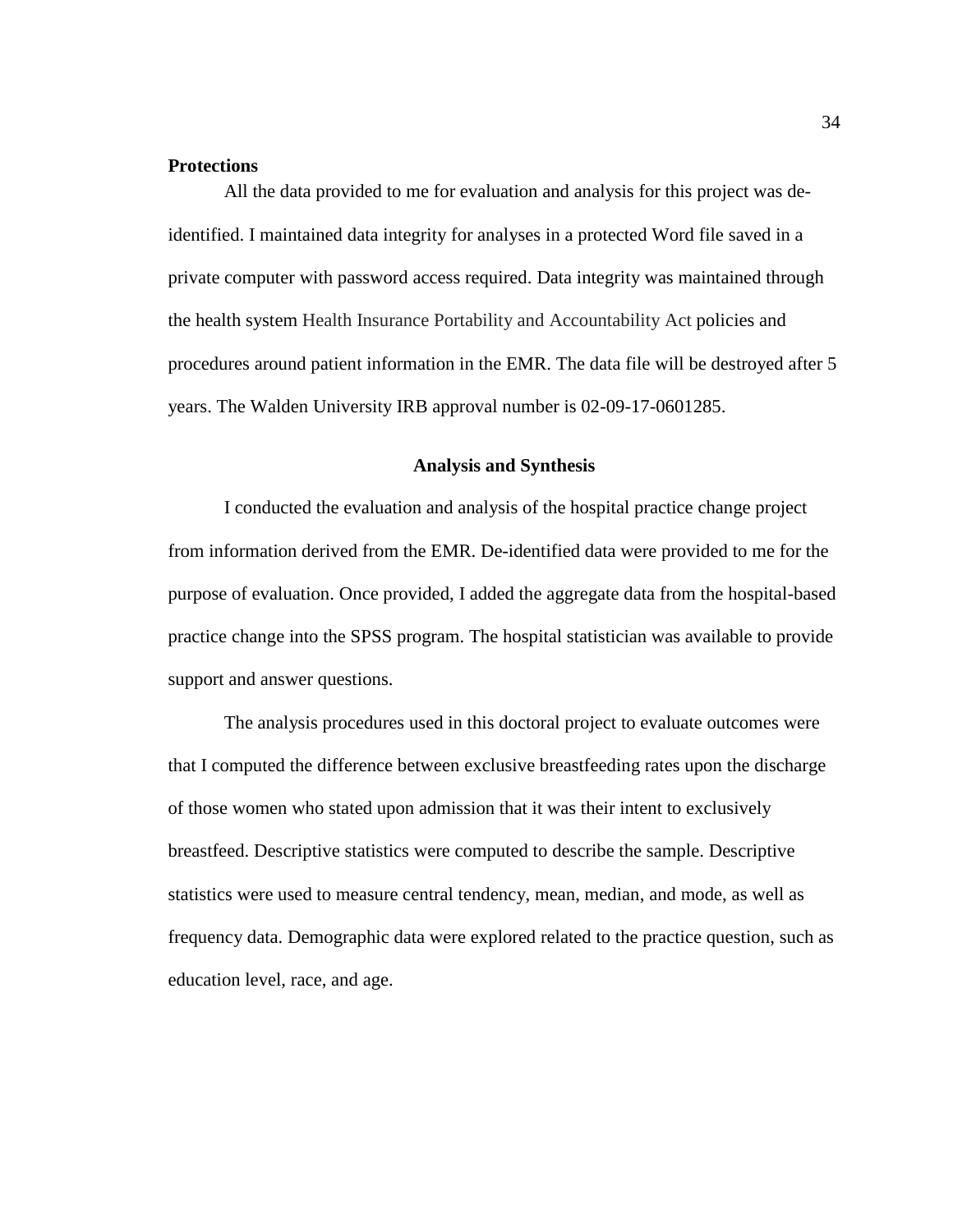#### **Summary**

In summary, exclusive breastfeeding has been identified as the best method to feed infants and the practice of STS has demonstrated the promotion of breastfeeding initiation by increasing exclusive breastfeeding rates (Mann, 2013). In this DNP project, I provided an evaluation of the effect of a nursing practice change. This change was measure the effect the introduction of a second session of STS upon admission to the postpartum unit has on exclusive breastfeeding rates at discharge. The expected outcome of the data evaluation provided from the hospital practice change was the demonstration of new evidence that supports women in their choice to exclusively breastfeed. The second expected outcome was evidence that supports the practice change with the extension of STS from only occurring in labor and delivery to include the practice on the postpartum unit.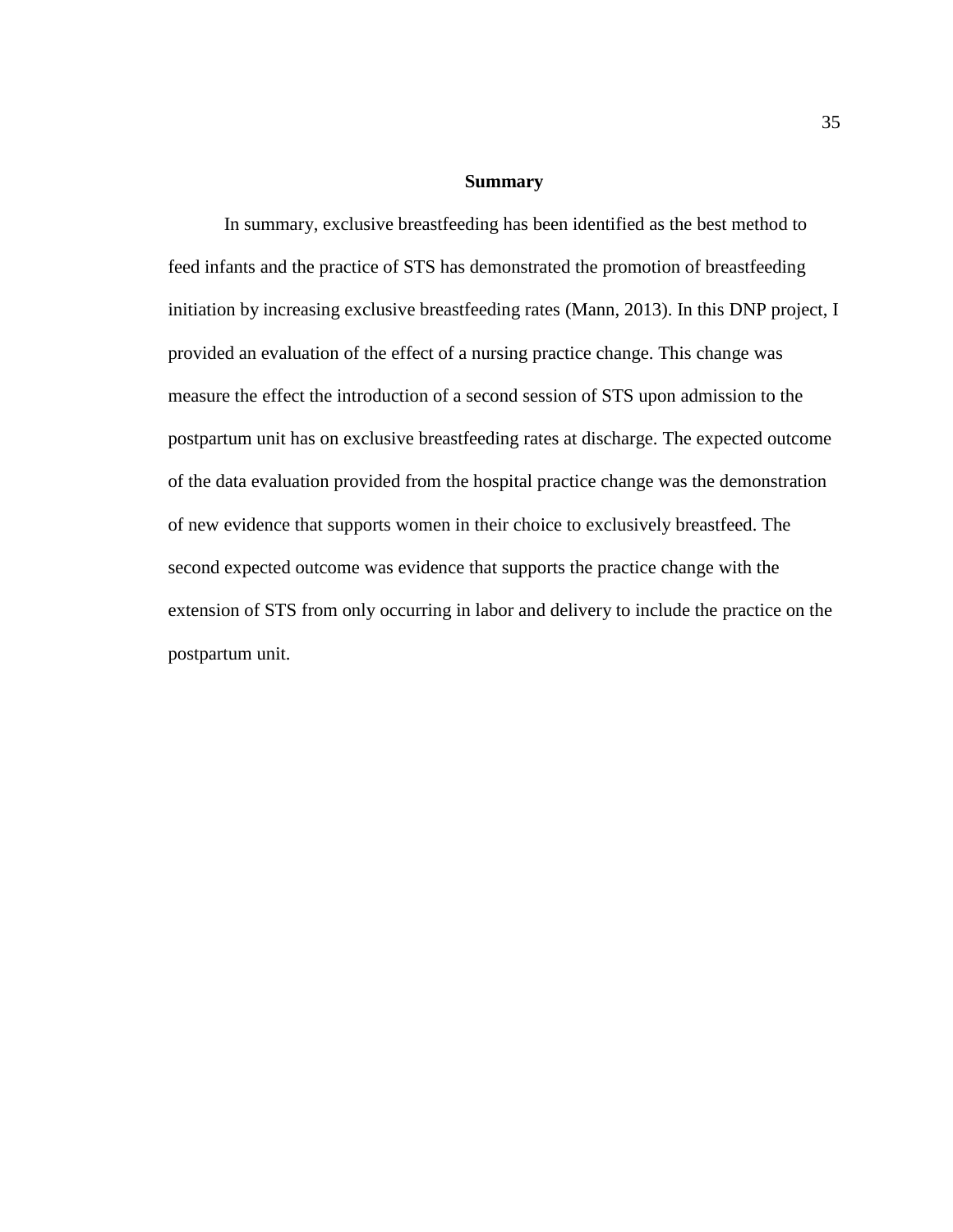Section 4: Findings and Recommendations

## **Introduction**

The purpose of this DNP project was to evaluate the introduction of the second session of STS upon admission to the postpartum unit to determine if this new practice change would increase exclusive breastfeeding rates at discharge. In Section 4, I will review the findings and implications of the practice change evaluation. The recommendations to nursing practice were made as a result of my data analysis. The strengths and limitations of the DNP project will be also be included in the section.

Exclusive breastfeeding is the recommended means of nutrition for newborns by both the AAP (2012) and the WHO (2016). Offering one session of STS immediately upon birth has been one process that has increased breastfeeding rates (Aghdas et al., 2014). Offering the second session of STS upon admission to the postpartum unit was a practice change at the practicum site. I actively evaluated this practice change and analyzed the data outcomes. The goal was to ascertain if this nurse-driven practice change made an impact on exclusive breastfeeding rates upon hospital discharge.

## **Findings and Implications**

### **Historical Data Findings**

In order to determine if the introduction of the second session of STS upon admission to the postpartum unit had any impact, it was important that I understood the historical context and obtained baseline data. I was provided data for the retrospective review of 3 months prior to the implementation of the practice change on all delivered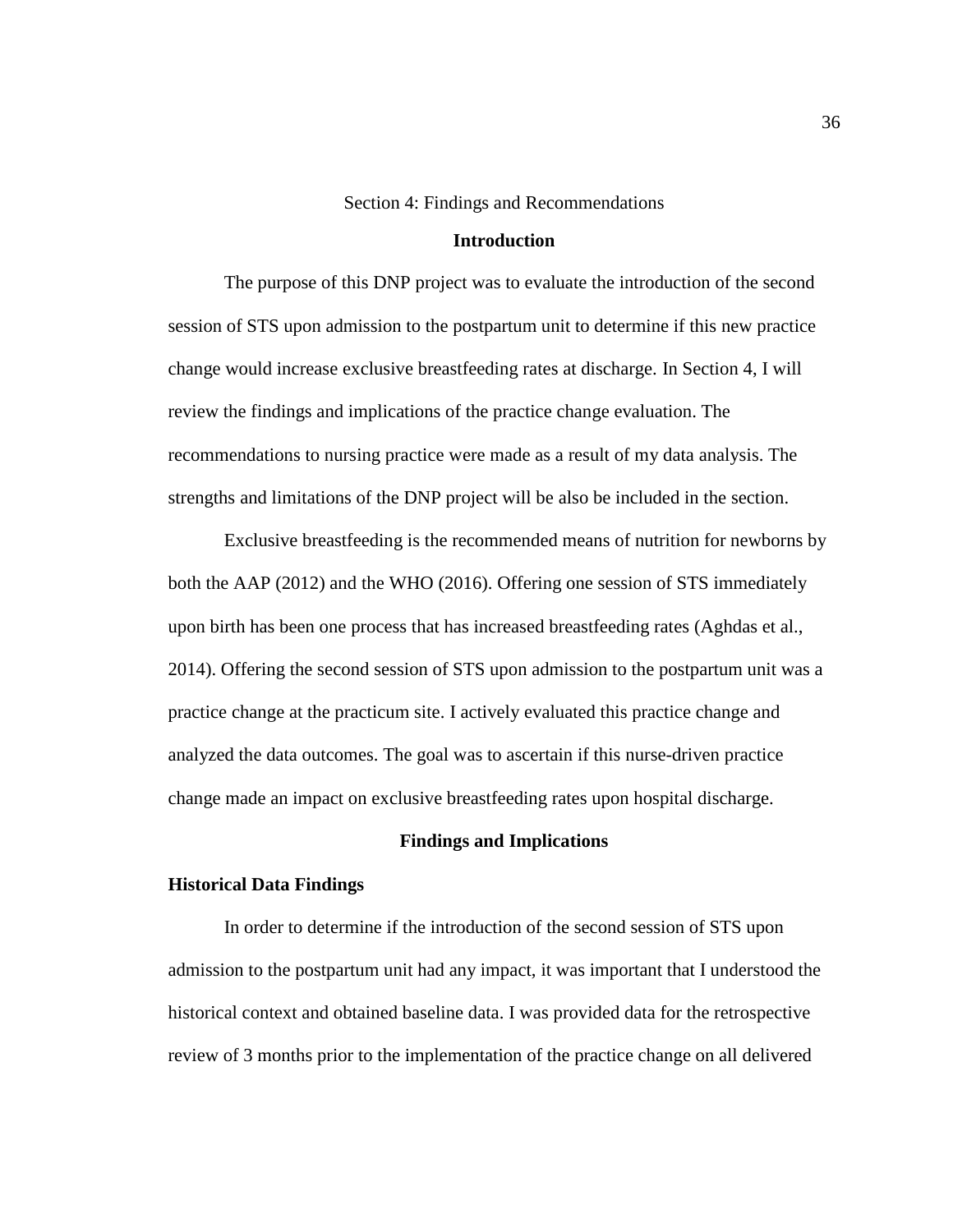patients by the institution. The historical data were obtained through the EMRs of all women who delivered a baby at the practicum site in July, August, and September of 2016. For every patient, I identified three data points:

- Predelivery desire to exclusively breastfeed their newborn.
- If the woman had one session of STS within 1 hour of delivery
- If the woman had one session of STS and were exclusively breastfeeding upon hospital discharge.

The overall exclusive breastfeeding rate was also calculated for each month of July, August, and September 2016 regardless of their predelivery desire to exclusively breastfeed and regardless of having one session of STS. These data results are shown in Table 1.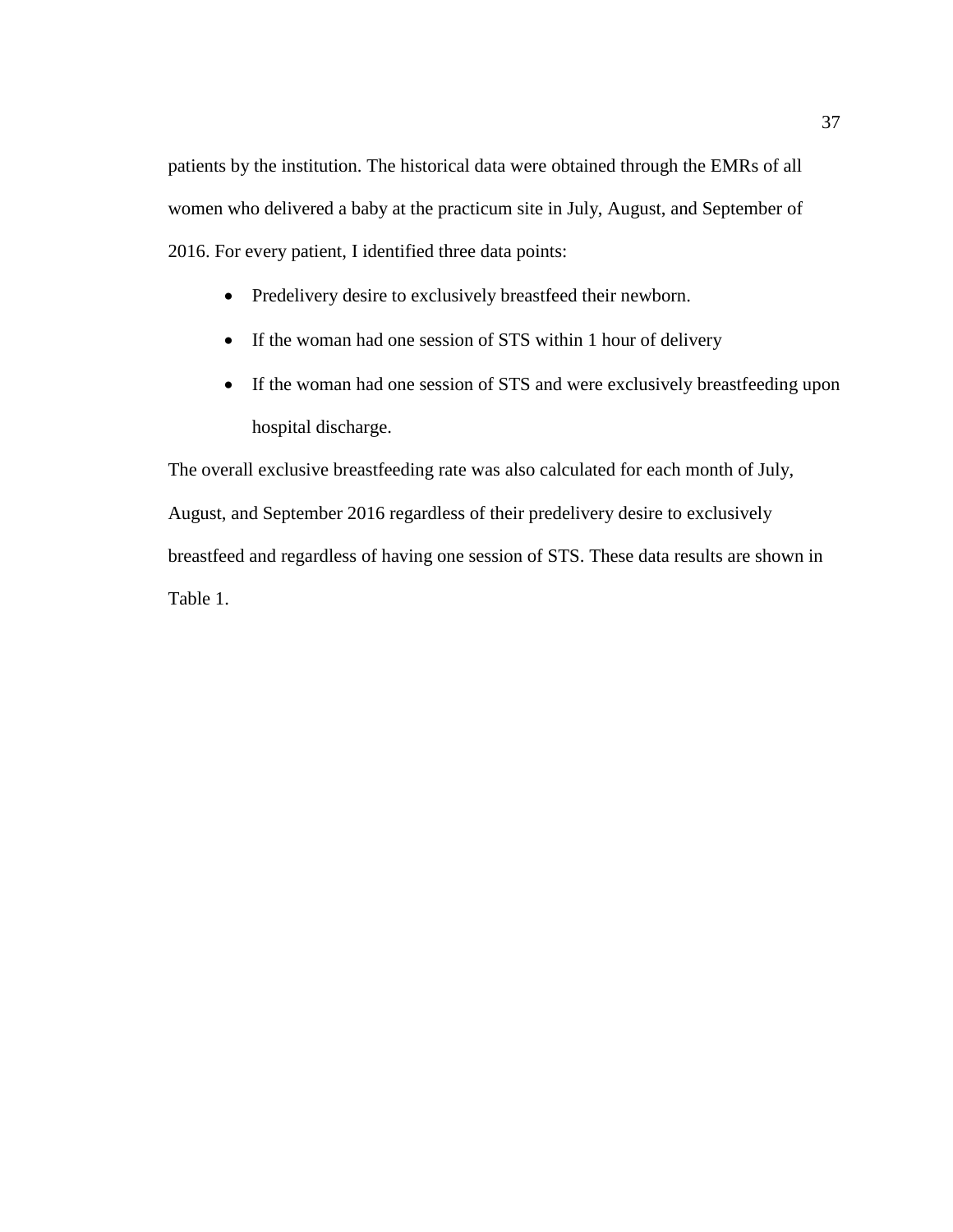# Table 1

## *Historical Data*

| Measure            | Rate | Numerator | Denominator | Outcome |
|--------------------|------|-----------|-------------|---------|
| <b>July 2016</b>   |      |           |             |         |
| Excl BF desire     | 158  | 158       | 231         | 68%     |
| 1 STS              | 220  | 220       | 231         | 95%     |
| 1 STS d/c Excl BF  | 107  | 107       | 231         | 46%     |
| Excl BF d/c        | 118  | 118       | 231         | 51%     |
| <b>August 2016</b> |      |           |             |         |
| Excl BF desire     | 151  | 151       | 240         | 63%     |
| 1 STS              | 227  | 227       | 240         | 94.5%   |
| 1 STS d/c Excl BF  | 113  | 113       | 240         | 47%     |
| Excl BF d/c        | 116  | 116       | 240         | 48%     |
| September 2016     |      |           |             |         |
| Excl BF desire     | 144  | 144       | 224         | 64%     |
| 1 STS              | 194  | 194       | 224         | 87%     |
| 1 STS d/c Excl BF  | 101  | 101       | 224         | 44%     |
| Excl BF d/c        | 109  | 109       | 224         | 48%     |

#### **Key**

**Excl BF desire**: Pre-delivery desire to exclusively breastfeed newborn

**1 STS**: Number of patients who has 1 session of STS

**1 STS d/c Excl BF**: Patient had one session of STS and was discharged exclusively breastfeeding **Excl BF d/c**: Patient was exclusively breastfeeding upon discharge regardless of STS or desire pre-delivery to exclusively breastfeed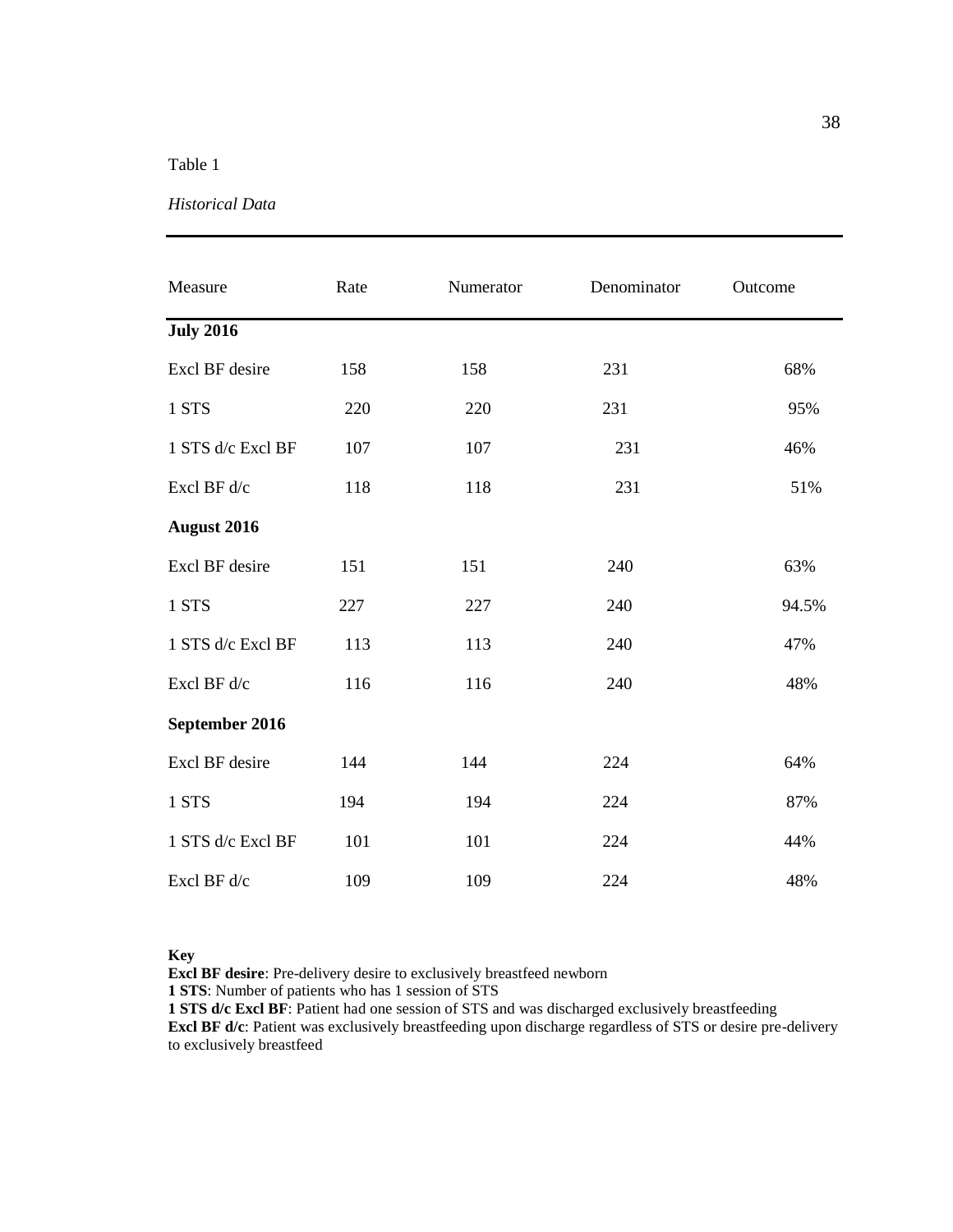The historical baseline data provided historical controls. From the historical data I could determine the rates of a woman who expressed a desire to exclusively breastfeed their newborn predelivery. The three month July, August, and September 2016 average rate was 65% of women stated predelivery that it was their desire to exclusively breastfeed their newborn.

The historical data also provided me with control data on the rate of exclusive breastfeeding at discharge on the woman who had one session of STS. A woman demonstrates increased maternal behaviors, displays a higher confidence level in holding and caring for her newborn, and breastfeeds for a longer duration when she has the opportunity to experience STS (Phillips, 2013). Newborns demonstrate higher levels of respiratory, temperature, and glucose stability and cry less when they are placed STS with their mothers immediately after birth (Phillips, 2013). We have learned that STS promotes bonding and enhances breastfeeding establishment (Crenshaw, 2014). The historical data demonstrated that the 3 month July, August, and September 2016 period's average rate of having one session of STS at delivery was very high at 93%. This rate was regardless of delivery mode and demonstrated extremely high support for STS at the practicum site. Of the woman who stated predelivery that it was their desire to exclusively breastfeed their newborn and who had one session of STS, only 46% of the women who delivered in July, August, or September 2016 were exclusively breastfeeding at discharge.

The findings from the historical control data demonstrated that while 65% of the women stated predelivery that is was their desire to exclusively breastfeed, only 49% of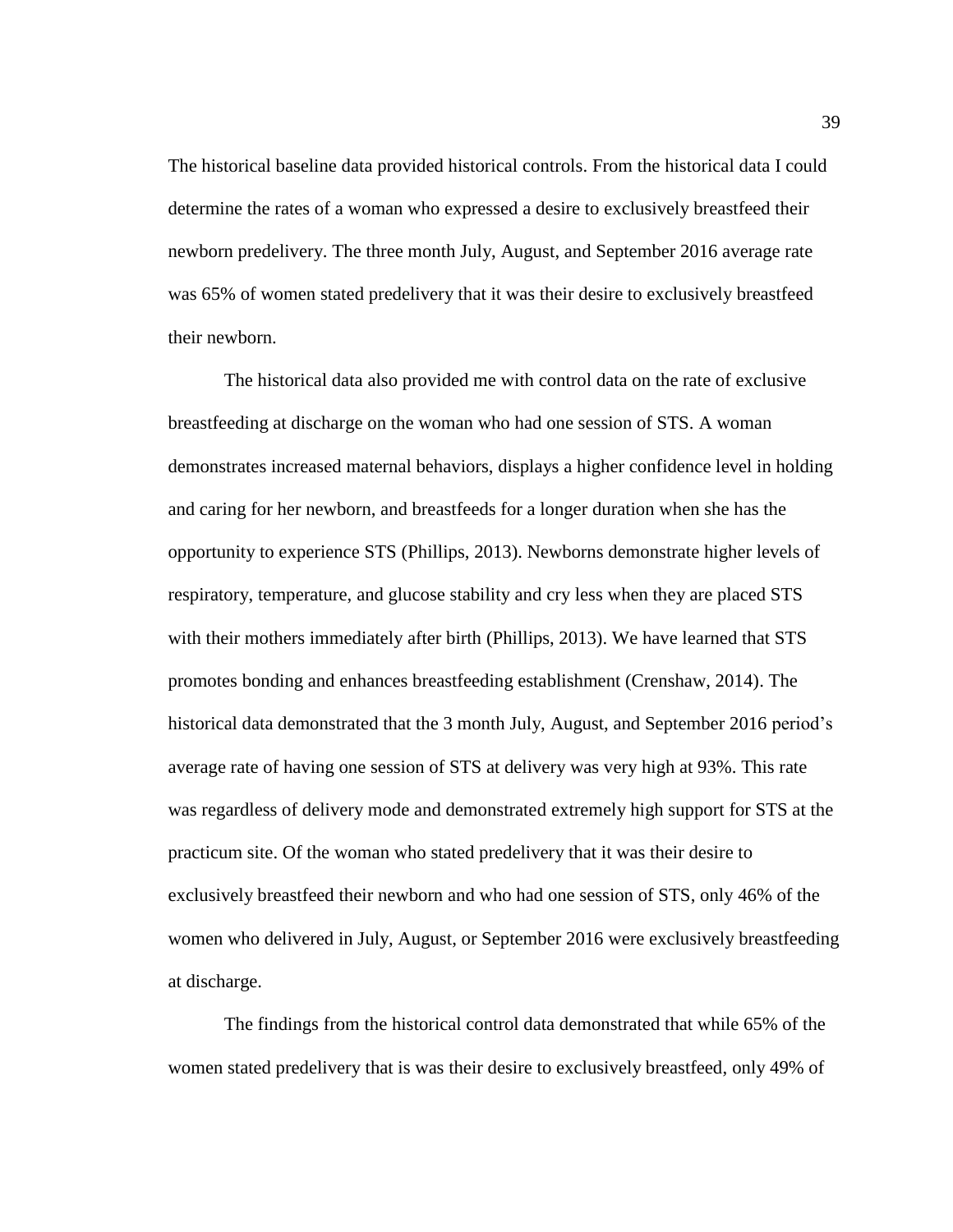women were discharged exclusively breastfeeding. The historical data did not demonstrate that providing one session of STS increased exclusive breastfeeding rates at discharge. The rate of exclusive breastfeeding in the women who had one session of STS was 46%. The implications of the historical data contradict the findings of other studies which demonstrated higher rates of breastfeeding with one session of STS (Aghdas et al., 2014).

In a randomized control trial by Aghdas et al. (2014), maternal breastfeeding selfefficacy was evaluated through offering one session of STS immediately after birth. The researchers found that 114 women who delivered by vaginally demonstrated successful breastfeeding initiation in 56% of the women with one STS session. Of the women who did not have STS, breastfeeding initiation was only 36% successful (Aghdas et al., 2014). While the findings of the study suggested improvement in initiation of breastfeeding, a limitation of the study was that it did not provide evidence that the women intended to exclusively breastfeed by the time of discharge as was found in this study.

Redshaw, Hennegan, and Kruske (2014) found that 95% of women  $(n = 3047)$ with one session of STS after delivery reported they were breastfeeding their newborns upon hospital discharge. The 95% findings by Redshaw et al. is high, given the findings of this study. My findings in this study raise the question as to how one session of STS results in such a high percentage of breastfeeding at discharge. In this DNP project, I took the benefits of STS to the next level by evaluating the introduction of a second session of STS on postpartum and the effect it has on exclusive breastfeeding rates at discharge.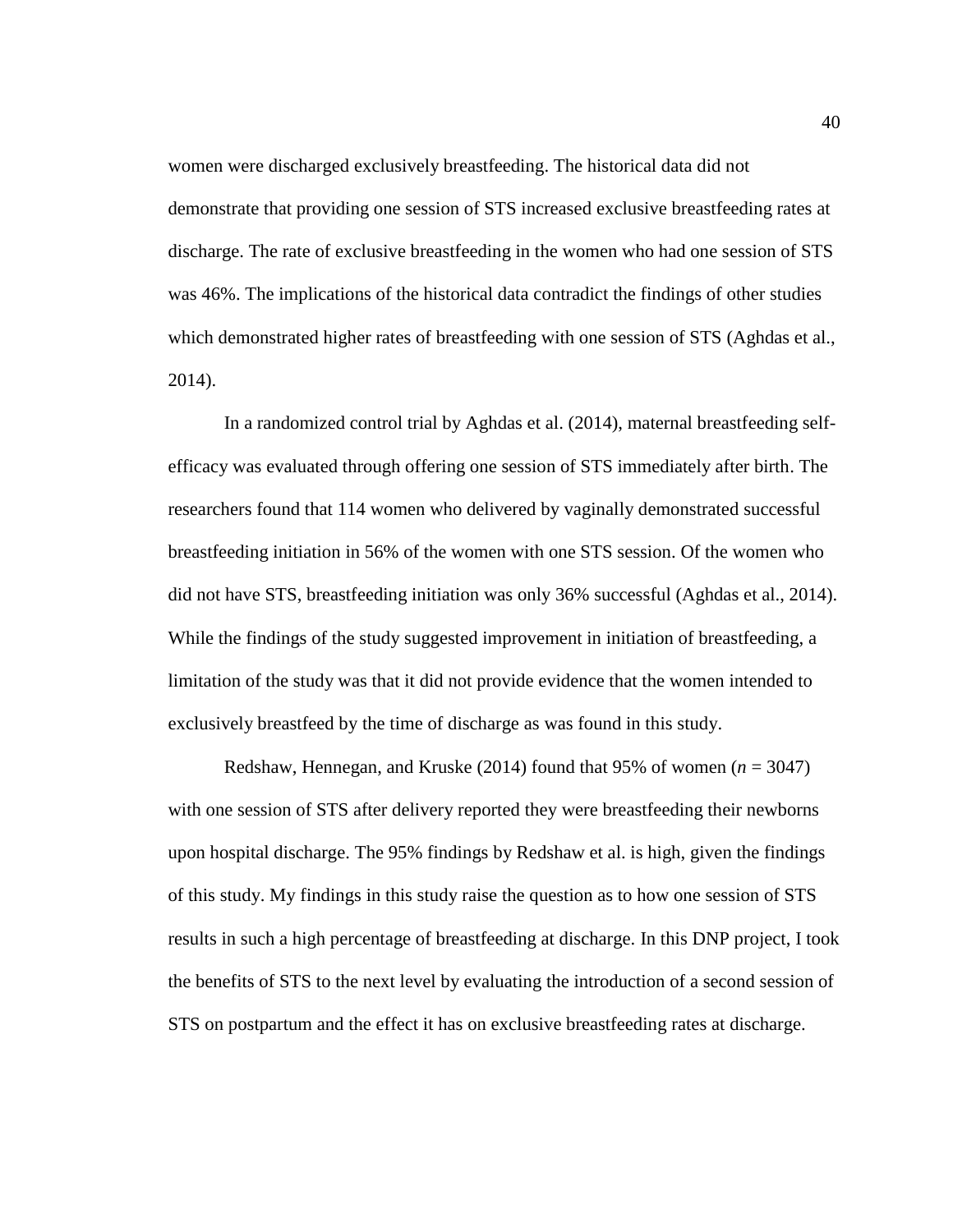# **Practice Change Data Findings**

The practice change that I evaluated in this study involved 75 patients who stated predelivery that their intention was to exclusively breastfeed their newborn. The intent to exclusively breastfeed was documented in the EMR upon admission to labor and delivery. Each of the 75 women was offered the opportunity to participate in the second session of STS after admission to postpartum for the purpose of enhancing bonding and breastfeeding initiation with their newborn. Demographic information was provided by each of the 75 women. The demographic data results are shown in Table 2.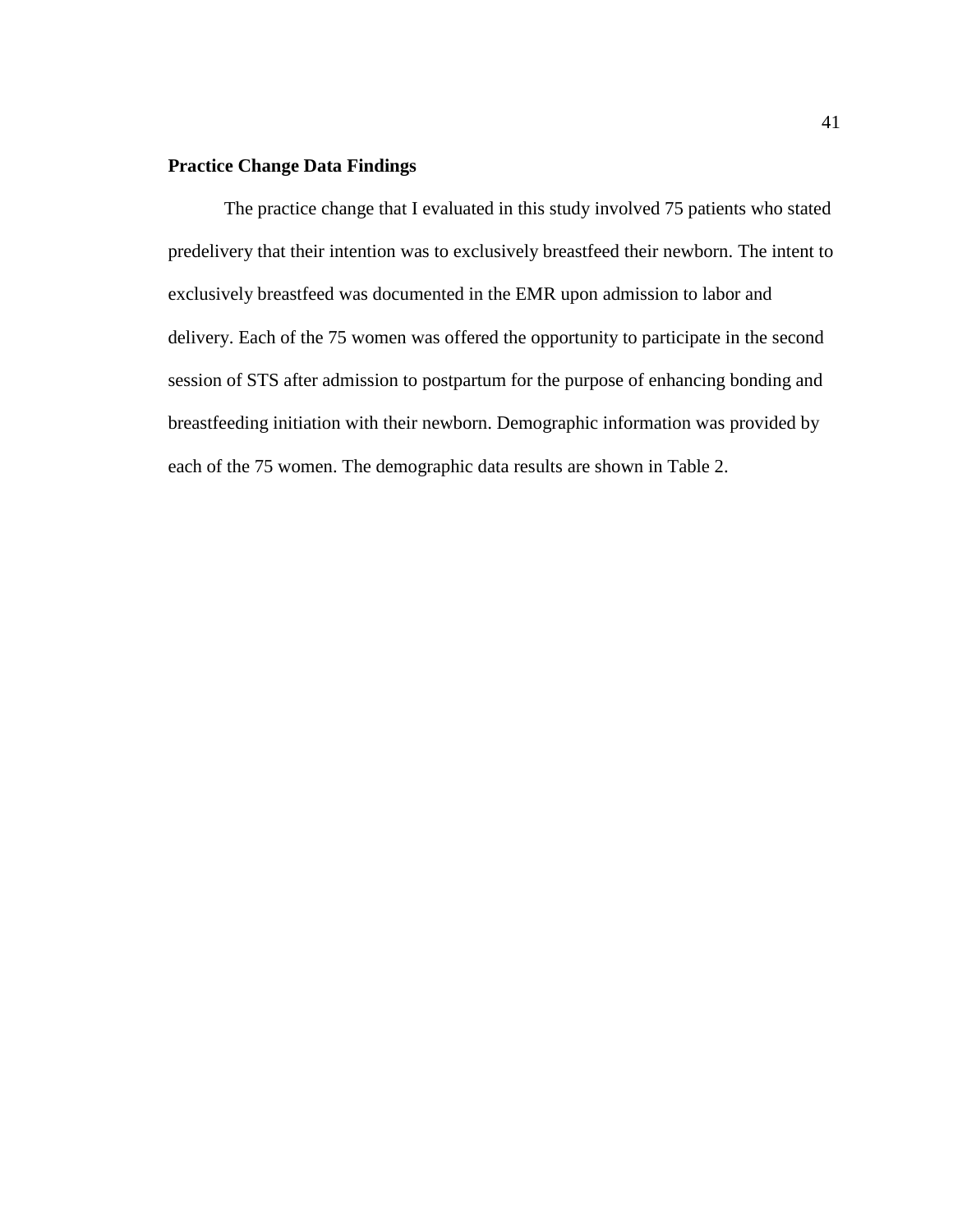Table 2 *Skin to Skin Demographic Descriptive Data* Skin to skin study results: Descriptive data continuous data (n=75)

| Variable                                   | Mean  | Median | Mode     | SD   | Min      | Max |
|--------------------------------------------|-------|--------|----------|------|----------|-----|
| Mother age                                 | 28.35 | 28.0   | 31       | 4.99 | 16       | 38  |
| Gravida                                    | 2.04  | 2.0    |          | 1.35 |          | 9   |
| Babies breastfed prior                     | 0.75  | 0.0    | $\theta$ | 1.14 | $\theta$ |     |
| Babies exclusively breastfed while in      | 0.68  | 0.0    | $\Omega$ | 1.15 | $\theta$ |     |
| Hospital                                   |       |        |          |      |          |     |
| Babies given both breastmilk and formula   | 0.25  | 0.0    | $\Omega$ | 0.90 | $\Omega$ |     |
| Mother Age exclusively breastfeed while in | 29.00 |        |          | 4.58 |          |     |
| hospital                                   |       |        |          |      |          |     |

Descriptive data discrete data

| Variable                           | Category                          | Count          | Percent | p-value  |
|------------------------------------|-----------------------------------|----------------|---------|----------|
| Employed                           | No                                | 21             | 28.0    |          |
|                                    | Yes                               | 54             | 72.0    | 0.282    |
| Race/Ethnicity                     | Asian                             | 1              | 1.3     |          |
|                                    | <b>Black</b>                      | 3              | 4.0     |          |
|                                    | Hispanic                          | 21             | 28.0    |          |
|                                    | Native Hawaiian                   | 1              | 1.3     |          |
|                                    | White                             | 45             | 60.0    | $0.042*$ |
|                                    | Other*                            | 3              | 4.0     |          |
|                                    | Prefer not to<br>answer           | 1              | 1.3     |          |
| Education                          | Jr. High                          | $\overline{2}$ | 2.7     |          |
|                                    | <b>High School</b>                | 24             | 32.0    |          |
|                                    | <b>Associate Degree</b>           | 9              | 12.0    |          |
|                                    | Bachelor's Degree                 | 24             | 32.0    | 0.109    |
|                                    | Master's Degree                   | 11             | 14.7    |          |
|                                    | <b>Doctoral Degree</b>            | $\overline{c}$ | 2.7     |          |
|                                    | Other                             | 3              | 4.0     |          |
| <b>Marital Status</b>              | Married                           | 46             | 61.3    | $0.022*$ |
|                                    | Single                            | 28             | 37.3    |          |
|                                    | Other                             | $\mathbf{1}$   | 1.3     |          |
| <b>Breastfeeding</b>               | N <sub>o</sub>                    | 6              | 8.0     |          |
| successful                         | Yes                               | 69             | 92.0    |          |
| Second                             | N <sub>o</sub>                    | $\overline{7}$ | 9.3     |          |
| <b>Breastfeeding</b><br>successful | Yes                               | 68             | 90.7    |          |
| Feeding level at<br>discharge      | Exclusive<br><b>Breastfeeding</b> | 54             | 72.0    |          |
|                                    | Breastfeeding and<br>Formula      | 18             | 24.0    |          |
|                                    | <b>Exclusive Formula</b>          | 3              | 4.0     |          |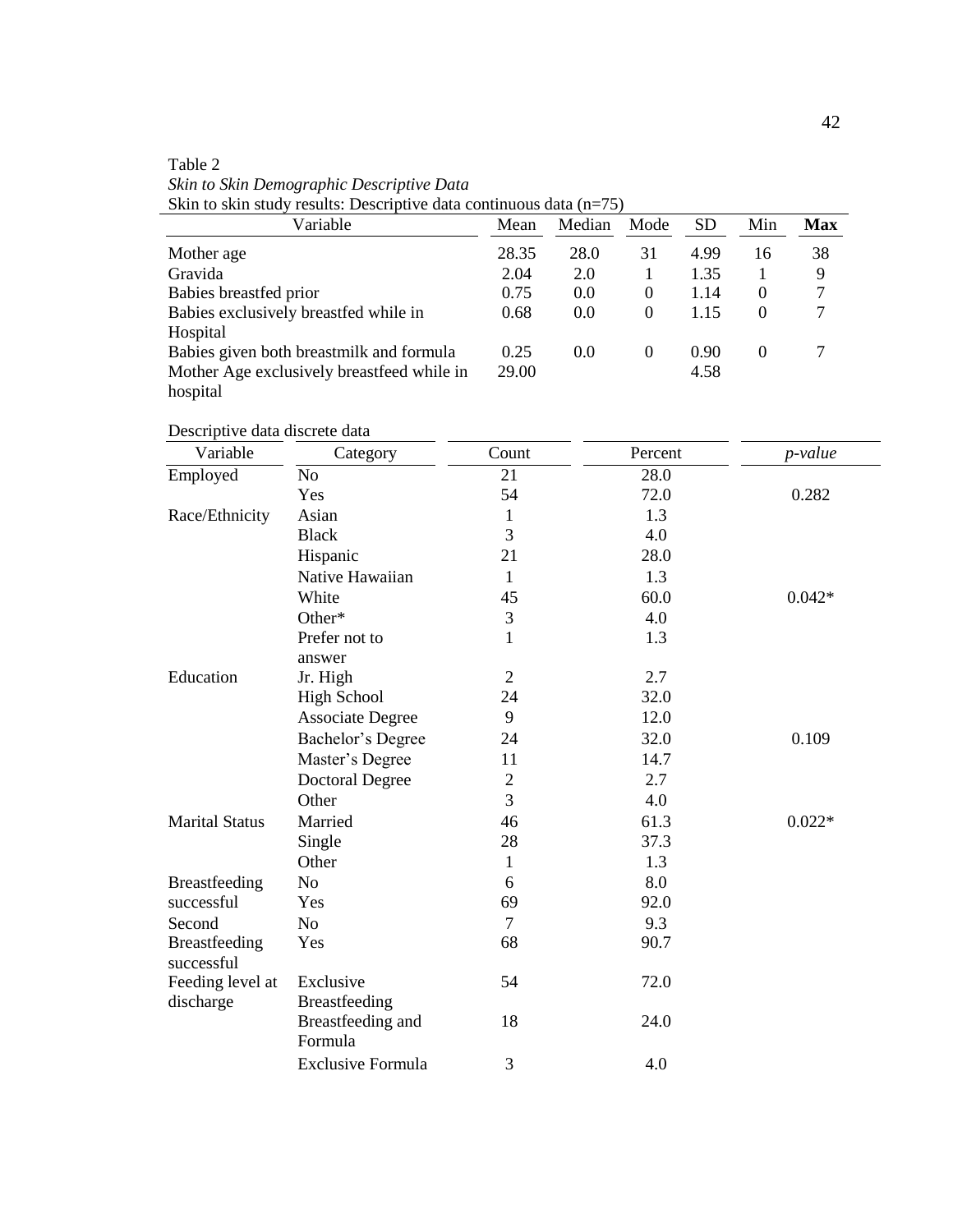I analyzed the resulting data by testing independent proportions within different groups to identify any statistical significance for exclusive breastfeeding upon hospital discharge. The mean age of the 75 women was 28.35, with 38 being the maximum age and 16 being the minimum. The mean gravida was 2.04, with 9 being the maximum and 1 the minimum.

Of the 75 participants in the cohort, 71 experienced the first session of STS immediately upon birth. One patient did not experience STS due to the woman's medical needs, and three did not due to newborn medical needs. Of the 75 in the cohort, there were 70 who experienced the second session of STS upon admission to the postpartum unit. Four newborns were admitted to the neonatal intensive care unit. The women did still have the opportunity to participate in STS with their newborns once the newborn's condition was stable. One patient did not experience any STS with her newborn due to her need for additional care.

Analysis of the demographic data demonstrated statistical significance ( $p = \langle$ 0.05) for exclusively breastfeeding upon hospital discharge in three demographic areas. In the race/ethnicity variable, 18.5% of Hispanic, 3.7% of African American, and 70.4% of Caucasian women were exclusively breastfeeding upon hospital discharge. The outcome of 70.4% in the Caucasian category was statistically significant with a *p-*value of 0.042. When the race/ethnicity was recoded and analyzed as Caucasian and non-Caucasian, the *p-*value was 0.003.

The second area of statistical significance was the education variable. When analyzing the education data by high school or less, college or some college, and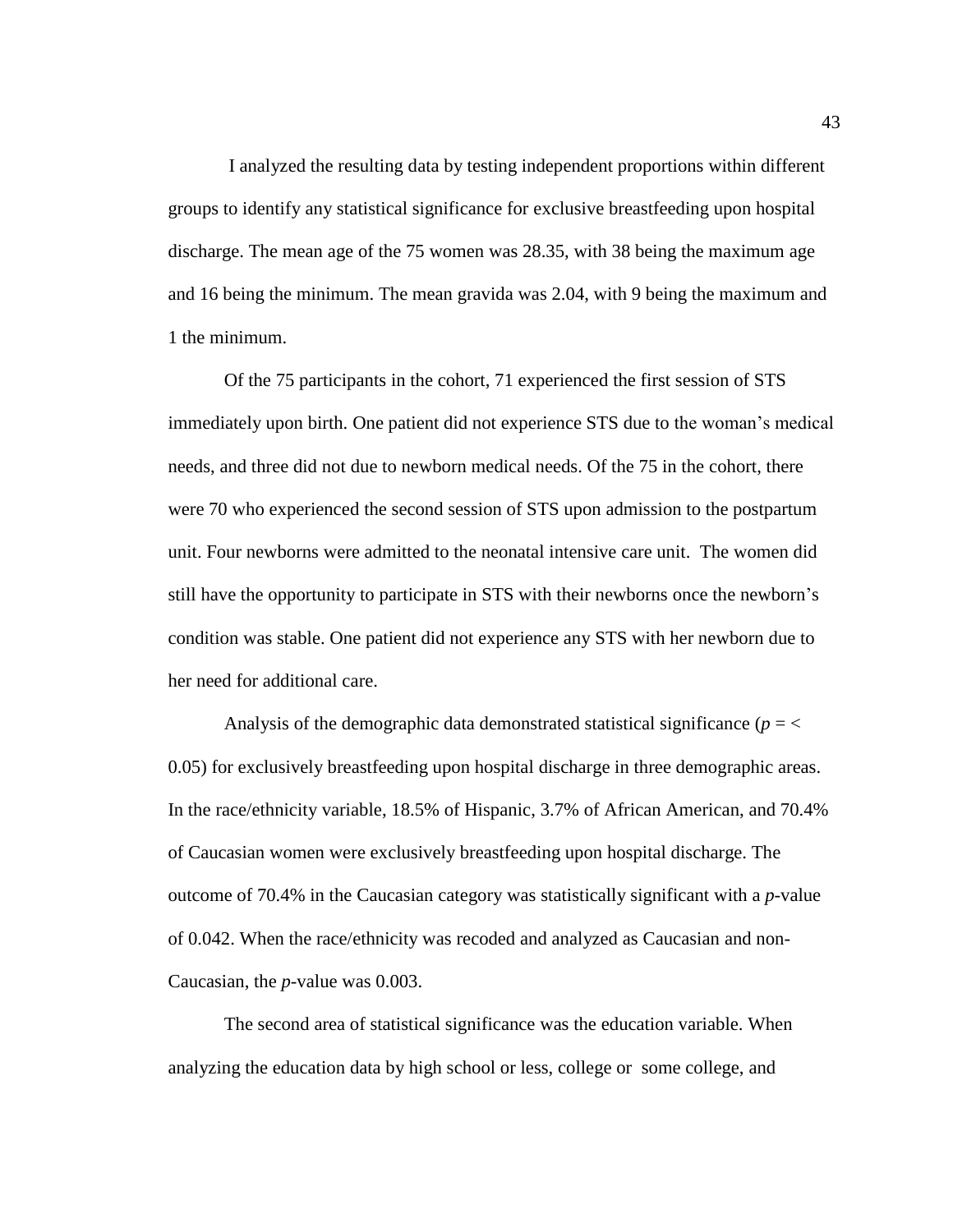Master's or higher, the college or some college demonstrated 52.9% exclusively breastfeeding upon hospital discharge with a *p-*value of 0.014 and indicating that the higher level of education, the more likely the woman was to be exclusively breastfeeding upon hospital discharge. The third area of statistical significance was the marital status variable. When analyzing this data, I found that 70.4% in the married category were exclusively breastfeeding upon hospital discharge with a *p-*value of 0.022 indicating that the women who were married were more likely to be exclusively breastfeeding upon hospital discharge than women who were unmarried (see Table 3).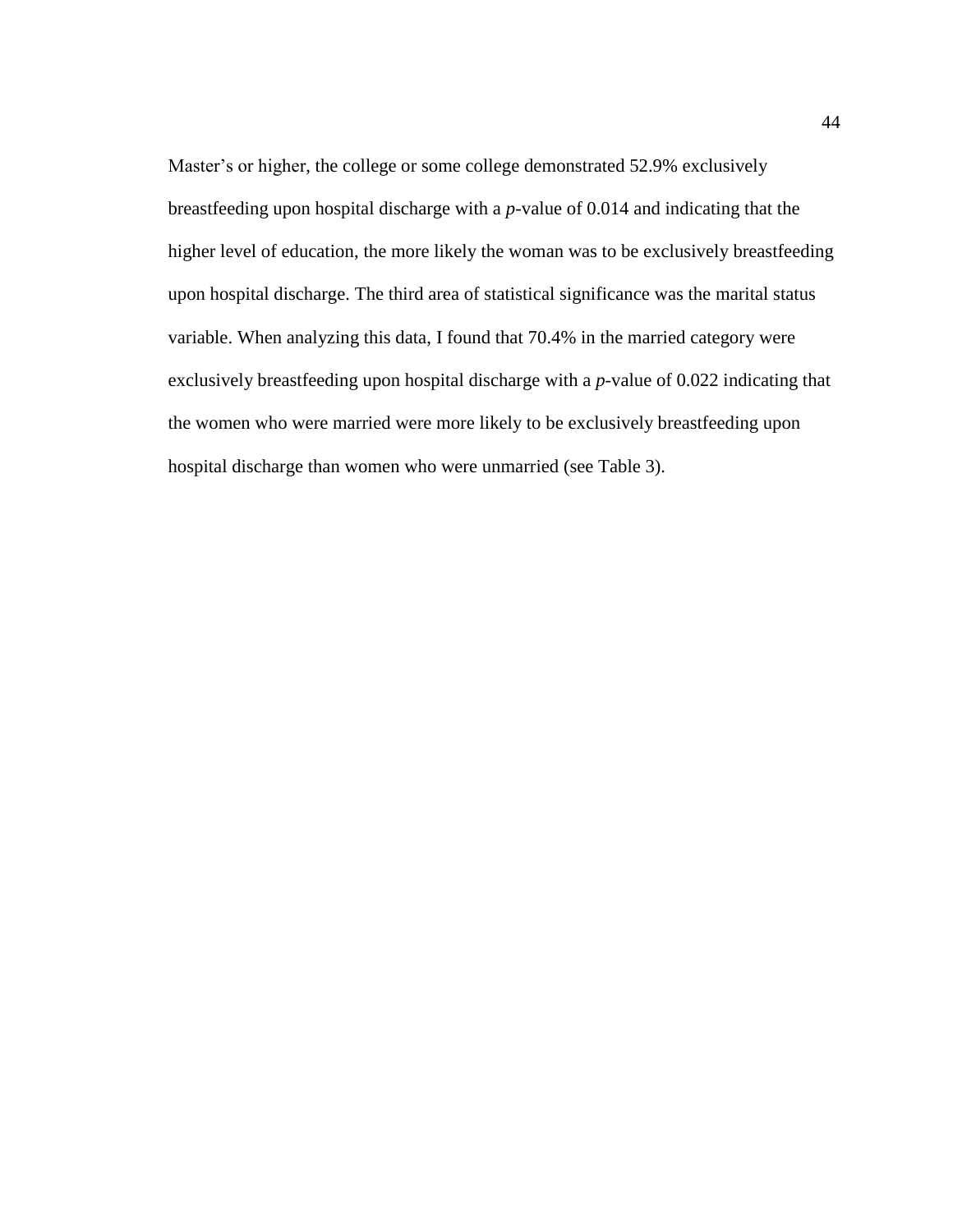Table 3

|                          | <b>Exclusive breastfeeding</b> | Non-exclusive Breastfeeding p-value |          |
|--------------------------|--------------------------------|-------------------------------------|----------|
| <b>Employment</b>        |                                |                                     |          |
| Not employed             | 31.5%                          | 19%                                 |          |
| Employed                 | 68.5%                          | 81%                                 | 0.282    |
| <b>Race/Ethnicity</b>    |                                |                                     |          |
| Asian                    | 0.0                            | 4.8%                                |          |
| <b>Black</b>             | 3.7%                           | 4.8%                                |          |
| Hispanic                 | 18.5%                          | 52.4%                               |          |
| Native Hawaiian          | 1.9%                           | 0.0                                 |          |
| White                    | 70.4%                          | 33.3                                | $0.042*$ |
| Other                    | 3.7%                           | 4.8%                                |          |
| Prefer not to answer     | 1.9%                           | 0.0                                 |          |
| <b>Race Recode</b>       |                                |                                     |          |
| White                    | 70.4%                          | 33.3%                               | $0.003*$ |
| Non-white                | 29.6%                          | 66.7%                               |          |
| <b>Education</b>         |                                |                                     |          |
| Jr. High                 | 1.9%                           | 4.8%                                |          |
| <b>High School</b>       | 22.2%                          | 57.1%                               |          |
| <b>Associated Degree</b> | 13.0%                          | 9.5%                                |          |
| Bachelor's Degree        | 37.0%                          | 19.0%                               | 0.109    |
| Master's Degree          | 16.7%                          | 9.5%                                |          |
| <b>Doctoral Degree</b>   | 3.7%                           | 0.0                                 |          |
| Other                    | 5.6%                           | 0.0                                 |          |
| <b>Education Recode</b>  |                                |                                     |          |
| High school or less      | 22.5%                          | 61.9%                               |          |
| College                  | 52.9%                          | 28.6                                | $0.014*$ |
| Master's or higher       | 21.6                           | 9.5                                 |          |
| <b>Marital Status</b>    |                                |                                     |          |
| Married                  | 70.4%                          | 38.1%                               |          |
| Single                   | 27.8%                          | 61.9%                               |          |
| Other                    | 1.9%                           | 0.00                                | $.022*$  |

*Demographic Associations with Exclusive and Non-exclusive Breastfeeding at Discharge*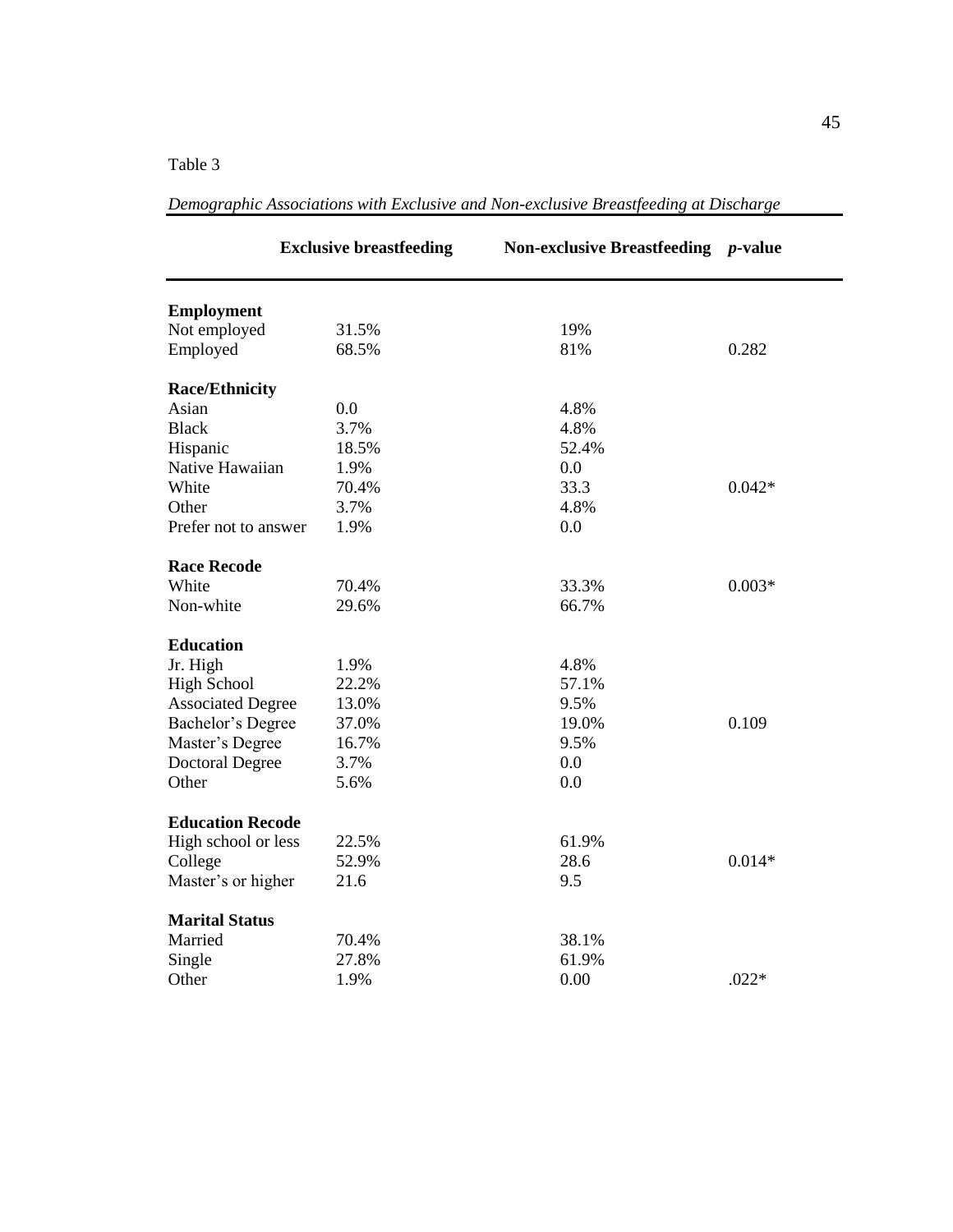Next, I analyzed data through SPSS for frequency and cumulative percent around breastfeeding outcomes (see Table 4). In the cohort of 75, 52.0% of the women had not breastfed before this delivery, a majority were first-time breastfeeding mothers. In the cohort of 75, of those women who were not first-time mothers, 58.7% had not exclusively breastfed a baby while in the hospital previously, and 41.3% had exclusively breastfed other babies while in the hospital prior to this pregnancy. The next analysis

Table 4

| <b>Valid</b><br><b>Percent</b> | <b>Frequency</b> | <b>Percent</b> | <b>Valid Percent</b> | <b>Cumulative</b> |
|--------------------------------|------------------|----------------|----------------------|-------------------|
| $\overline{0}$                 | 39               | 52.0           | 52.0                 | 52.0              |
|                                | 26               | 34.7           | 34.7                 | 86.7              |
| 2                              |                  | 6.7            | 6.7                  | 93.3              |
| 3                              | 3                | 4.0            | 4.0                  | 97.3              |
| $\overline{4}$                 |                  | 1.3            | 1.3                  | 98.7              |
| ⇁                              |                  | 1.3            |                      | 100.0             |

| <b>Babies' Breastfed Before This Baby</b> |  |  |
|-------------------------------------------|--|--|
|                                           |  |  |

I performed was that of breastfeeding success in the first and the second session of STS

(see Table 5).

Table 5

|  | Babies Exclusively Breastfed While in the Hospital Before This Baby |  |  |
|--|---------------------------------------------------------------------|--|--|

| <b>Valid</b><br><b>Percent</b> | <b>Frequency</b> | <b>Percent</b> | <b>Valid Percent</b> | <b>Cumulative</b> |
|--------------------------------|------------------|----------------|----------------------|-------------------|
|                                |                  |                |                      |                   |
| $\overline{0}$                 | 44               | 58.7           | 58.7                 | 58.7              |
| $\mathbf{1}$                   | 21               | 28.0           | 28.0                 | 86.7              |
| $\overline{2}$                 |                  | 6.7            | 6.7                  | 93.3              |
| 3                              | 3                | 4.0            | 4.0                  | 97.3              |
| $\overline{4}$                 |                  | 1.3            | 1.3                  | 98.7              |
| 7                              |                  | 1.3            | 1.3                  | 100.0             |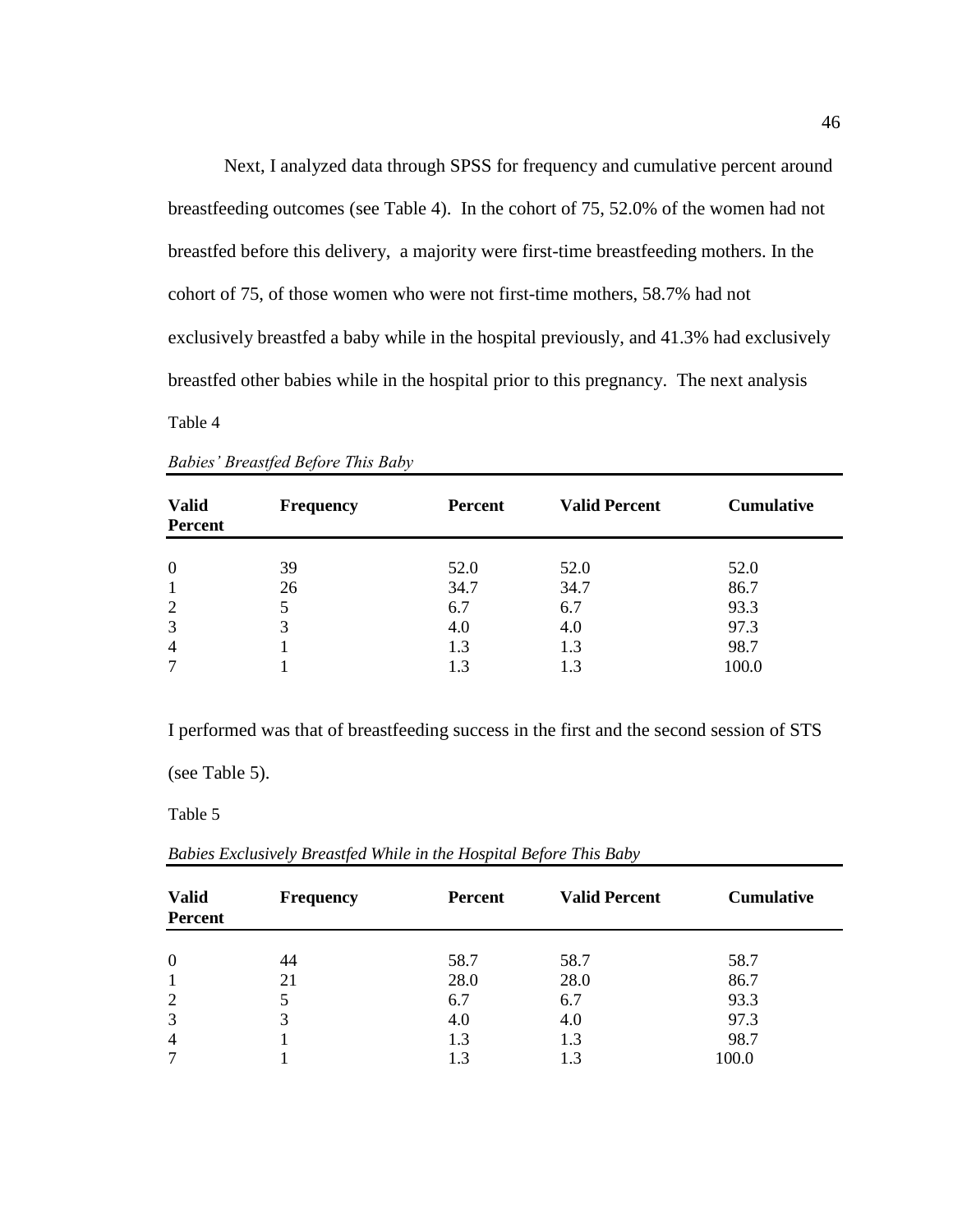Within the cohort of 75 women, breastfeeding was successful during the first session of STS in 92.0% of the women. The data were then analyzed for breastfeeding success during the second session of STS. During the second session of STS, there was a 90.7% success rate in breastfeeding; this represents one additional patient not being successful in the second attempt. Reasons for lack of breastfeeding success include maternal and newborn acuity not allowing for breastfeeding and maternal exhaustion.

When preparing for this DNP project, I planned to perform an ANOVA analysis of the cohort data in order to test group means differences. However, in order to run an ANOVA, there must be a variation that is present in all groups ((Polit, 2010)CITE). I learned that with the analysis of this data that that was not possible. When entering the cohort data into SPSS the yes/no question of exclusive breastfeeding upon discharge caused a change in analysis method. Therefore, instead of the ANOVA analysis, I performed a comparison of two proportions. The comparison of two proportions was conducted comparing historical data to the cohort of 75 women (see Table 6).

Table 6

| Valid percent                                        | Frequency | Percent | Valid Percent | Cumulative Percent |  |
|------------------------------------------------------|-----------|---------|---------------|--------------------|--|
| $0$ (No attempt)                                     |           | 1.3     | 1.3           | 1.3                |  |
| No (Not successful)                                  | 5         | 6.7     | 6.7           | 8.0                |  |
| Yes (Successful)                                     | 69        | 92.0    | 92.0          | 100.0              |  |
| Second Session of Skin to Skin Breastfeeding Success |           |         |               |                    |  |
| $0$ (No attempt)                                     |           | 1.3     | 1.3           | 1.3                |  |
| No (Not successful)                                  | 6         | 8.0     | 8.0           | 9.3                |  |
| Yes (Successful)                                     | 68        | 90.7    | 90.7          | 100.0              |  |

*First Skin to Skin and Breastfeeding Successful*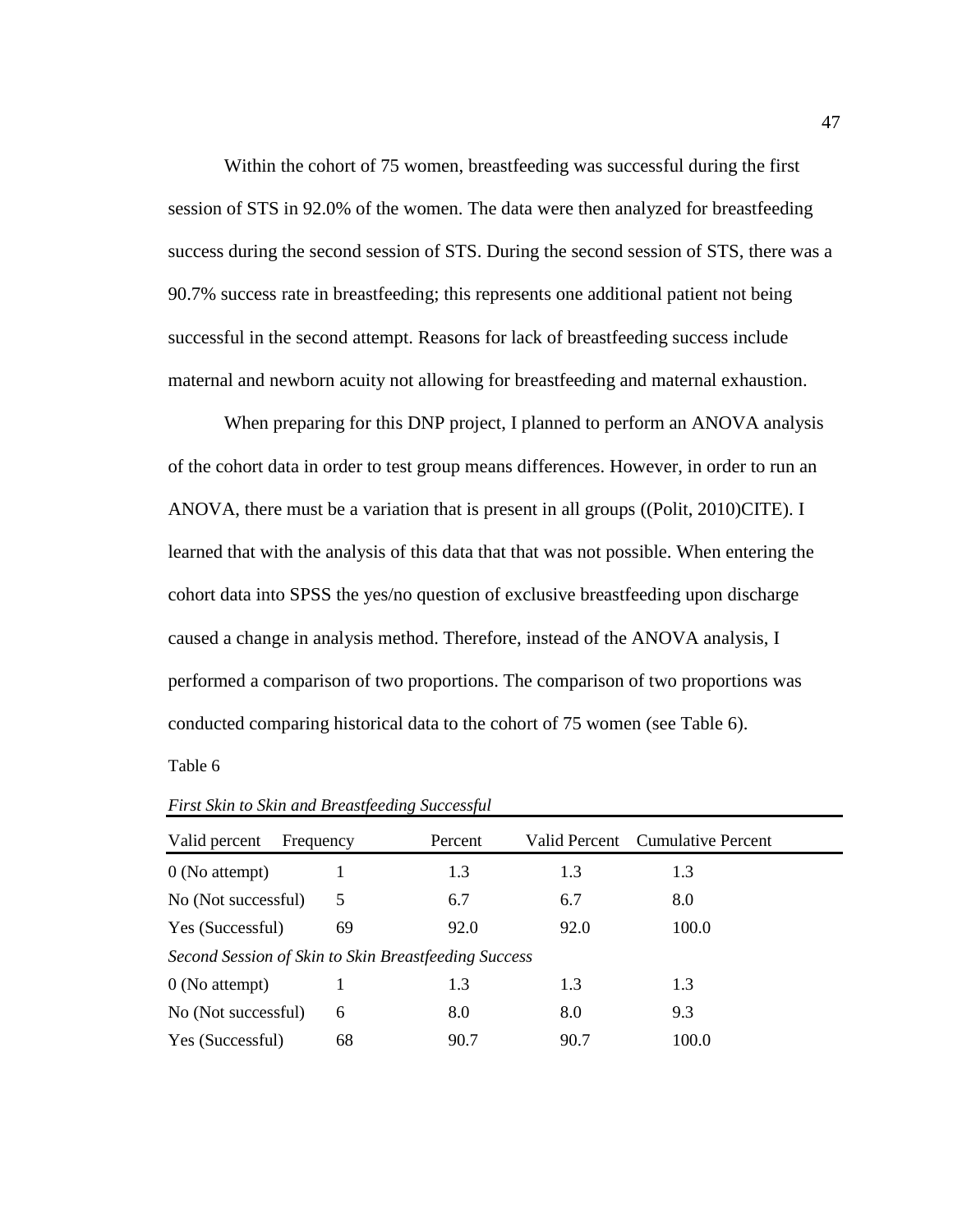Table 6 demonstrates that within the historical data group, the highest proportion of women who experienced one session of STS and were exclusively breastfeeding upon discharge was 47% in August. With a 3-month historical group, the combined proportion of women who experienced one session of STS and were exclusively breastfeeding upon discharge was 46%.

My analysis of the data from the cohort who experienced two sessions of STS revealed that the cohort who experienced the second STS session upon admission to the postpartum unit demonstrated a 72% proportion of exclusively breastfeeding upon discharge. That is a 26% increase over the historical group who had one session of STS. When conducting a grouped analysis comparing those who had one session of STS to those who had two sessions of STS and who were also exclusively breastfeeding upon discharge, I found a *Z* value of -2.9615 and *p*-value of 0.003. The results of the practice change demonstrated a statistically significant improvement of exclusive breastfeeding upon discharge for women who experienced two sessions of STS.

#### **Implications**

I designed this DNP project to answer the following DNP project question: Will the introduction of the second session of STS upon admission to the postpartum unit increase exclusive breastfeeding rates at discharge? In order to discover the impact that the second session of STS had on exclusive breastfeeding upon discharge, I determined the following points: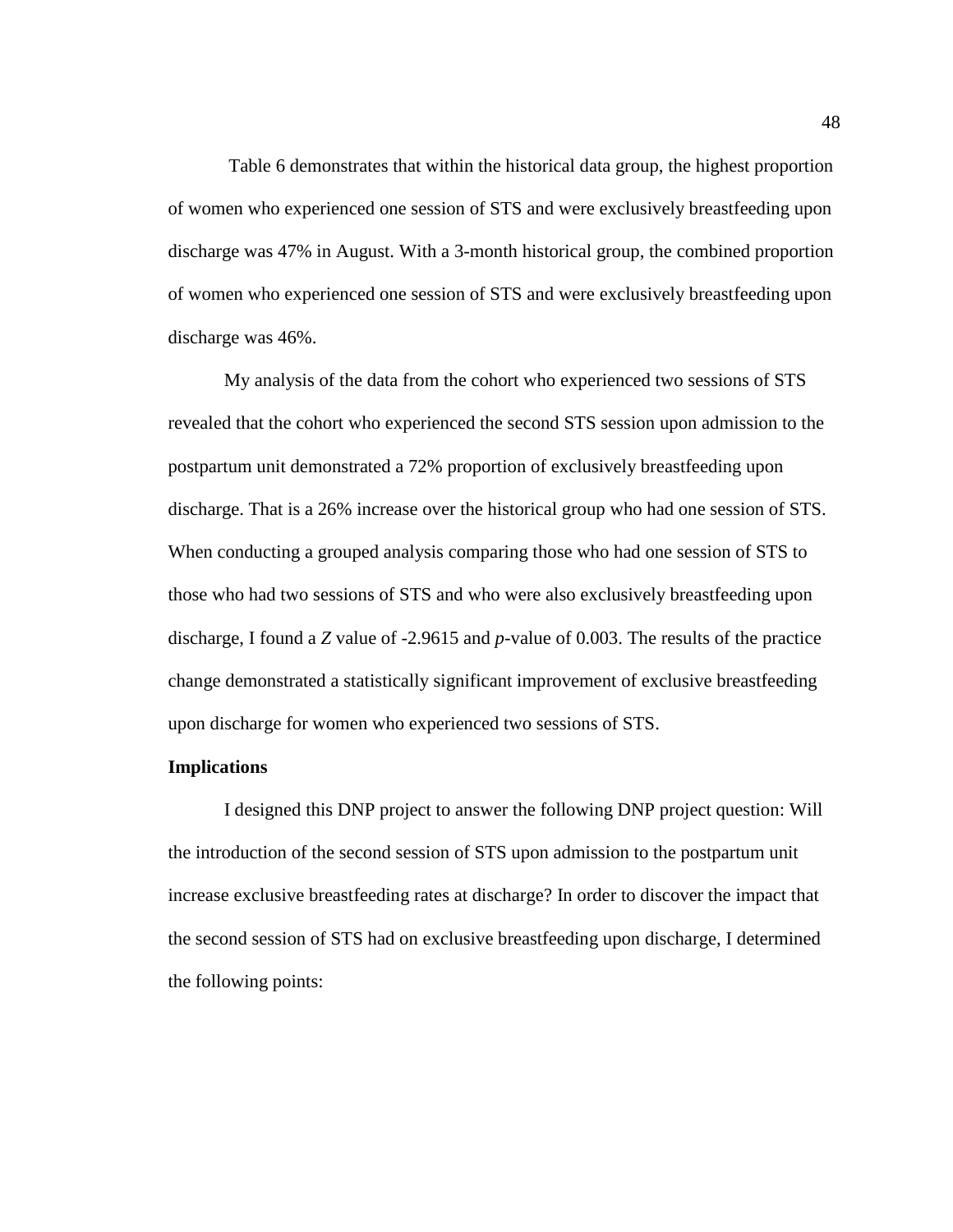- The exclusive breastfeeding rates at discharge for women who experienced one session of STS in labor and delivery was 46% for the 3 months prior to the practice change start date.
- The exclusive breastfeeding rate was 72% at discharge for women who experienced two sessions of STS, one in labor and delivery and the second on postpartum.
- The exclusive breastfeeding rates at discharge for women  $(n = 33)$  who experienced no STS during their hospital course for the 3 months prior to the practice change was 25%. This shows that 75% did not exclusively breastfeed.
- Twenty-eight percent of women indicated upon admission to labor and delivery their intent to exclusively breastfeed but did not exclusively breastfeed after two sessions of STS.
- The exclusive breastfeeding rates at discharge, regardless of the mother's stated plan on admission, was 49%, which was higher than the 46% who experienced one session of STS and were discharged exclusively breastfeeding.

The data analysis was performed comparing the historical data of exclusive breastfeeding rate with one session of STS as compared to exclusive breastfeeding rates with two sessions of STS. The data did demonstrate a statistical significance difference improving exclusive breastfeeding rates with two sessions of STS. The logical implication is that the second session of STS which is a nursing practice should not only be continued at the practicum setting but can be implemented at any birth center.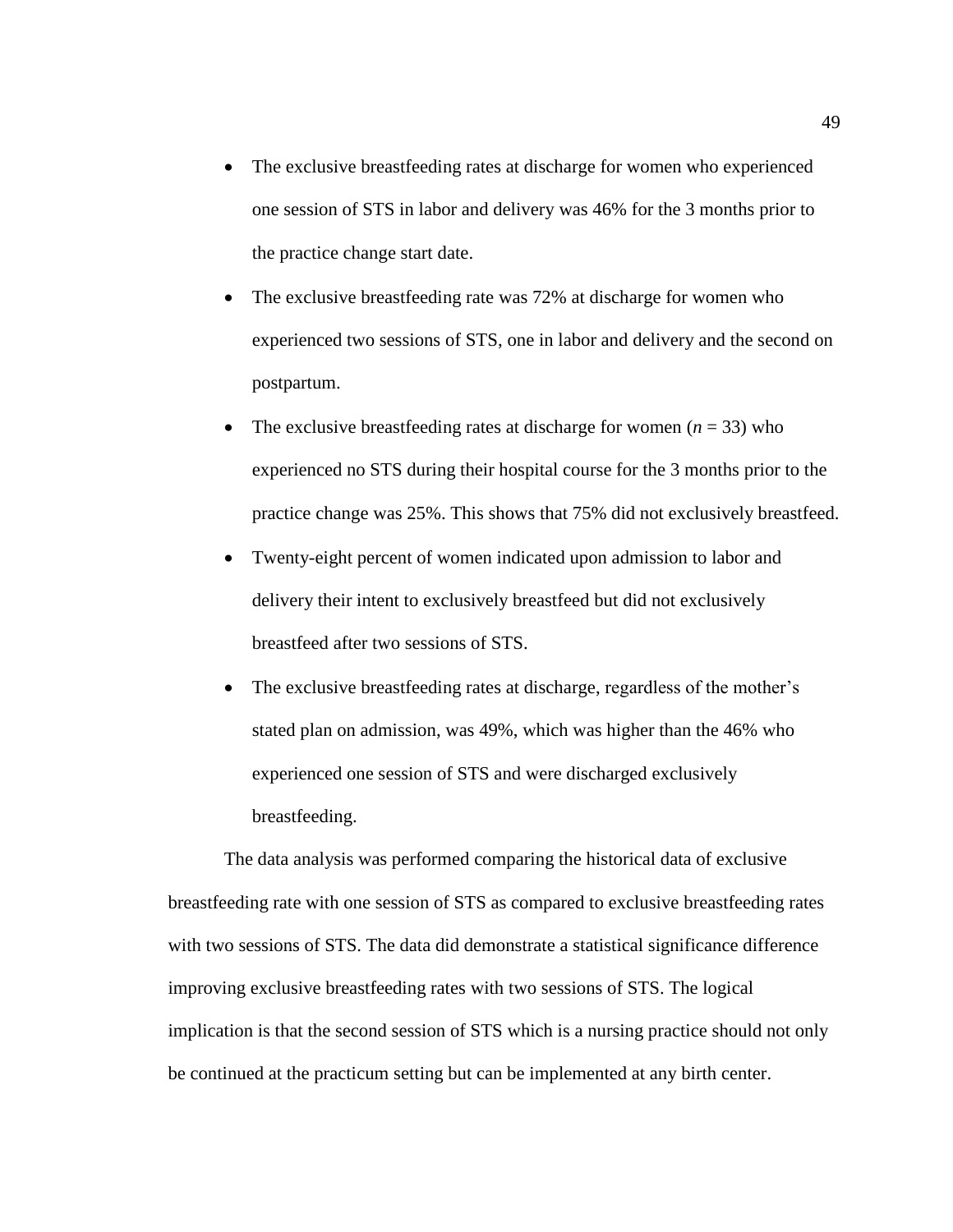Implementing the second session of STS upon admission to the postpartum unit is a practice change. However, introducing STS on the postpartum unit is a practice change that is nurse initiated, nurse led, and can be nurse sustained. This practice change has no cost, requires no supplies or equipment, and can be available in every birth setting regardless of the socioeconomic or cultural setting as long as the mother and infant are medically stable.

## **Recommendations**

Recommendations are made based on the understanding that both the AAP and the WHO recommend exclusive breastfeeding for infants. Moreover, given the results of the current study indicating that 65% of women indicate a desire pre delivery to exclusively breastfeed their infant, 46% of women who experienced one session of STS and 72% who had two sessions of STS chose to exclusively breastfeed at discharge. The recommendation of implementing a second session of STS upon admission to the postpartum unit is made.

The second recommendation is for nurse leaders to take the time to evaluate practice changes in order to explore the effect a change has on patient outcomes. Take the time to establish baseline data as a starting point for practice changes when possible. Then develop the practice change in a way where outcomes can be measured and compared to baseline data. Involve key stakeholders for their input in any practice changes for buy-in and for sustainability. Then share the outcome with the key stakeholders to inspire practice excellence and discovery.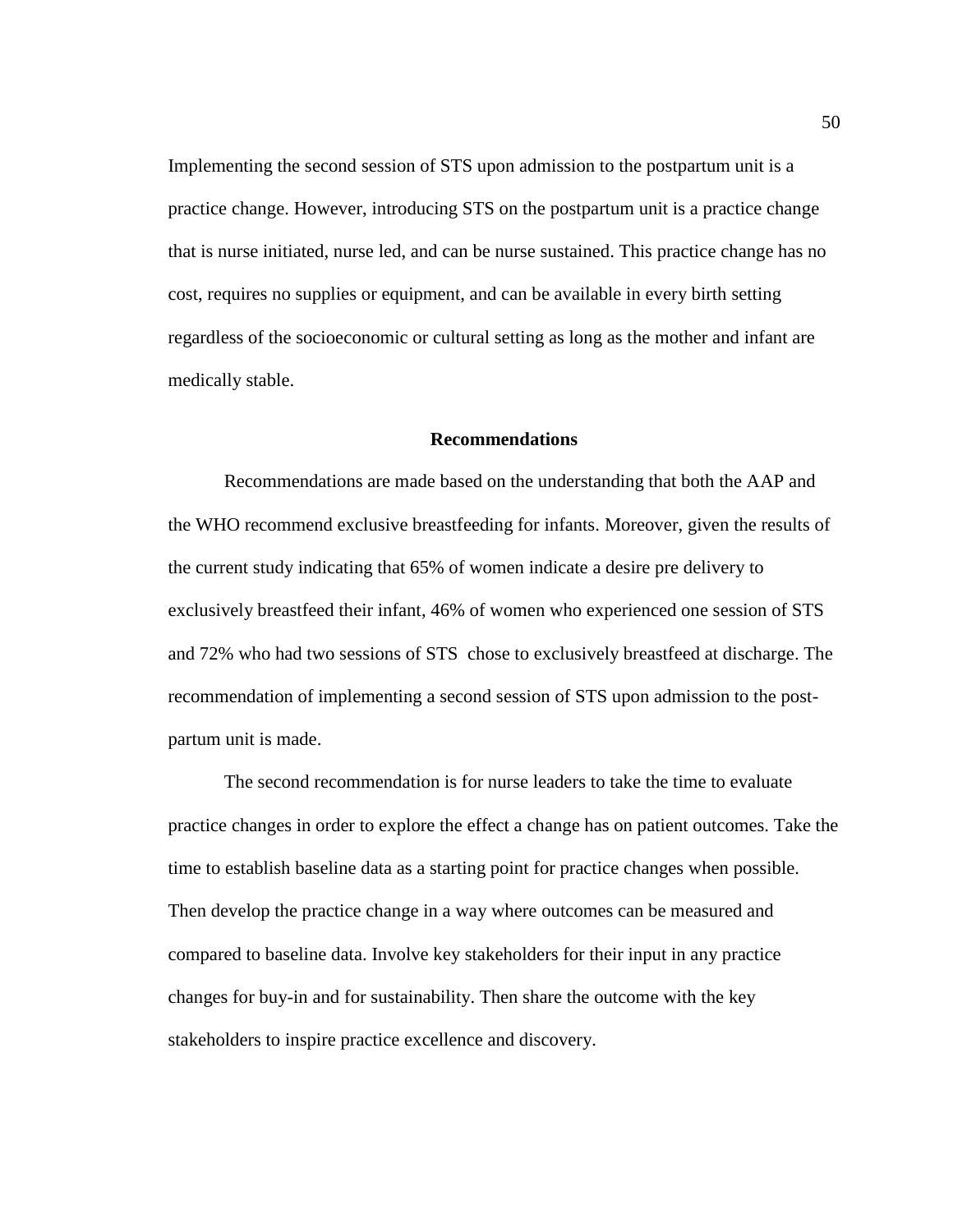The third recommendation is for the global community. According to the WHO, breastfeeding is one of the most effective means of ensuring both child health and survival (WHO, 2014). Offering two sessions of STS can be extended to every birth setting. The first STS session immediately upon delivery does demonstrate improved respiratory, temperature, and glucose stability for the newborn (Phillips, 2013). Another outcome that STS has shown is improved breastfeeding initiation. Babies who are placed STS are more likely to breastfeed, as healthy full-term newborns instinctively suckle after 55 minutes of STS with their mother (Mann, 2013). The immediate post-delivery phase is a time of high emotion and is a busy time within the delivery room. Even though STS during this time is very meaningful, the placenta is being delivered, perineal repair is occurring, with frequent fundal checks. The postpartum phase is a time that is calmer, and quieter, more private. STS in this time frame as demonstrated has the ability to provide both the mother and newborn a positive breastfeeding experience. Introducing the second session of STS on upon admission to postpartum has the ability to increase exclusive breastfeeding rates and to improve child health and survival in any setting and any global community.

#### **Strengths and Limitations of the Project**

The strength of this DNP project was the improved outcome of exclusive breastfeeding rates with the introduction of the second session of STS. Another strength of this project was the ease in which other birth centers can also introduce the second session of STS to improve their exclusive breastfeeding rates. The third strength was the improved health outcomes appreciated in newborns who have the opportunity to receive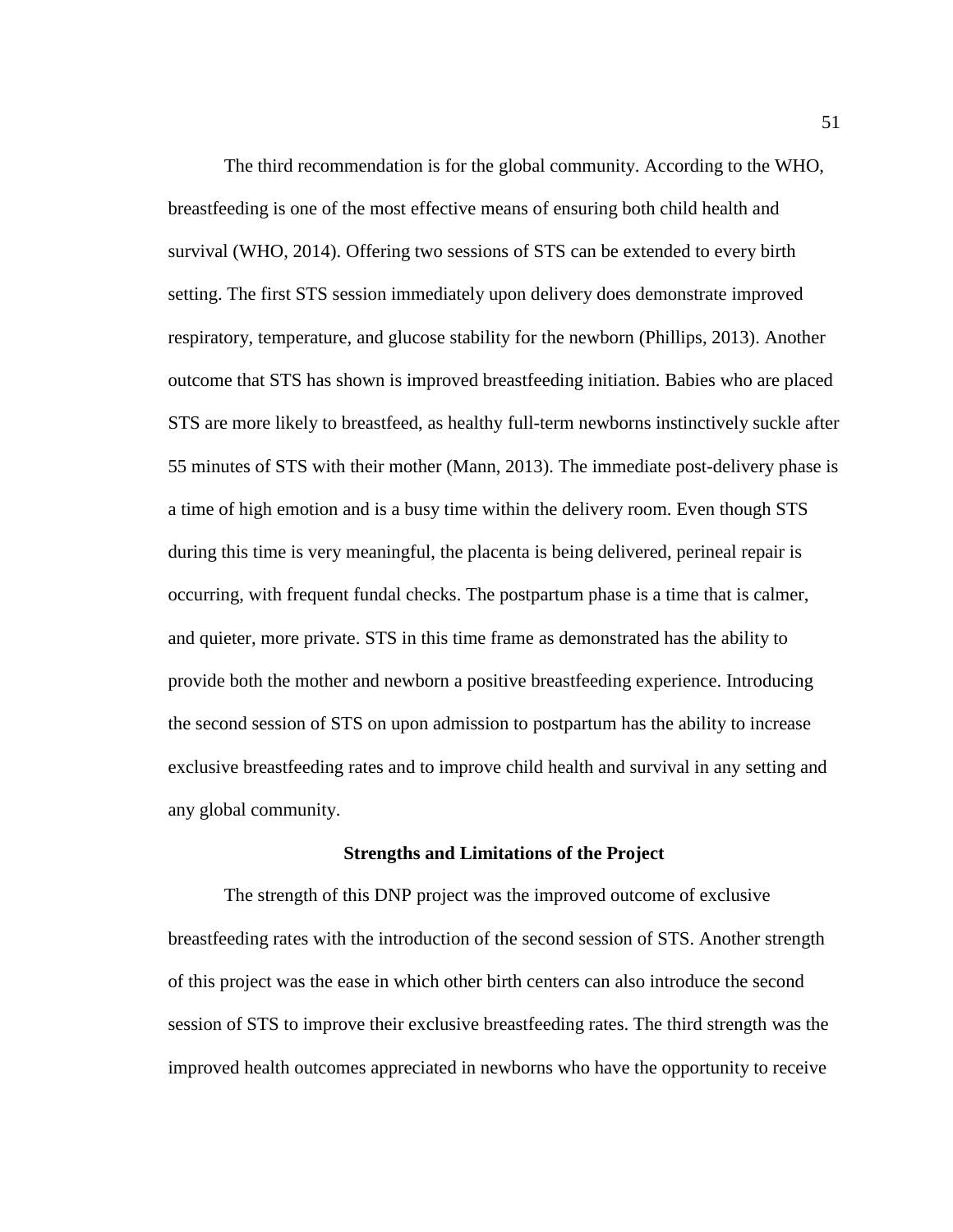breastmilk as their primary nutrition. The fourth strength of this DNP project was the reinforcement as nursing leaders to pause when making practice changes and gather baseline data. Then to measure outcomes from the practice change in order to recognize how nurses how the ability to improve patient outcomes from purely nursing driven concepts and designs.

The limitation of this project was time. The gathering of baseline data from the EMR was very time consuming and labor intensive. This could be a deterrent to others seeking to gather baseline data. A second limitation was the limited number within the cohort of 75 who were offered a second session of STS. The third limitation of the project was the women themselves. Of the 75 who stated that it was their desire to exclusively breastfeed their newborn 28% left not exclusively breastfeeding. If time permitted it would be interesting to conduct a qualitative study on the 28% to ask why they did not leave exclusively breastfeeding.

#### **Summary**

In summary, the purpose of this DNP project was to evaluate a nursing practice change. That practice change was the introduction of the second session of STS upon admission to the postpartum unit in order to determine if this new practice change would increase exclusive breastfeeding rates at discharge. The data analysis of historical data and compared with a cohort of 75 women who upon admission expressed the desire to exclusively breastfeed. They were then offered two sessions of STS. The exclusive breastfeeding rate of the historical comparison group after one session of STS was 46% compared to the 72% exclusive breastfeeding rate of the cohort who were offered two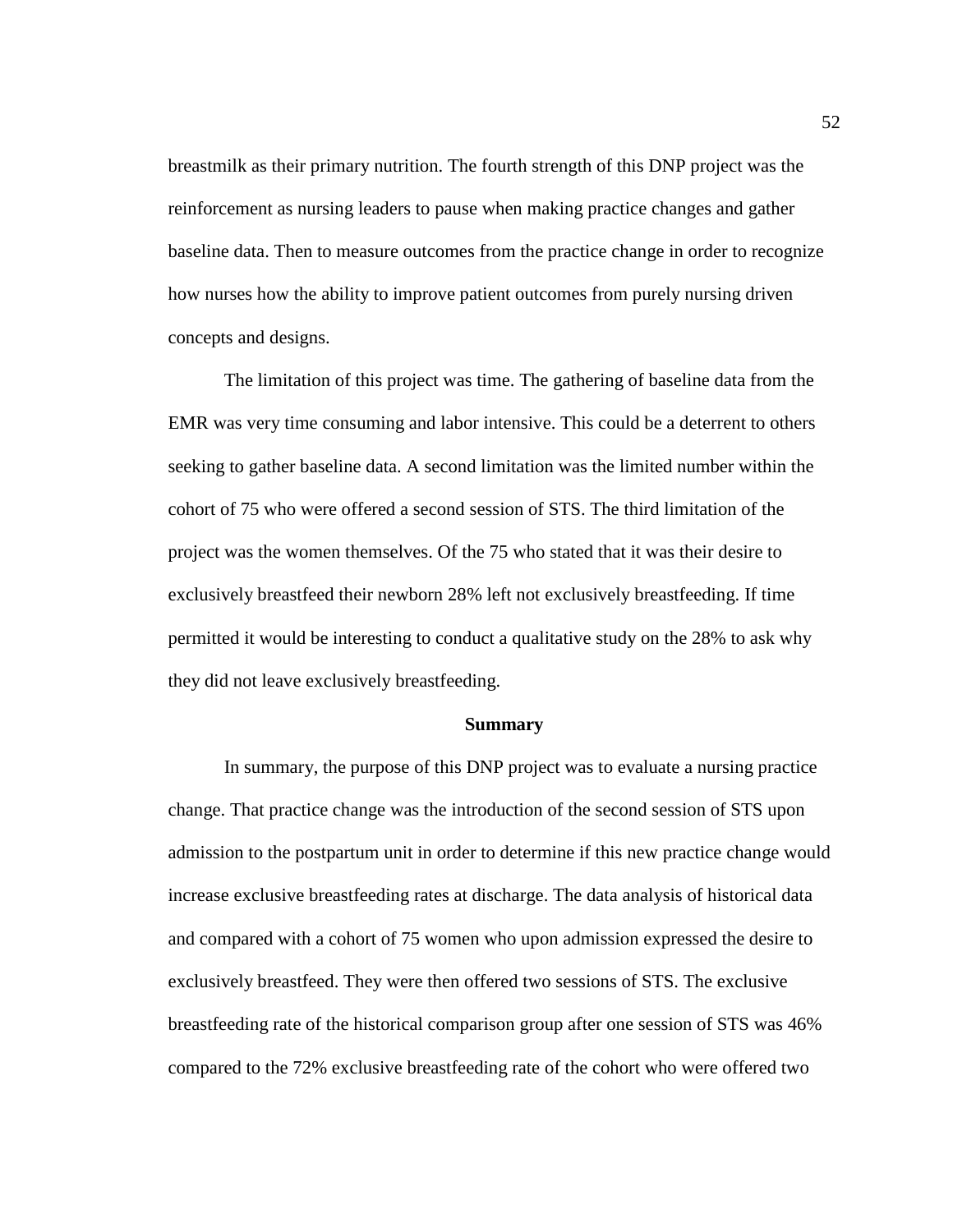sessions of STS. This DNP project demonstrated statistical significance (*p =* 0.003) of exclusive breastfeeding rates with one session compared to two sessions of STS. This nursing practice change is effective and beneficial to patient outcomes. In section five, the dissemination plan is explained.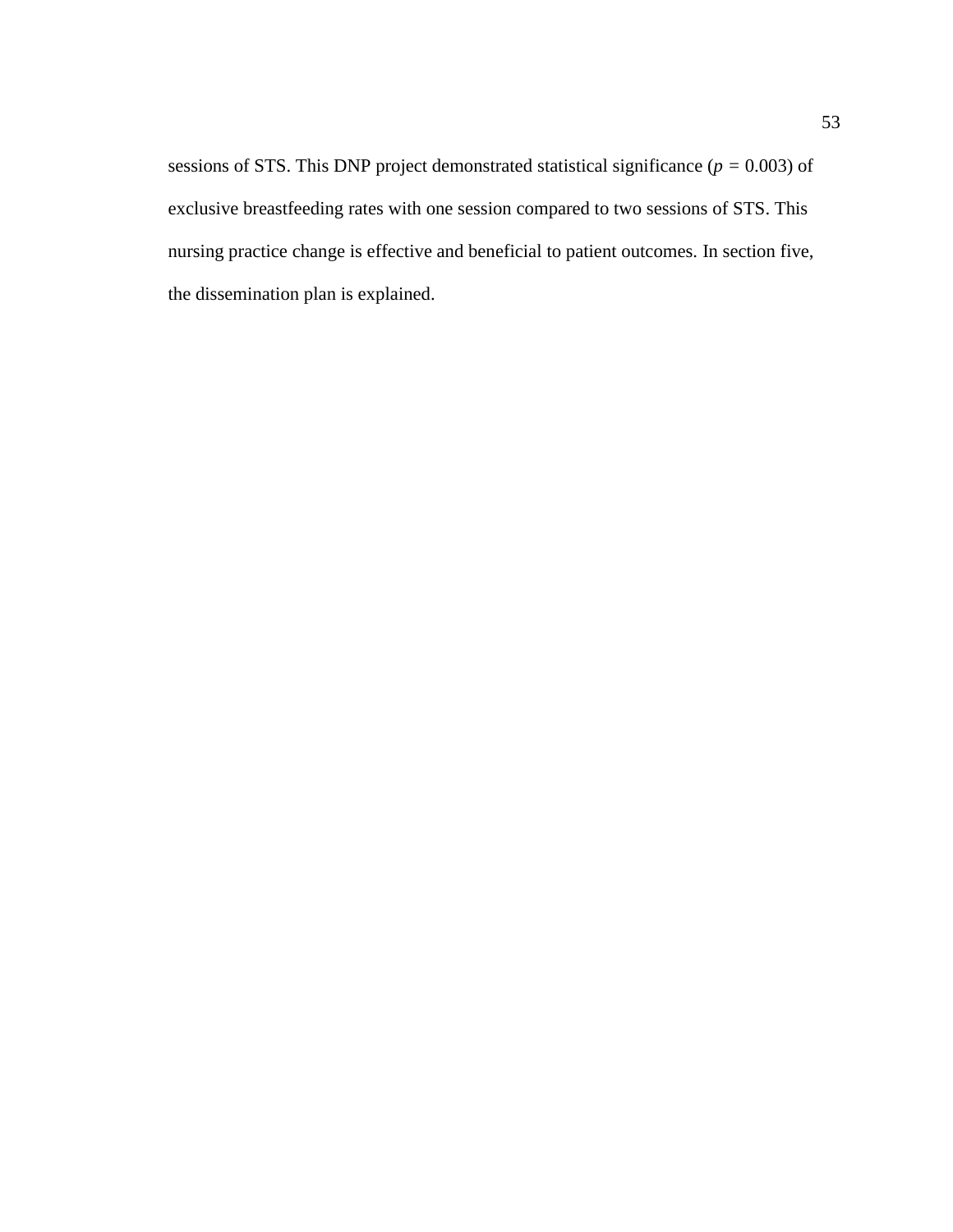#### Section 5: Dissemination Plan

## **Introduction**

The purpose of this DNP project was to evaluate the introduction of the second session of STS upon admission to the postpartum unit to determine if this new practice change would increase exclusive breastfeeding rates at discharge. My evaluation of the practice did demonstrate a statistically significant change in exclusive breastfeeding upon discharge in the women who had the second session of STS. My next phase with this DNP project is the dissemination of this new knowledge to the key stakeholders. The first area of focus was in the practicum setting and to the nurses who participated in the practice change. The next area of new knowledge dissemination is to the obstetrical nursing community at large.

## **Dissemination Plan**

My dissemination plan for this project is three-fold. The first level of dissemination is to the nursing leadership and the staff nurses at the study site who participated in the practice change. The practice change of introducing the second session of STS on the postpartum unit required the buy-in, cooperation, and follow through from the staff nurses on the unit. The postpartum nurses were very engaged in the practice change and were anxious to hear if there was an impact on exclusive breastfeeding. I, therefore, started by conducting six huddles with the staff nurses on postpartum to share my findings with them. I encouraged them to do two things with this information. First, do not stop the two sessions of STS and sustain this practice change to improve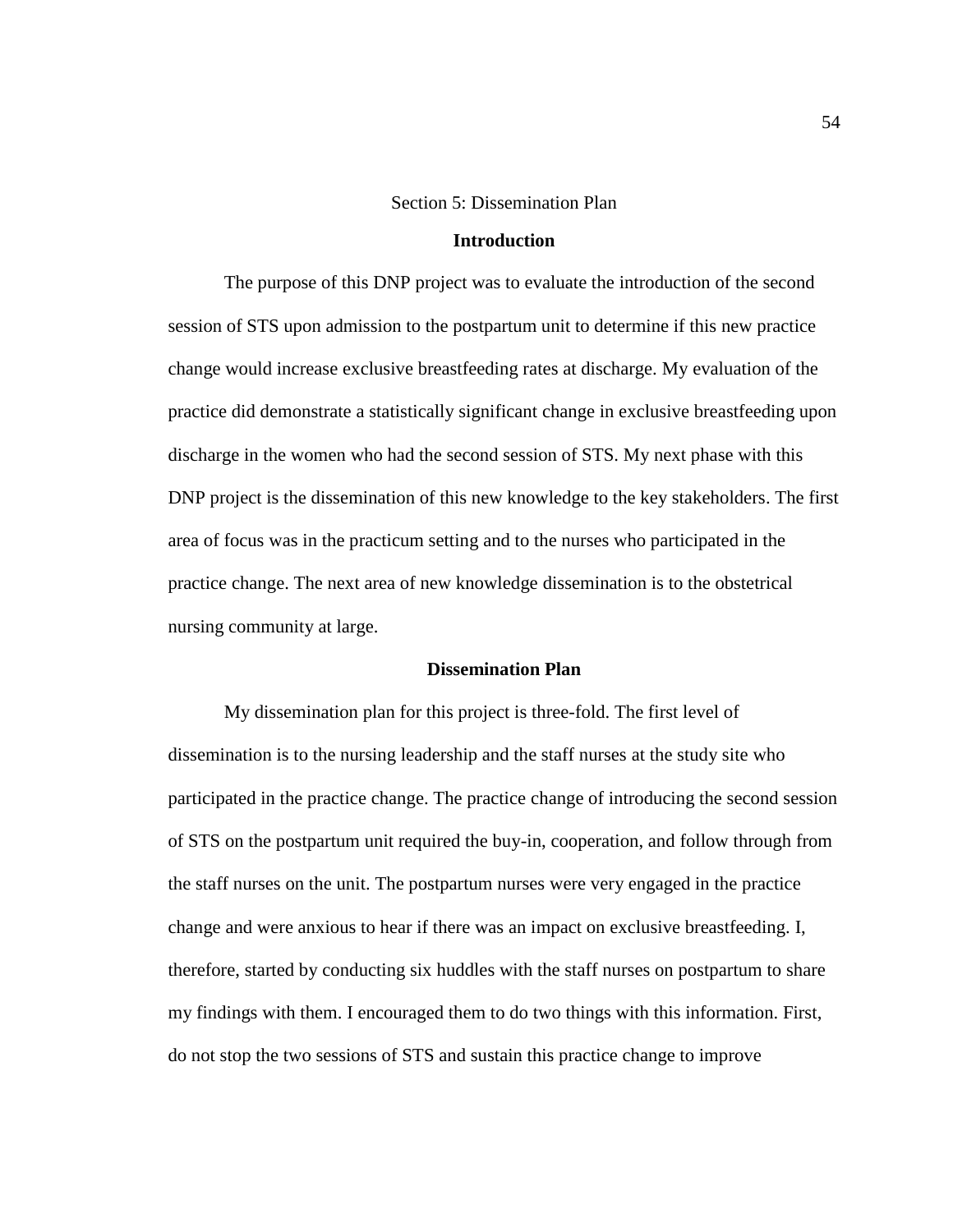breastfeeding outcomes. Second, I encouraged them to find inspiration in the practice change and then the evaluation process and to follow through with creative thoughts and ideas, gather baseline data, roll out the practice change, then evaluate the impact on patient outcomes. I met separately with the obstetrical nursing leadership to share the good news and to also encourage them to not be afraid to try new practice ideas with a measurement of success in mind. I lastly encouraged them to sustain the two sessions of STS moving forward.

The second level of dissemination occurred in a poster presentation on the first EBP problem I addressed at the beginning of the DNP project process. I identified that STS in the operating room was only occurring 20% of the time after C-section deliveries. As a result of the EBP project, STS is now occurring in the O.R. after C-sections 98% of the time. This project and its outcomes up to August 2016 were submitted and accepted as a poster presentation at the Sigma Theta Tau International Conference in Indianapolis, Indiana in September 2016 (see Appendix). Presenting this project at the Sigma Theta Tau International Conference allowed me to disseminate my project to nurses from around the world. I was also invited to share my poster at a regional research annual conference in October 2016. The thrill of the day was when the keynote speaker, Marilyn Oermann, stopped at my poster, read it, and asked if I had submitted an abstract to publish. She suggested I submit an abstract to the Association of Peri Operative Nurses which is an immediate goal. The dissemination of new knowledge through poster presentations broadens the audience through the publication of new knowledge, and this is where most nurses will read and identify practice changes (Oermann et al., 2006).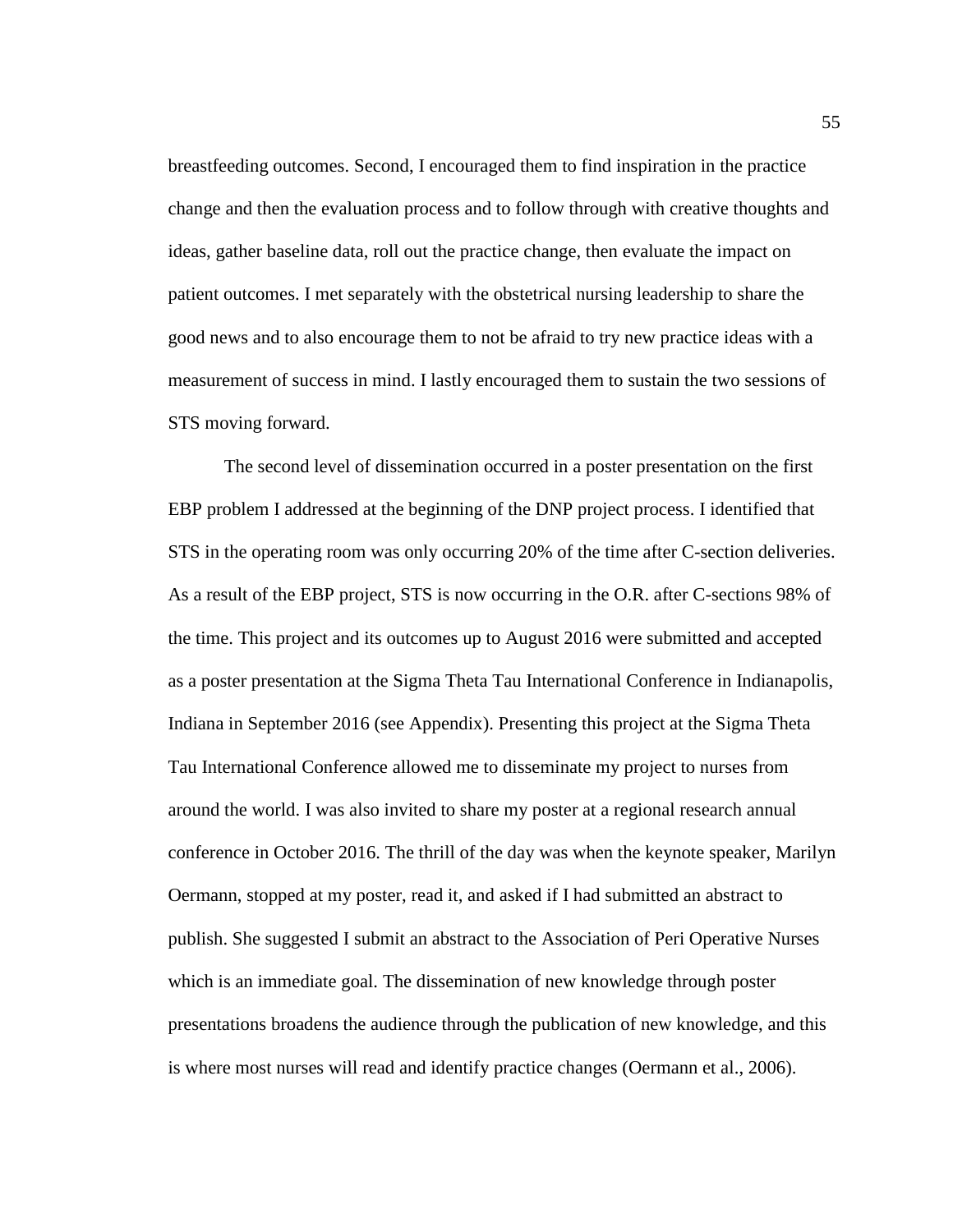My third plan to disseminate the information is through the submission of an abstract to the *Nursing for Women's Health Journal*. This journal focuses on EBP for women's health, obstetric, and neonatal nursing. Since the outcome of this practice change did make a significant impact on exclusive breastfeeding rates at discharge, this is a topic this journal has a demonstrated interest in. Publishing the findings can allow for the advancement of two sessions of STS to increase exclusive breastfeeding rates, not only in the United States, but globally, as this journal is read internationally.

### **Analysis of Self**

This DNP project has enabled me to take an idea, grow it, and develop it around multiple hospital departments. This DNP project has been a lesson in perseverance. The process has provided me with many lessons in project management and patience. Nurses are used to doing; nurses are not as used to waiting for processes. A nurse's time is measured in hours, while project time is measured in more abstract ways. Those ways have provided me with a lesson in reevaluating what a success means. Learning to collaborate with many layers to create sustainable change is always a very valuable lesson.

This DNP project was also a wonderful opportunity to learn from the preceptor at the practicum site. The practicum mentor meticulously and freely gave lesson after lesson on writing, presentation, and data collection. She was an example of mentorship at its finest.

Lastly, looking back at the beginning of this process to now, there was a very clear advancement in knowledge, writing, communication, and critical thinking. We grow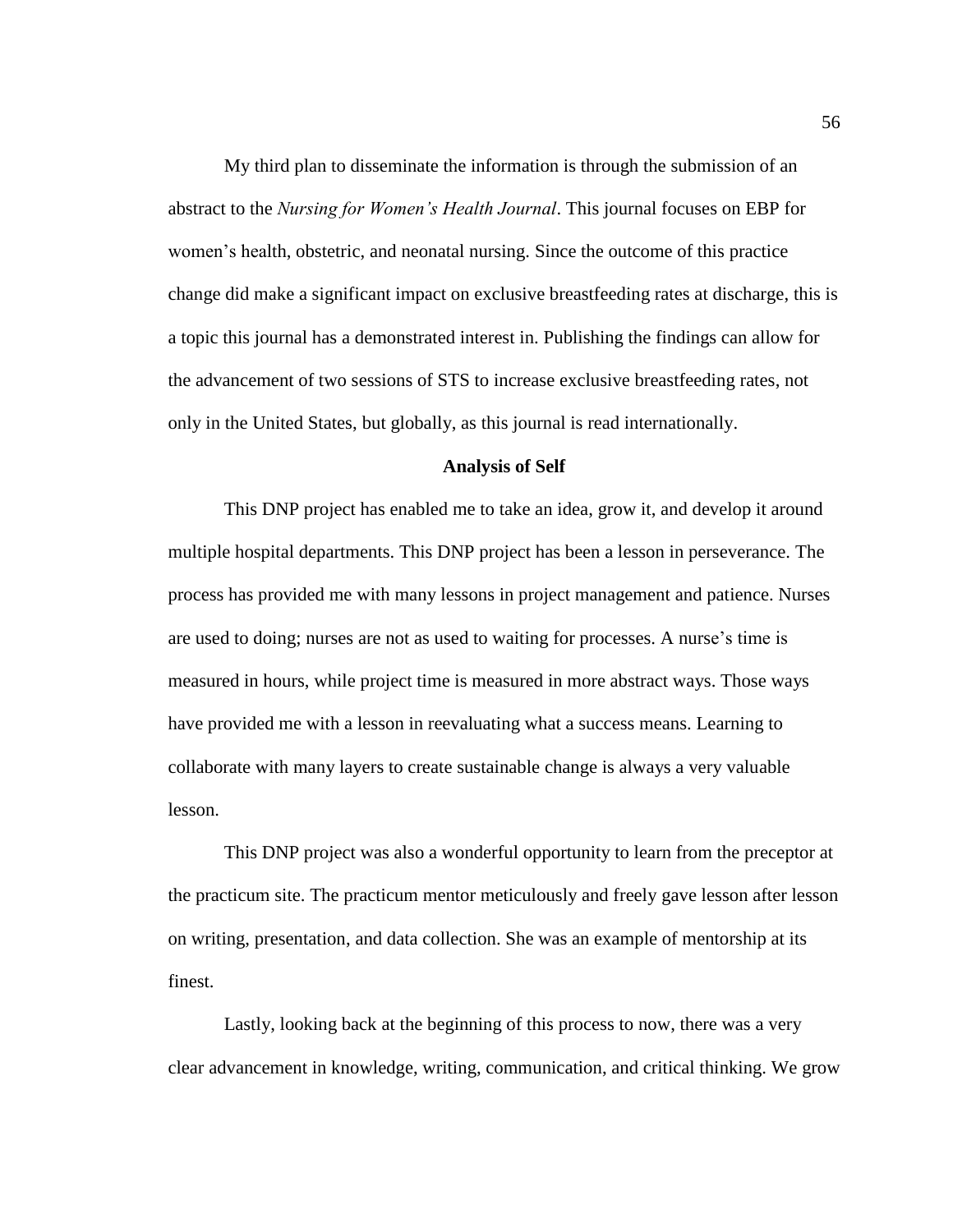as human beings when we learn, we grow when we have to start again, and we grow when we succeed. The DNP project process has allowed me to grow into a DNP.

## **Summary**

In conclusion, my evaluation of a practice change that introduced the second session of STS upon admission to the postpartum unit for the advancement of exclusive breastfeeding did demonstrate a statistically significant improvement. STS is nursing led and is a practice that requires no order, no equipment, and no resources. Nurses in every birthing center globally can replicate this practice change. STS is a powerful tool, which can be used to enhance not only a newborn's well-being but also to enhance exclusive breastfeeding rates.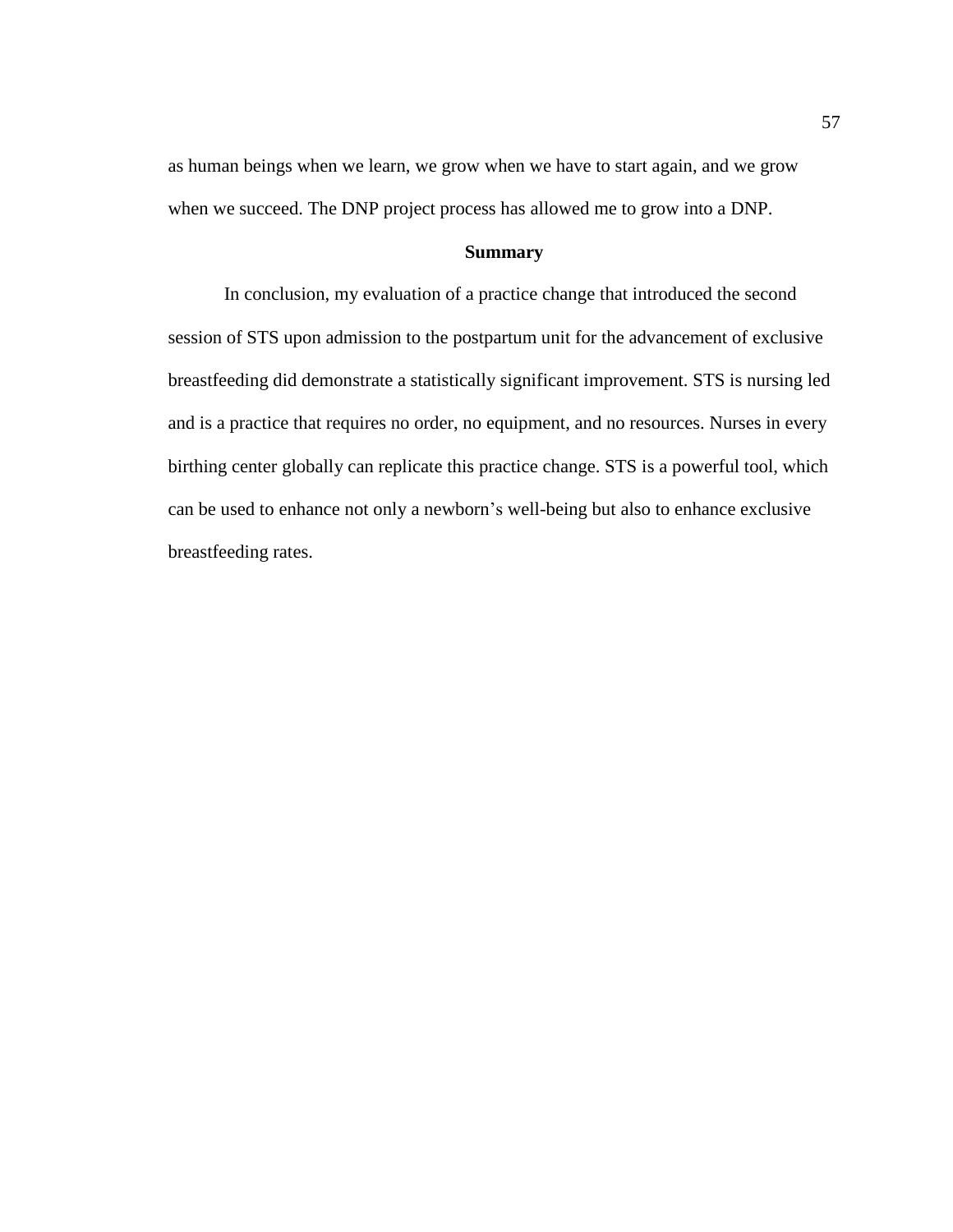## **References**

- Aghdas, K., Talat, K., & Sepideh, B. (2014). Effect of immediate and continuous motherinfant skin-to-skin contact on breastfeeding self-efficacy of primiparous women: A randomized control trial. *Women and Birth*, *27*, 37-–40.
- American Academy of Pediatrics. (2012). Executive summary: Breastfeeding and the use of human milk. *Pediatrics, 129*, 600-–603.
- Andershed, B., & Olsson, K. (2009, September). Review of research related to Kristen Swanson's middle-range theory of caring. *Scandinavian Journal of Caring Sciences*, *23*(3), 598-–610.
- Bramson, L., Lee, J., Moore, E., Montgomery, S., Neish, C., Bahjri, K., & Melcher, C. (2010). Effect of early skin-to-skin mother-infant contact during the first 3 hours following birth on exclusive breastfeeding during the maternity hospital stay. *Journal of Human Lactation*, *26*(2), 130-137. http://dx.doi.org/10.1177/0890334409355779
- Brown, A., Raynor, P., & Lee, M. (2011). Young mothers who choose to breastfeed: The importance of being part of a supportive breastfeeding community. *Midwifery*, *27*, 53-–59. http://dx.doi.org/10.1016/j.midw.2009.09.004
- Clarke, P., Watson, J., & Brewer, B. (2009, October). From theory to practice caring science according to Watson and Brewer. *Nursing Science Quarterly*, *22*(4), 339- –345.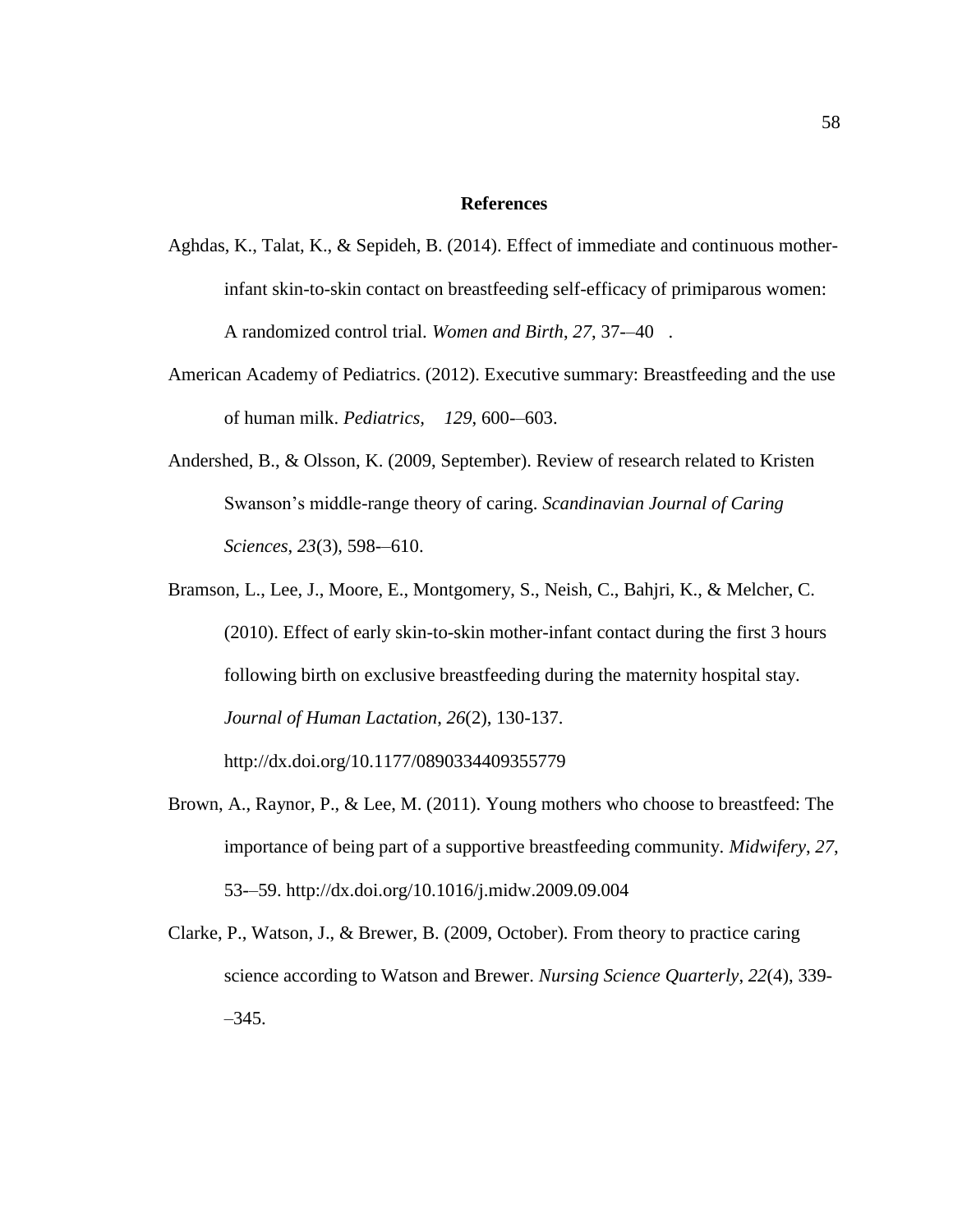- Crenshaw, J. (2014). Healthy birth practice #6: Keep mother and baby together it's best for mother, baby, and breastfeeding. *Journal of Perinatal Education*, *23*(4), 211-– 217.
- Ferrarello, D., & Hatfield, L. (2014, January/February). Barriers to skin-to-skin care during the postpartum stay. *Maternal Child Nursing*, *39*(1), 56-–61. http://dx.doi.org/10.1097/01.NMC.0000437464.31628.3d
- Frederick, A., Busen, N., Engebretson, J., Hurst, N., & Schneider, K. (2015). Exploring the skin-to-skin contact experience during cesarean section. *Journal of the American Association of Nurse Practitioners*, *28*, 31-–38.
- Gregson, S., Meadows, J., Teakle, P., & Blacker, J. (2016, January). Skin-to-skin contact after elective Caesarean section: Investigating the effect on breastfeeding rates. *British Journal of Midwifery*, *24*(1), 18-–25.
- Jayasekara, R. (2014, July 17). Breastfeeding: Interventions to promote and best practice. *The Joanna Briggs Institute*, 1-5.
- Koerber, A. (2006, July). From folklore to fact: The rhetorical history of breastfeeding and immunity, 1950–1997. *The Journal of Medical Humanities*, *27*, 151-166.
- LoBiondo-Wood, G., & Haber, J. (2014). *Nursing research methods and critical appraisal for evidence-based practice* (8th ed.). St. Louis, Missouri: Elsevier Mosby.
- Mann, E. (2013). Breastfeeding: Skin-to-skin contact after birth. *The Joanna Briggs Institute EBP Database*. Retrieved from http://ovid.tx.ovid.com/sp-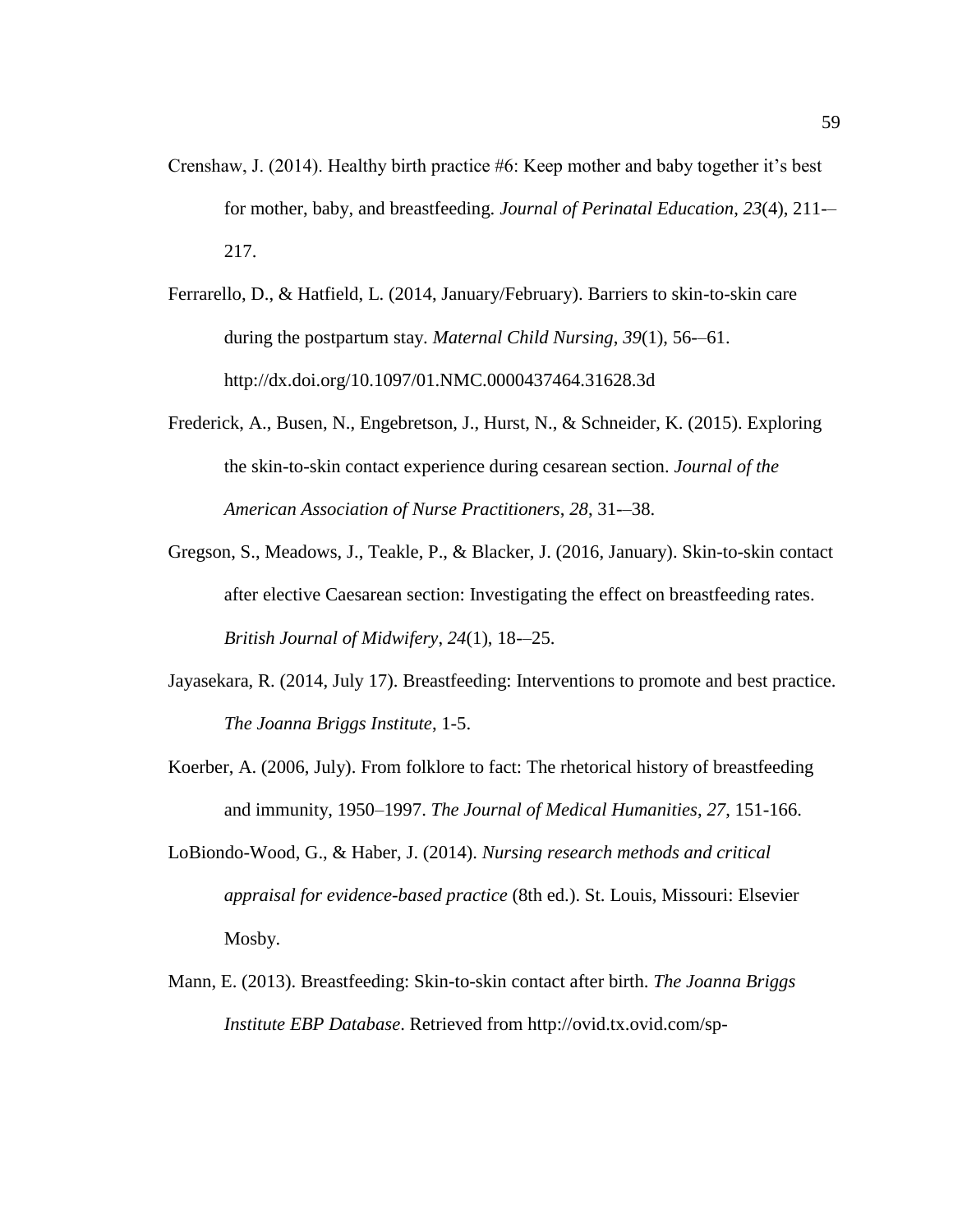3.14.Ob/ovidweb.cgi?&S=CHJPFPIKJDDDMBDMNCLKEGFBOFFGAA00&C omplete+Reference=S.sh.49%7c1%7c1

- Meedya, S., Fahy, K., Yoxall, J., & Parratt, J. (2014). Increasing breastfeeding rates to six months among nulliparous women: A quasi-experimental study. *Midwifery*, *30*, e137-–e144. http://dx.doi.org/10.1016/j.midw.2013.12.010
- Moore, E., Anderson, G., Bergman, N., & Dowswell, T. (2012). Early skin-to-skin contact for mothers and their healthy newborn infants (Review). *The Cochrane Collaborative*, 1 -–107.
- Moran-Peters, J., Zauderer, C., Goldman, S., Baierlein, J., & Smith, A. (2014, August/September). A quality improvement project focused on women's perceptions of skin-to-skin contact after Caesarean birth. *Nursing for Women's Health*, *18*(4), 294-–303.
- National Center for Chronic Disease Prevention and Health Promotion. (2013). Breastfeeding report card the United States 2013. Retrieved from http://www.cdc.gov/breastfeeding/pdf/2013breastfeedingreportcard.pdf
- Norris-Gant, D., & Jaggers, C. (2014, June 13). A Multidiscipinary Approach to Improving Skin-to-Skin Contact Immediately After Birth. *Journal of Obstetric, Gynecologic, & Neonatal Nursing*, *43*, S29. http://dx.doi.org/10.1111/1552- 6909.12402
- Oermann, M., Nordstrom, C., Wilmes, N., Denison, D., Webb, S., Featherston, D., & Striz, P. (2008). Information sources for developing the nursing literature.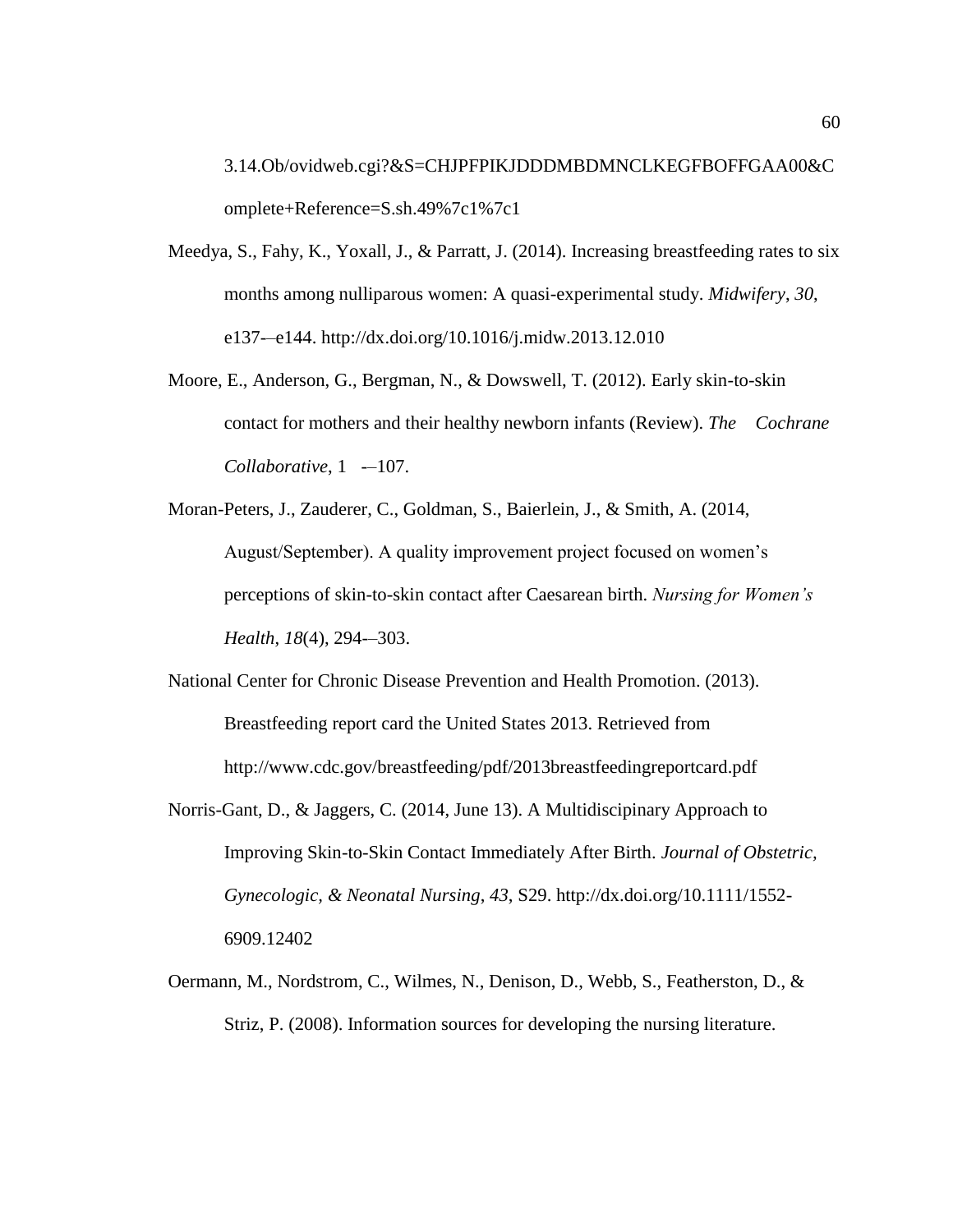*International Journal of Nursing Studies*, *45*, 580-–587.

http://dx.doi.org/10.1016/j.ijnurstu.2006.10.005

- Pennsylvania Department of Health. (2015). Keystone 10. Retrieved from http://www.health.pa.gov/My%20Health/Womens%20Health/Breastfeeding%20 Awareness/Documents/The%20Keystone%2010%20Initiative.pdf
- Phillips, R. (2013). The sacred hour: Uninterrupted skin-to-skin contact immediately after birth. *Newborn & Infant Nursing Reviews*, 13(2), 67-–72.
- Polit, D. F. (2010). *Statistics and data analysis for nursing research* (2nd Ed.). Saddle River, N.J.: Pearson.
- Redshaw, M., Hennegan, J., & Kruske, S. (2014). Holding the baby: Early mother-infant contact after childbirth. *Midwifery*, *30*, e177-e187. http://dx.doi.org/10.1016/jmidw.2014.02.003
- Redshaw, M., Hennegan, J., & Kruske, S. (2014). Holding the baby: Early mother-infant contact after childbirth. *Midwifery*, *30*, e177-–e187. http://dx.doi.org/10.1016/j.midw.2014.02.003
- Rollins, N., Bhandari, N., Hajeebhoy, N., Horton, S., Lutter, C., Martinez, J., & Victoria, C. (2016, January 30). Why invest, and what it will take to improve breastfeeding practices? *The Lancet*, *387*, 491-–504.

Svensson, K., Velandia, M., Matthiesen, A., & Welles-Nystrom, B. (2013). Effects of mother-infant skin-to-skin contact on severe latch-on problems in older infants: aA randomized trial. *International Breastfeeding Journal*, *8*(1), 1-–13. http://dx.doi.org/10.1186/1746-4358-8-1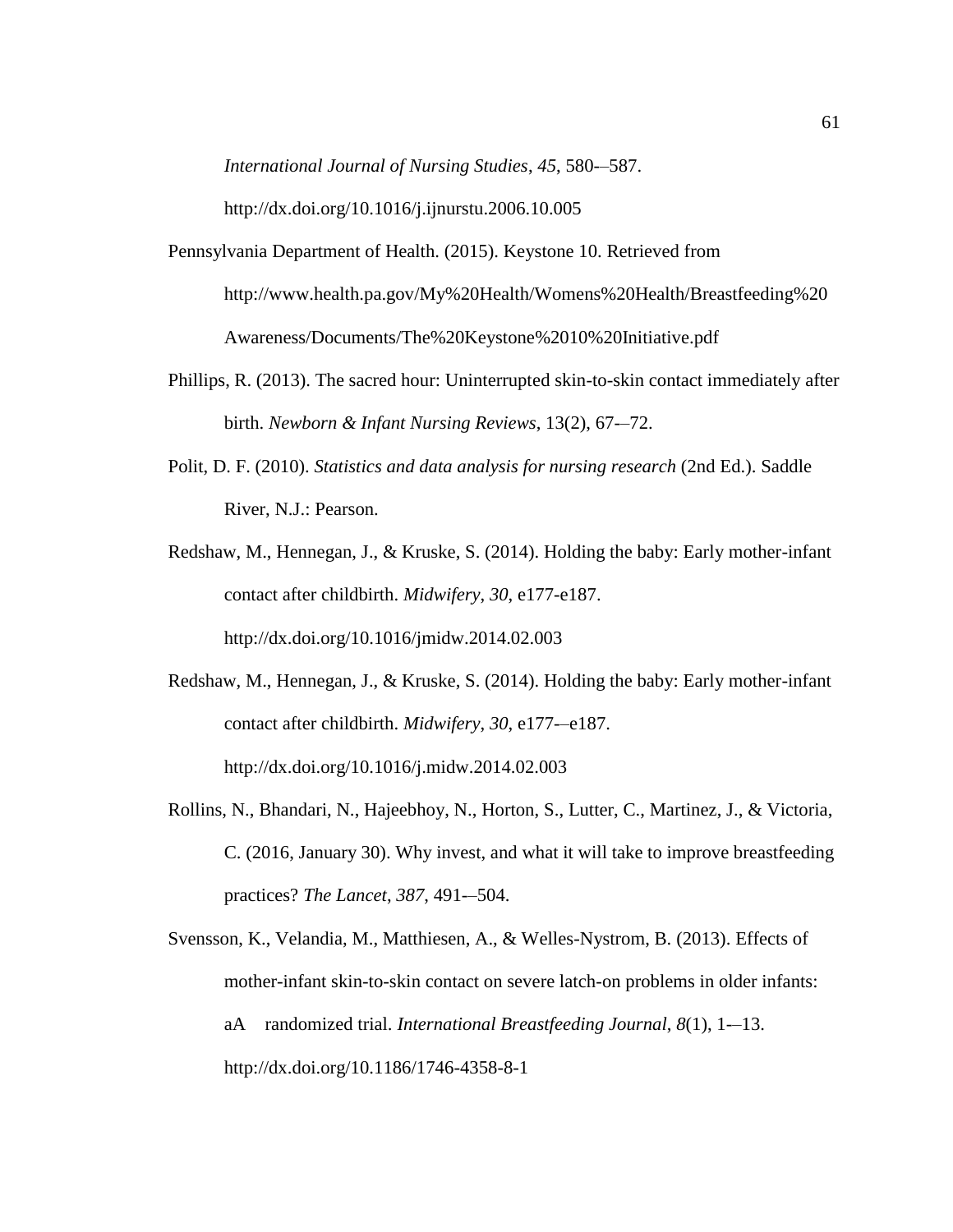- Swanson, K., Chen, H., Grahmn, J. C., Wojnar, D., & Petras, A. (2009, November 9). Resolution of depression and grief during the first year after miscarriage: A randomized controlled clinical trial of trial of couples-focused interventions. *Journal of Women's Health*, *18*(8), 1245-1257. http://dx.doi.org/10.1089=jwh.2008.1202
- The benefits of human milk and breastfeeding. (2013, August 13). *British Journal of Midwifery*, *21*(8), 551-552.
- The Centers for Disease Control and Prevention. (2014). Breastfeeding report card. Retrieved from

https://www.cdc.gov/breastfeeding/pdf/2014breastfeedingreportcard.pdf

- The Reading Health System. (2016). Mission vision, values Reading Health System. Retrieved from https://www.readinghealth.org/about-us/mission-vision-andvalues/
- Thielen, K. (2012). Exploring the group prenatal care model: A critical review of the literature. *The Journal of Prenatal Education*, *21*(4), 209-–218.
- Watson, J. (2015). Jean Watson's theory of human caring. In *Nursing theories and nursing practice* (4th ed., pp. 321-325). Philadelphia, PA: F.A. Davis Company.
- World Health Organization. (2014). 10 facts on breastfeeding. Retrieved from http://www.who.int/features/factfiles/breastfeeding/en/
- World Health Organization. (2016). Infant and young child feeding fact sheet: Number 342. Retrieved from http://www.who.int/mediacentre/factsheets/fs342/e